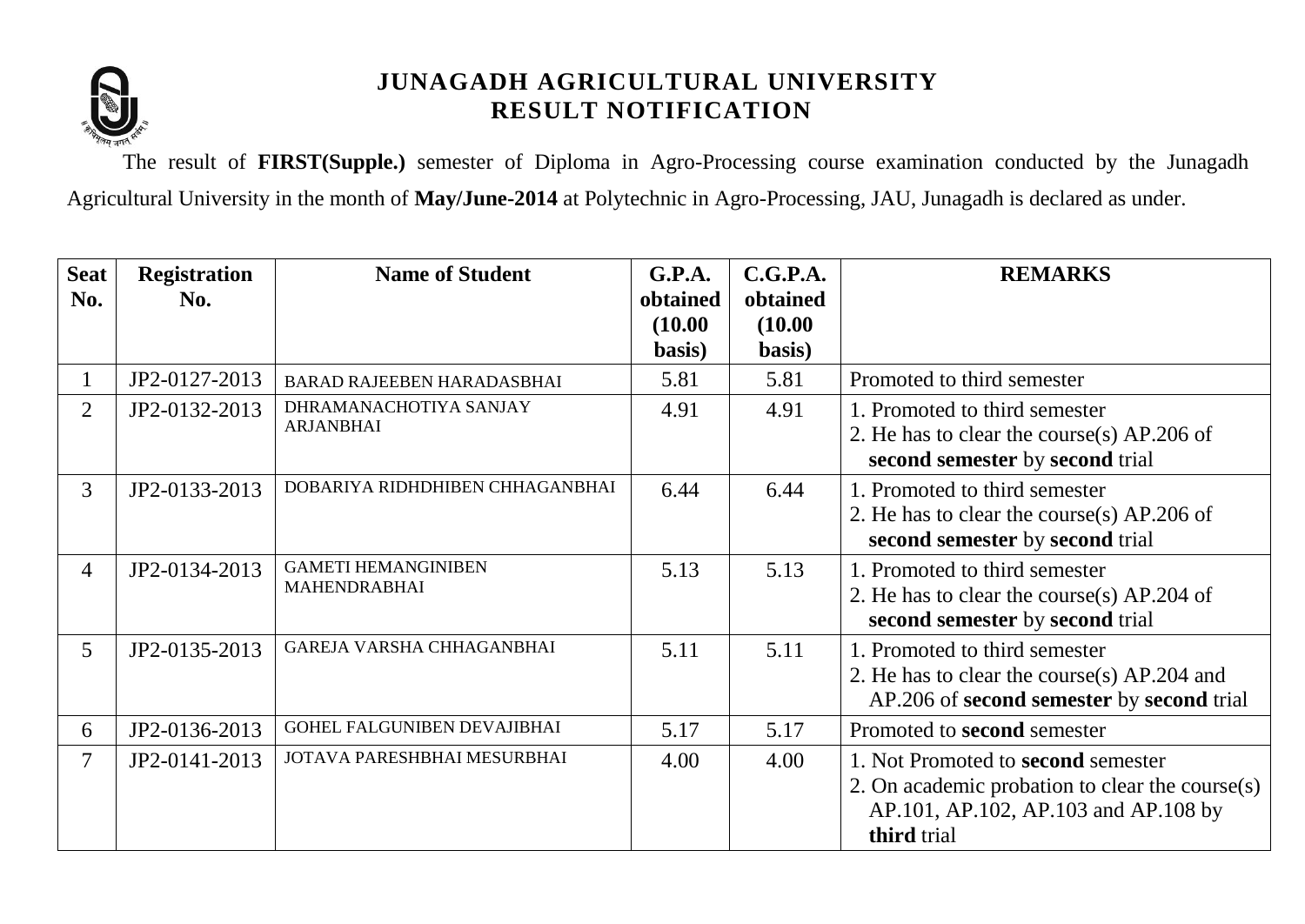| 8  | JP2-0144-2013 | KATHAD PRITI JAGADISHBHAI  | 4.81 | 4.81           | 1. Promoted to third semester<br>2. He has to clear the course(s) AP.204 and<br>AP.206 of second semester by second trial                                                                  |  |
|----|---------------|----------------------------|------|----------------|--------------------------------------------------------------------------------------------------------------------------------------------------------------------------------------------|--|
| 9  | JP2-0147-2013 | MORI DAIVAT BHARATBHAI     | 0.00 | $0.00^{\circ}$ | 1. Not Promoted to <b>second</b> semester<br>2. On academic probation to clear the course(s)<br>AP.101, AP.102, AP.103, AP.104, AP.105,<br>$AP.106$ , $AP.107$ and $AP.108$ by third trial |  |
| 10 | JP2-0149-2013 | PAMPANIYA RAHUL KALABHAI   | 5.87 | 5.87           | Promoted to third semester                                                                                                                                                                 |  |
| 11 | JP2-0150-2013 | PANERA MITAL RANMALBHAI    | 5.38 | 5.38           | 1. Promoted to third semester<br>2. He has to clear the course(s) AP.204 of<br>second semester by second trial                                                                             |  |
| 12 | JP2-0152-2013 | RAM VIJAYKUMAR KARSHANBHAI | 5.18 | 5.18           | 1. Promoted to third semester<br>2. He has to clear the course(s) AP.204 of<br>second semester by second trial                                                                             |  |

No. JAU / REG / EXAM / T-7 / 3947-50 / 2014 **REGISTRAR** Date:19/ 07 / 2014

2

- 1. The Principal & Dean, College of Agril. Engineering and Tech. JAU, Junagadh<br>2. The Principal. Polytechnic in Agro-Processing. JAU, Junagadh.
- 2. The Principal, Polytechnic in Agro-Processing, JAU, Junagadh.<br>3. The Director of Students' Welfare, JAU, Junagadh.
- 3. The Director of Students' Welfare, JAU, Junagadh.<br>4. Table-4 of this office.
- Table-4 of this office.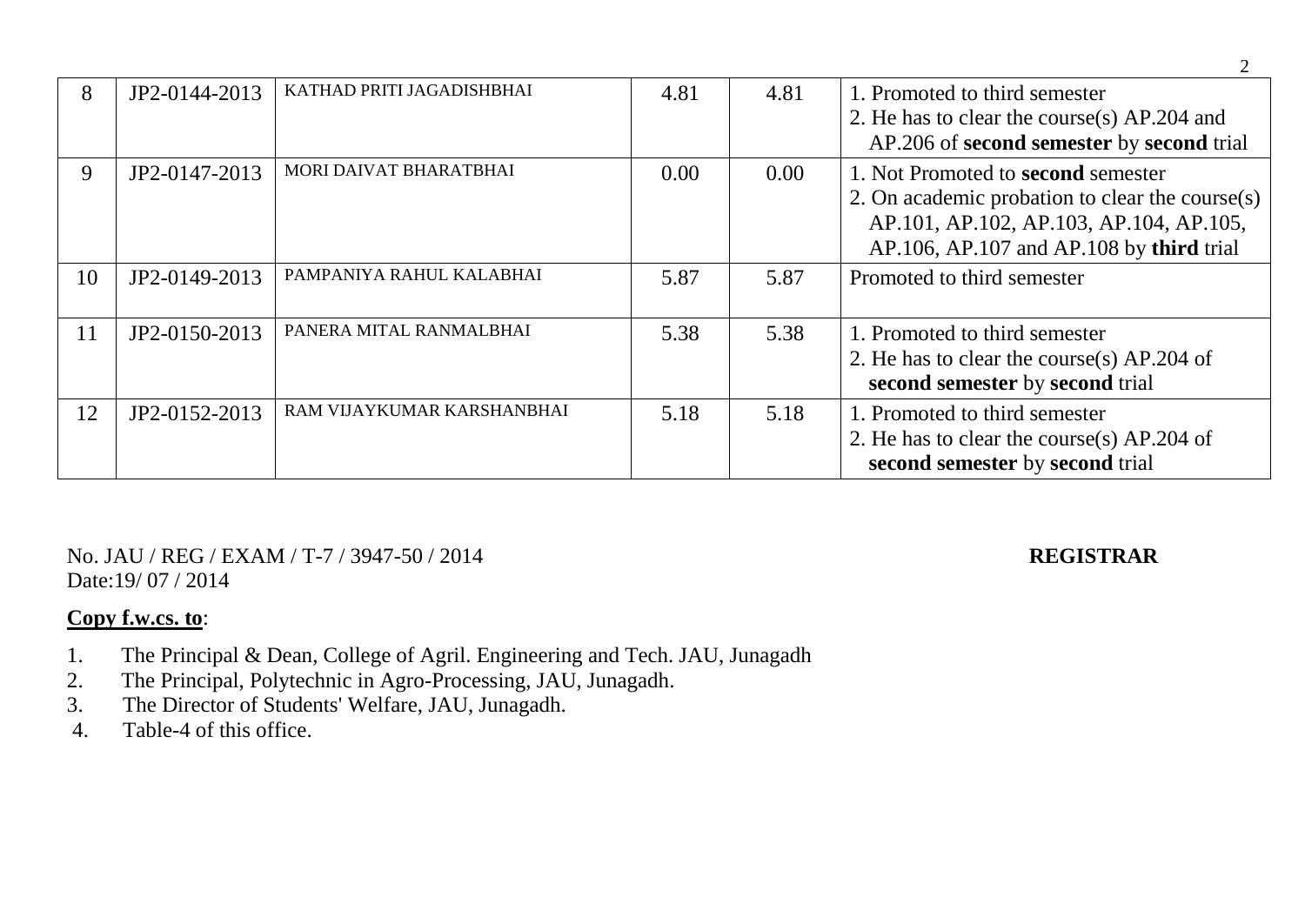

The result of **SECOND (Regular/part)** semester of Diploma in Agro-Processing course examination conducted by the Junagadh Agricultural University in the month of **May/June-2013** at Polytechnic in Agro-Processing, JAU, Junagadh is declared as under.

| <b>Seat</b><br>No. | <b>Registration</b><br>No. | <b>Name of Student</b>                            | G.P.A.<br>obtained<br>(10.00)<br>basis) | C.G.P.A.<br>obtained<br>(10.00)<br>basis) | <b>REMARKS</b>                                                                                                        |  |
|--------------------|----------------------------|---------------------------------------------------|-----------------------------------------|-------------------------------------------|-----------------------------------------------------------------------------------------------------------------------|--|
| $\bf{l}$           | JP2-0127-2013              | BARAD RAJEEBEN HARADASBHAI                        | 5.95                                    | 5.88                                      | Promoted to third semester                                                                                            |  |
| $\overline{2}$     | JP2-0128-2013              | CHANDERA VAISHALIBEN MENSIBHAI                    | 6.03                                    | 5.85                                      | Promoted to third semester                                                                                            |  |
| $\overline{3}$     | JP2-0129-2013              | CHANDRAVADIYA PRIYANKA HARDAS                     | 6.02                                    | 5.74                                      | Promoted to third semester                                                                                            |  |
| $\overline{4}$     | JP2-0130-2013              | CHHATVANI RONAK SHYAMLAL                          | 7.61                                    | 7.59                                      | Promoted to third semester                                                                                            |  |
| 5                  | JP2-0131-2013              | DARSHAL SANJAYBHAI VITHALANI                      | 6.60                                    | 6.77                                      | Promoted to third semester                                                                                            |  |
| 6                  | JP2-0132-2013              | DHRAMANACHOTIYA SANJAY<br><b>ARJANBHAI</b>        | 4.92                                    | 4.91                                      | 1. Promoted to third semester<br>2. On academic probation to clear the course(s)<br>AP.206 by second trial            |  |
| 7                  | JP2-0133-2013              | DOBARIYA RIDHDHIBEN CHHAGANBHAI                   | 5.72                                    | 6.08                                      | 1. Promoted to third semester<br>2. On academic probation to clear the course(s)<br>AP.206 by second trial            |  |
| 8                  | JP2-0134-2013              | <b>GAMETI HEMANGINIBEN</b><br><b>MAHENDRABHAI</b> | 4.94                                    | 5.03                                      | 1. Promoted to third semester<br>2. On academic probation to clear the course(s)<br>AP.204 by second trial            |  |
| 9                  | JP2-0135-2013              | GAREJA VARSHA CHHAGANBHAI                         | 4.61                                    | 4.86                                      | 1. Promoted to third semester<br>2. On academic probation to clear the course(s)<br>AP.204 and AP.206 by second trial |  |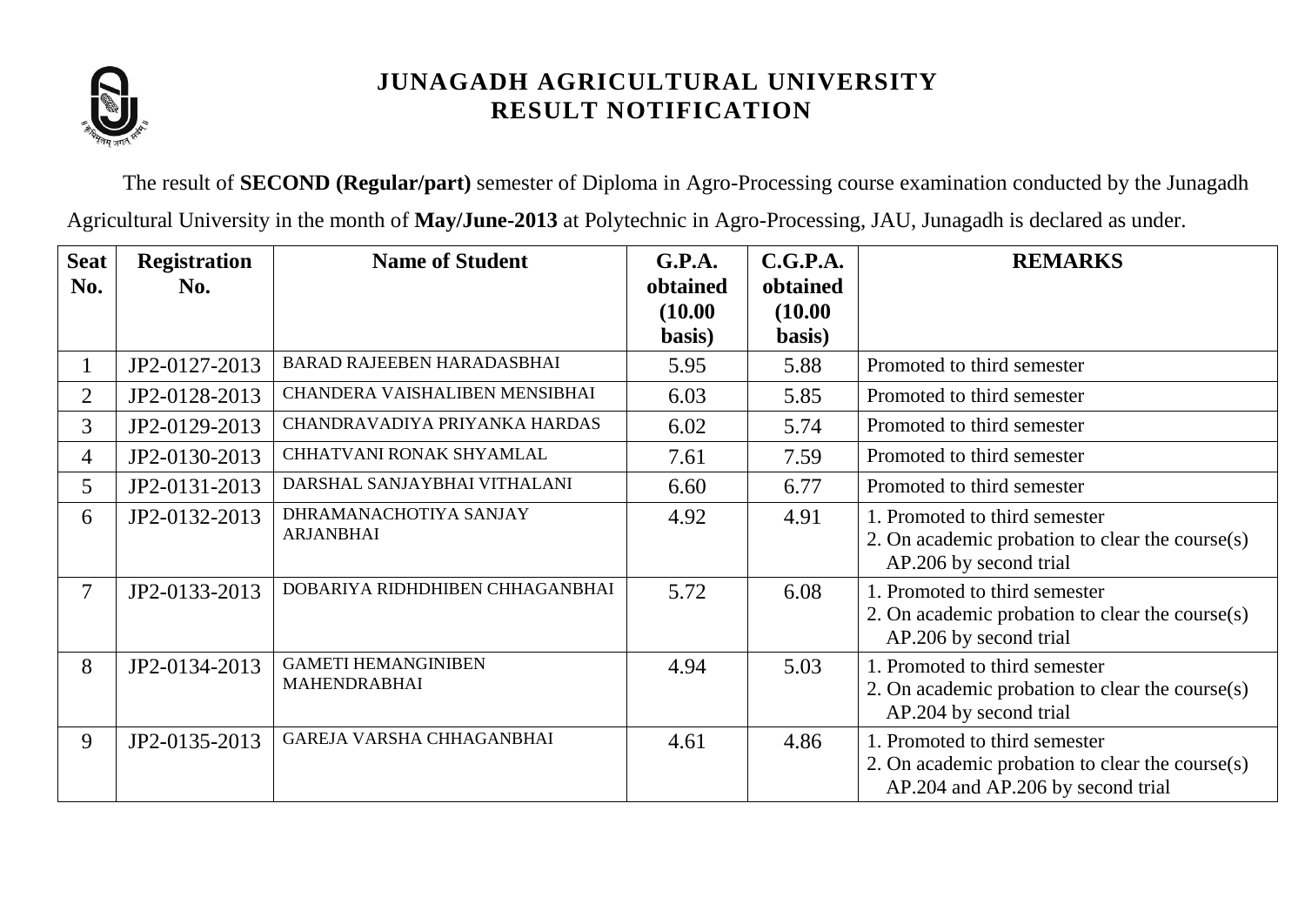|    |               |                               |      |      | $\overline{2}$                                                                                                           |
|----|---------------|-------------------------------|------|------|--------------------------------------------------------------------------------------------------------------------------|
| 10 | JP2-0139-2013 | HATHALIYA SHYAMKUMAR PUNJABHA | 5.75 | 5.97 | Promoted to third semester                                                                                               |
| 11 | JP2-0140-2013 | JORA RESHMABEN HARDASBHAI     | 5.28 | 5.34 | Promoted to third semester                                                                                               |
| 12 | JP2-0142-2013 | KACHA RAVIKUMAR VALLABHBHAI   | 6.17 | 6.14 | Promoted to third semester                                                                                               |
| 13 | JP2-0143-2013 | KADECHA DHRUV HARSHADBHAI     | 8.66 | 8.73 | Promoted to third semester                                                                                               |
| 14 | JP2-0144-2013 | KATHAD PRITI JAGADISHBHAI     | 4.34 | 4.58 | 1. Promoted to third semester<br>2. On academic probation to clear the course $(s)$<br>AP.204 and AP.206 by second trial |
| 15 | JP2-0145-2013 | KORAT ARPIT JAYSUKHBHAI       | 7.52 | 7.69 | Promoted to third semester                                                                                               |
| 16 | JP2-0146-2013 | MEGHNATHI MAYURGIRI KANTIGIRI | 5.88 | 5.63 | Promoted to third semester                                                                                               |
| 17 | JP2-0148-2013 | NANDANIYA JITENDRA ARJAN      | 7.42 | 7.75 | Promoted to third semester                                                                                               |
| 18 | JP2-0149-2013 | PAMPANIYA RAHUL KALABHAI      | 6.26 | 6.06 | Promoted to third semester                                                                                               |
| 19 | JP2-0150-2013 | PANERA MITAL RANMALBHAI       | 5.05 | 5.21 | 1. Promoted to third semester<br>2. On academic probation to clear the course(s)<br>AP.204 by second trial               |
| 20 | JP2-0151-2013 | PRIYAM OJASBHAI THAKRAR       | 7.68 | 7.85 | Promoted to third semester                                                                                               |
| 21 | JP2-0152-2013 | RAM VIJAYKUMAR KARSHANBHAI    | 5.07 | 5.12 | 1. Promoted to third semester<br>2. On academic probation to clear the course $(s)$<br>AP.204 by second trial            |
| 22 | JP2-0153-2013 | RATHOD DAMINI JAYANTIBHAI     | 5.50 | 5.72 | Promoted to third semester                                                                                               |
| 23 | JP2-0154-2013 | SATANI JATINKUMAR HASMUKHBHAI | 6.30 | 6.26 | Promoted to third semester                                                                                               |
| 24 | JP2-0155-2013 | SOLANKI NIKUNJKUMAR NAVINBHAI | 5.00 | 5.33 | Promoted to third semester                                                                                               |
| 25 | JP2-0156-2013 | SONIGRA ANKIT NATAVARLAL      | 8.01 | 8.25 | Promoted to third semester                                                                                               |
| 26 | JP2-0157-2013 | SUHAGIYA JATISH RAMESHBHAI    | 7.58 | 7.70 | Promoted to third semester                                                                                               |
| 27 | JP2-0158-2013 | THEBA TABBUBEN YUSUFBHAI      | 7.10 | 7.10 | Promoted to third semester                                                                                               |
| 28 | JP2-0159-2013 | VADALIYA DIXITA HARSHUKHBHAI  | 6.55 | 6.99 | Promoted to third semester                                                                                               |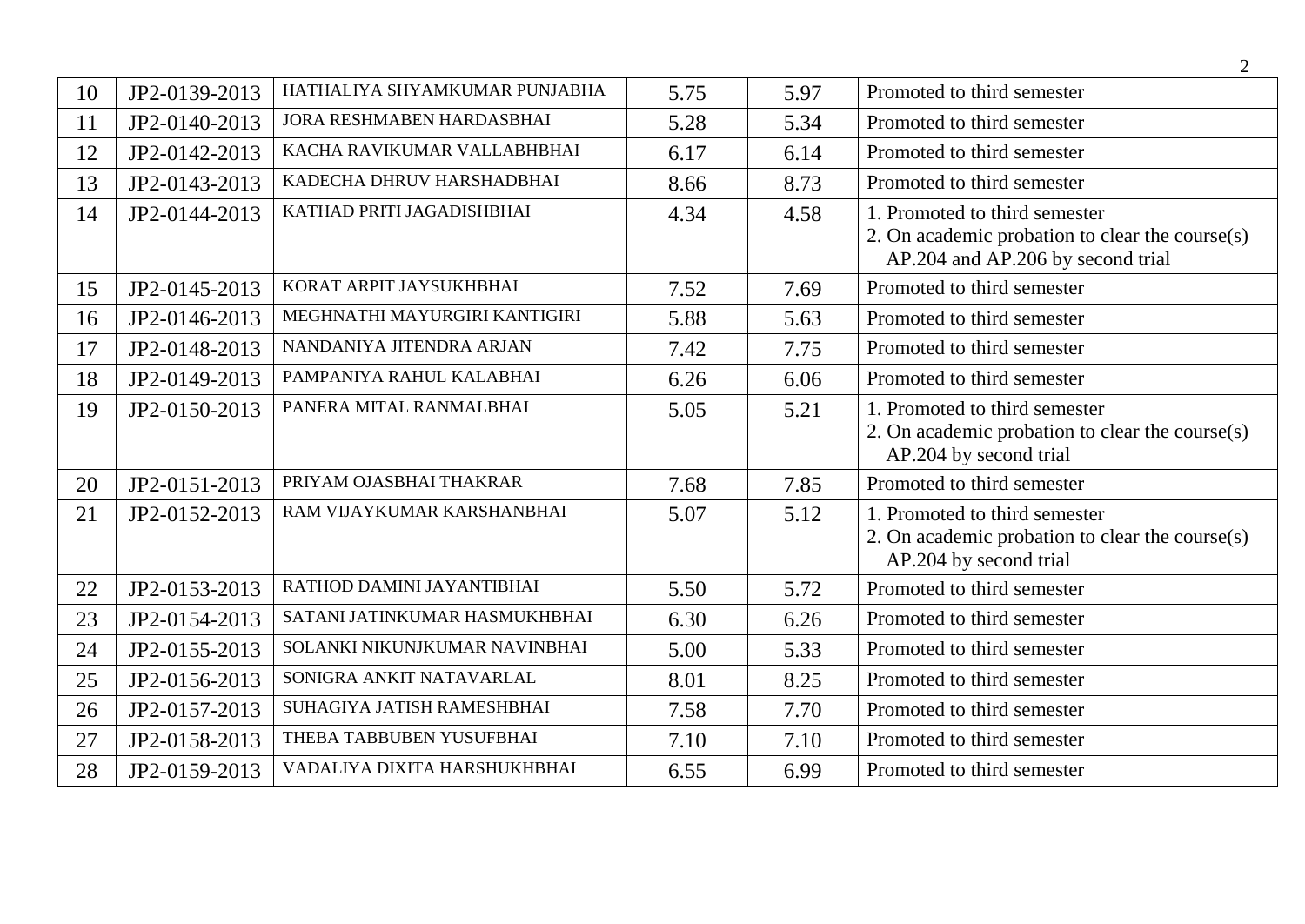| 29 | JP2-0108-2012        | KACHHOT MANISHABEN KISABHAI | 5.18 | 5.29 | 1. Promoted to third semester<br>2. On academic probation to clear the course(s)<br>AP.204 by second trial            |  |
|----|----------------------|-----------------------------|------|------|-----------------------------------------------------------------------------------------------------------------------|--|
| 30 | JP2-0115-2012        | PITHADIA DHARABEN NALINBHAI | 4.54 | 4.79 | 1. Promoted to third semester<br>2. On academic probation to clear the course(s)<br>AP.204 and AP.206 by second trial |  |
|    | <b>Part Students</b> |                             |      |      |                                                                                                                       |  |
| 31 | JP2-0103-2012        | HIRPARA HARSHIL ASHVINBHAI  | 4.76 | 4.86 | Promoted to <b>fourth</b> semester                                                                                    |  |
| 32 | JP2-0118-2012        | RAVALIYA DARPAN LAXMANBHAI  | 5.21 | 5.26 | Promoted to <b>fourth</b> semester                                                                                    |  |
| 33 | JP2-0124-2012        | VANIYA RAHUL GOVINDBHAI     | 5.17 | 5.04 | Promoted to third semester                                                                                            |  |

No. JAU / REG / EXAM / T-7 / 3951-54 / 2014 **REGISTRAR** Date: 19/07/2014

- 1. The Principal & Dean, College of Agril. Engineering and Tech. JAU, Junagadh<br>2. The Principal, Polytechnic in Agro-Processing, JAU, Junagadh (5 copies).
- The Principal, Polytechnic in Agro-Processing, JAU, Junagadh (5 copies).
- 3. The Director of Students' Welfare, JAU, Junagadh.
- 4. Table-4 of this office.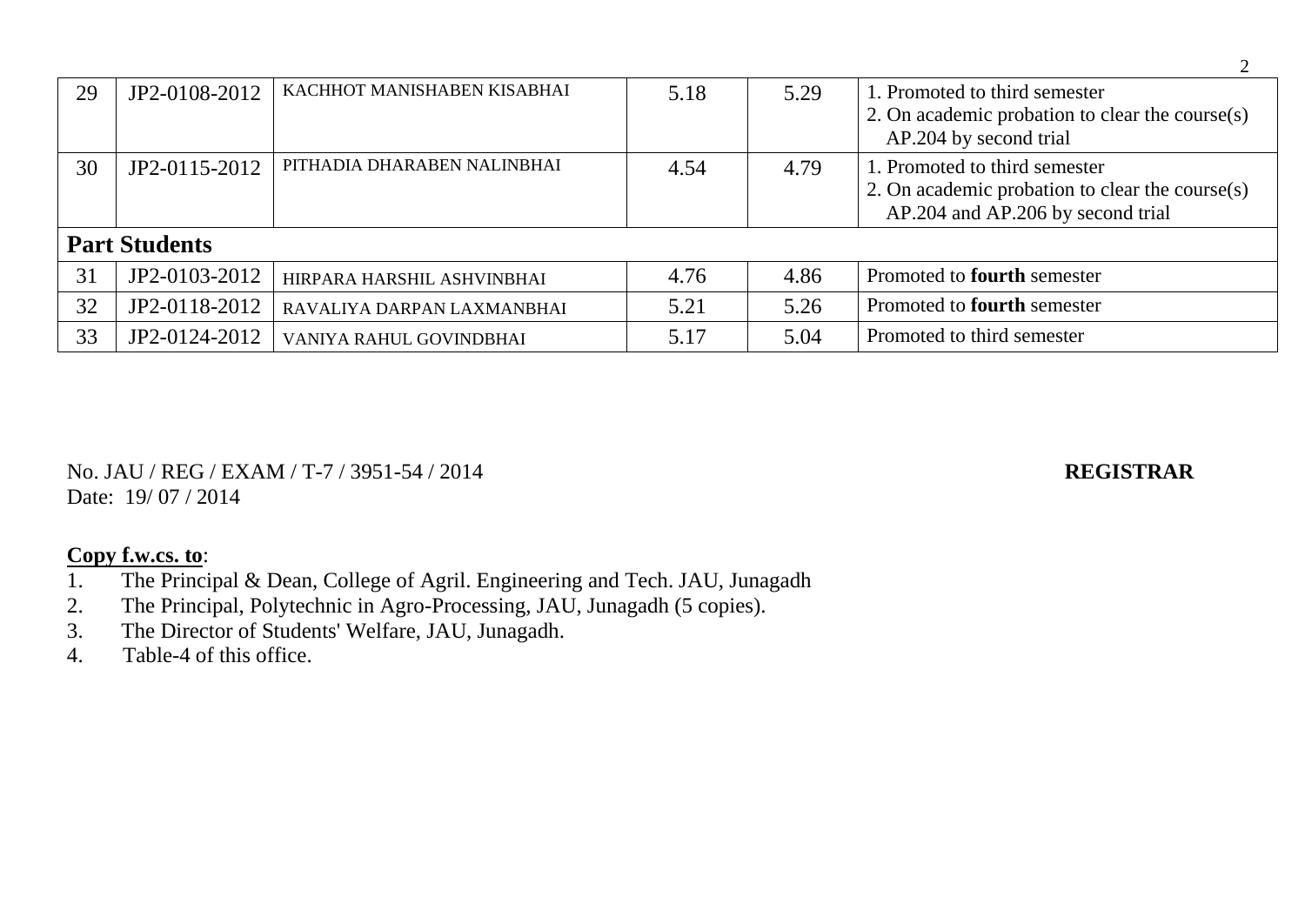

The result of **THIRD(Supple.)** semester of Diploma in Agro-Processing course examination conducted by the Junagadh Agricultural University in the month of **May/June-2014** at Polytechnic in Agro-Processing, JAU, Junagadh is declared as under.

| <b>Seat</b><br>No. | <b>Registration</b><br>No. | <b>Name of Student</b>                     | G.P.A.<br>obtained<br>(10.00) | C.G.P.A.<br>obtained<br>(10.00) | <b>REMARKS</b>                                                                                                            |  |
|--------------------|----------------------------|--------------------------------------------|-------------------------------|---------------------------------|---------------------------------------------------------------------------------------------------------------------------|--|
| $\mathbf{I}$       | JP2-0094-2012              | AMBECHADA URMILABAHEN<br><b>JAYNTIBHAI</b> | basis)<br>4.97                | basis)<br>4.94                  | 1. Promoted to fifth semester<br>2. He has to clear the course(s) AP.407 of<br>fourth semester by second trial            |  |
| $\overline{2}$     | JP2-0100-2012              | <b>GOR SHRUTI BHAVESHBHAI</b>              | 5.50                          | 5.53                            | Promoted to fifth semester                                                                                                |  |
| $\overline{3}$     | JP2-0101-2012              | GUNJARIA MITALBEN PRABHUDAS                | 5.96                          | 5.99                            | Promoted to fifth semester                                                                                                |  |
| $\overline{4}$     | JP2-0103-2012              | HIRPARA HARSHIL ASHVINBHAI                 | 4.62                          | 4.78                            | Promoted to <b>fourth</b> semester                                                                                        |  |
| 5                  | JP2-0114-2012              | PATEL SUNANDABEN DHANJIBHAI                | 4.95                          | 5.09                            | 1. Promoted to fifth semester<br>2. He has to clear the course(s) $AP.407$ of<br>fourth semester by second trial          |  |
| 6                  | JP2-0118-2012              | RAVALIYA DARPAN LAXMANBHAI                 | 5.09                          | 5.21                            | Promoted to <b>fourth</b> semester                                                                                        |  |
| $\tau$             | JP2-0125-2012              | VORA CHIRAG KISHORBHAI                     | 5.30                          | 5.38                            | Promoted to fifth semester                                                                                                |  |
| 8                  | JP2-0066-2011              | BHOYA JIGNESHKUMAR SHILPUBHAI              | 4.66                          | 4.86                            | 1. Promoted to fifth semester<br>2. He has to clear the course(s) AP.406 and<br>AP.407 of fourth semester by second trial |  |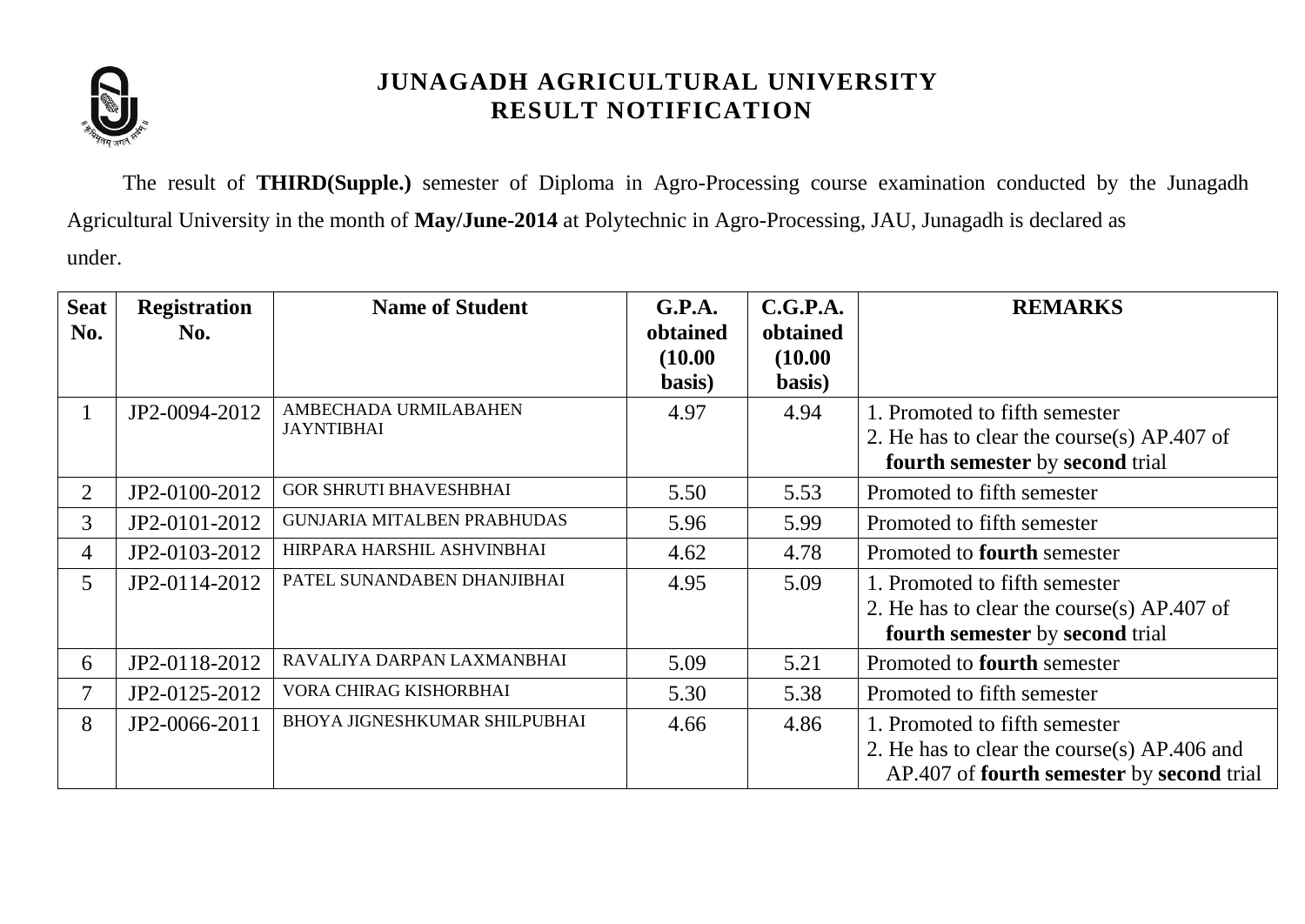| JP2-0067-2011 | I BHUTIYA RAKESHKUMAR KARSANBHAI | 5.05 | 491 | . Promoted to fifth semester                            |
|---------------|----------------------------------|------|-----|---------------------------------------------------------|
|               |                                  |      |     | 2. He has to clear the course(s) AP.406 and             |
|               |                                  |      |     | AP.407 of <b>fourth semester</b> by <b>second</b> trial |

No. JAU / REG / EXAM / T-7 / / 2014 **REGISTRAR** Date: / 07 / 2014

- 1. The Principal & Dean, College of Agril. Engineering and Tech. JAU, Junagadh 2. The Principal. Polytechnic in Agro-Processing. JAU. Junagadh (5 copies).
- 2. The Principal, Polytechnic in Agro-Processing, JAU, Junagadh (5 copies).
- 3. The Director of Students' Welfare, JAU, Junagadh.
- 4. Table-4 of this office.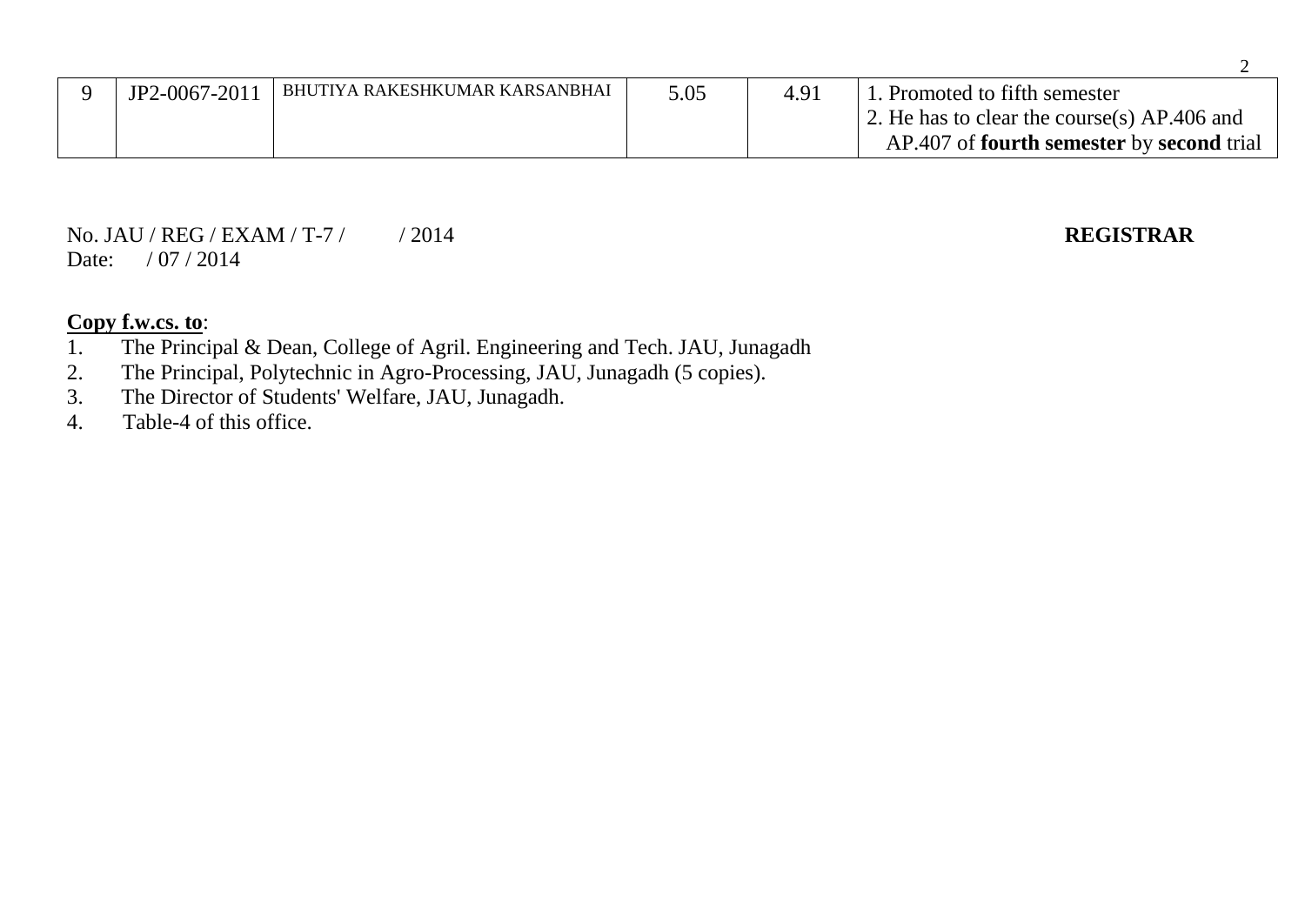

The result of **Fourth (Regular)** semester of Diploma in Agro-Processing course examination conducted by the Junagadh Agricultural University in the month of **May/June-2014** at Polytechnic in Agro-Processing, JAU, Junagadh is declared as under.

| <b>Seat</b>    | <b>Registration</b> | <b>Name of Student</b>             | G.P.A.   | C.G.P.A. | <b>REMARKS</b>                                  |
|----------------|---------------------|------------------------------------|----------|----------|-------------------------------------------------|
| No.            | No.                 |                                    | obtained | obtained |                                                 |
|                |                     |                                    | (10.00)  | (10.00)  |                                                 |
|                |                     |                                    | basis)   | basis)   |                                                 |
| $\mathbf{1}$   | JP2-0094-2012       | AMBECHADA URMILABAHEN              | 4.90     | 4.93     | 1. Promoted to fifth semester                   |
|                |                     | <b>JAYNTIBHAI</b>                  |          |          | 2. On academic probation to clear the course(s) |
|                |                     |                                    |          |          | AP.407 by second trial                          |
| $\overline{2}$ | JP2-0095-2012       | BORSANIA ARAZU MAHENDRABHAI        | 6.75     | 6.31     | Promoted to fifth semester                      |
| $\overline{3}$ | JP2-0096-2012       | CHUDASAMA KINJALBEN ARAJANBHAI     | 7.13     | 6.58     | Promoted to fifth semester                      |
| $\overline{4}$ | JP2-0097-2012       | CHUDASAMA MEHUL HIRABHAI           | 6.69     | 6.29     | Promoted to fifth semester                      |
| 5              | JP2-0098-2012       | <b>DHARMIK SHUKLA</b>              | 8.17     | 8.30     | Promoted to fifth semester                      |
| 6              | JP2-0099-2012       | <b>GARACHAR KAJAL KALABHAI</b>     | 5.31     | 5.40     | Promoted to fifth semester                      |
| $\tau$         | JP2-0100-2012       | <b>GOR SHRUTI BHAVESHBHAI</b>      | 5.42     | 5.51     | Promoted to fifth semester                      |
| 8              | JP2-0101-2012       | <b>GUNJARIA MITALBEN PRABHUDAS</b> | 6.13     | 6.03     | Promoted to fifth semester                      |
| 9              | JP2-0102-2012       | HEDPARA JEELKUMAR NARESHBHAI       | 6.69     | 6.60     | Promoted to fifth semester                      |
| 10             | JP2-0104-2012       | JARSANIYA DHRUVKUMAR MANOJBHAI     | 6.59     | 6.58     | Promoted to fifth semester                      |
| 11             | JP2-0105-2012       | <b>JIGNESHKUMAR VAJA</b>           | 7.68     | 7.44     | Promoted to fifth semester                      |
| 12             | JP2-0106-2012       | KACHA SEJALBEN MAHESHBHAI          | 6.48     | 6.32     | Promoted to fifth semester                      |
| 13             | JP2-0107-2012       | KACHHOT AJAYBHAI RAMSINHBHAI       | 6.65     | 6.15     | Promoted to fifth semester                      |
| 14             | JP2-0109-2012       | KAPADIYA GOPAL VITTHALBHAI         | 5.66     | 5.37     | Promoted to fifth semester                      |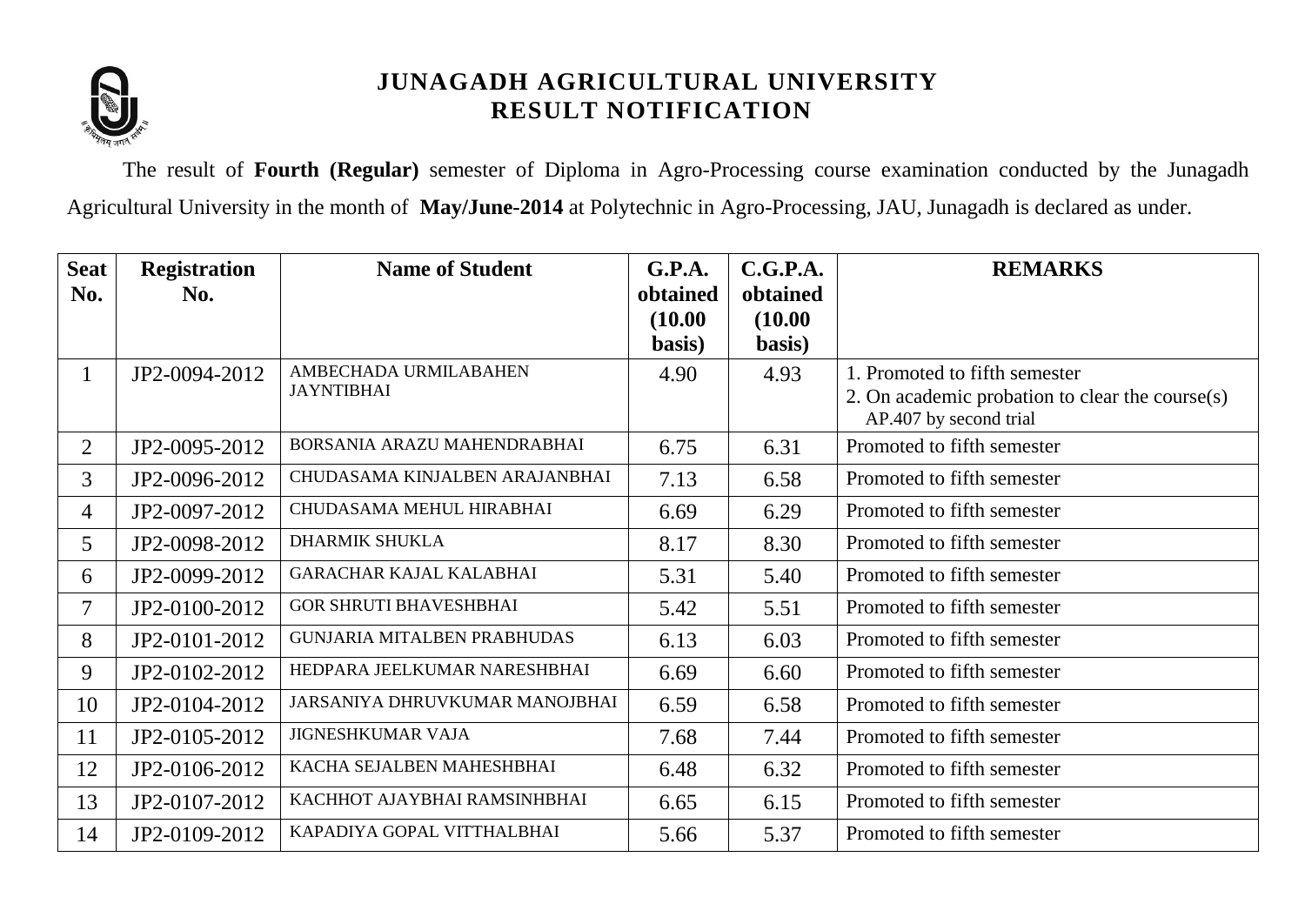| 15 | JP2-0111-2012 | PARMAR ARJUN RANMALBHAI        | 6.94 | 6.35 | Promoted to fifth semester                                                                                            |  |
|----|---------------|--------------------------------|------|------|-----------------------------------------------------------------------------------------------------------------------|--|
| 16 | JP2-0112-2012 | PARMAR DARSHAN SHAILESHBHAI    | 6.30 | 6.49 | Promoted to fifth semester                                                                                            |  |
| 17 | JP2-0113-2012 | PARMAR PREMJI BHIKHABHAI       | 7.45 | 7.28 | Promoted to fifth semester                                                                                            |  |
| 18 | JP2-0114-2012 | PATEL SUNANDABEN DHANJIBHAI    | 4.81 | 5.02 | 1. Promoted to fifth semester<br>2. On academic probation to clear the course(s)<br>AP.407 by second trial            |  |
| 19 | JP2-0117-2012 | RATHOD KAMALABEN KADUBHAI      | 6.85 | 6.84 | Promoted to fifth semester                                                                                            |  |
| 20 | JP2-0120-2012 | SAVALIYA KRUPALI MUKESHBHAI    | 6.00 | 6.19 | 1. Promoted to fifth semester<br>2. On academic probation to clear the course(s)<br>AP.406 by second trial            |  |
| 21 | JP2-0122-2012 | SORATHIYA PRASHANT BHIKHUBHAI  | 7.08 | 7.18 | Promoted to fifth semester                                                                                            |  |
| 22 | JP2-0125-2012 | VORA CHIRAG KISHORBHAI         | 5.65 | 5.45 | Promoted to fifth semester                                                                                            |  |
| 23 | JP2-0126-2012 | ZANKAT KISHANKUMAR MERUBHAI    | 8.24 | 8.13 | Promoted to fifth semester                                                                                            |  |
| 24 | JP2-0079-2011 | KARMUR SHAILESH BATUKBHAI      | 7.32 | 7.15 | Promoted to fifth semester                                                                                            |  |
| 25 | JP2-0066-2011 | BHOYA JIGNESHKUMAR SHILPUBHAI  | 4.50 | 4.77 | 1. Promoted to fifth semester<br>2. On academic probation to clear the course(s)<br>AP.406 and AP.407 by second trial |  |
| 26 | JP2-0067-2011 | BHUTIYA RAKESHKUMAR KARSANBHAI | 4.88 | 4.90 | 1. Promoted to fifth semester<br>2. On academic probation to clear the course(s)<br>AP.406 and AP.407 by second trial |  |

No. JAU / REG / EXAM / T-7 / / 2014 **REGISTRAR** Date: / 07 / 2014

- 1. The Principal & Dean, College of Agril. Engineering and Tech. JAU, Junagadh
- 2. The Principal, Polytechnic in Agro-Processing, JAU, Junagadh (5 copies).
- 3. The Director of Students' Welfare, JAU, Junagadh.
- 4. Table-4 of this office.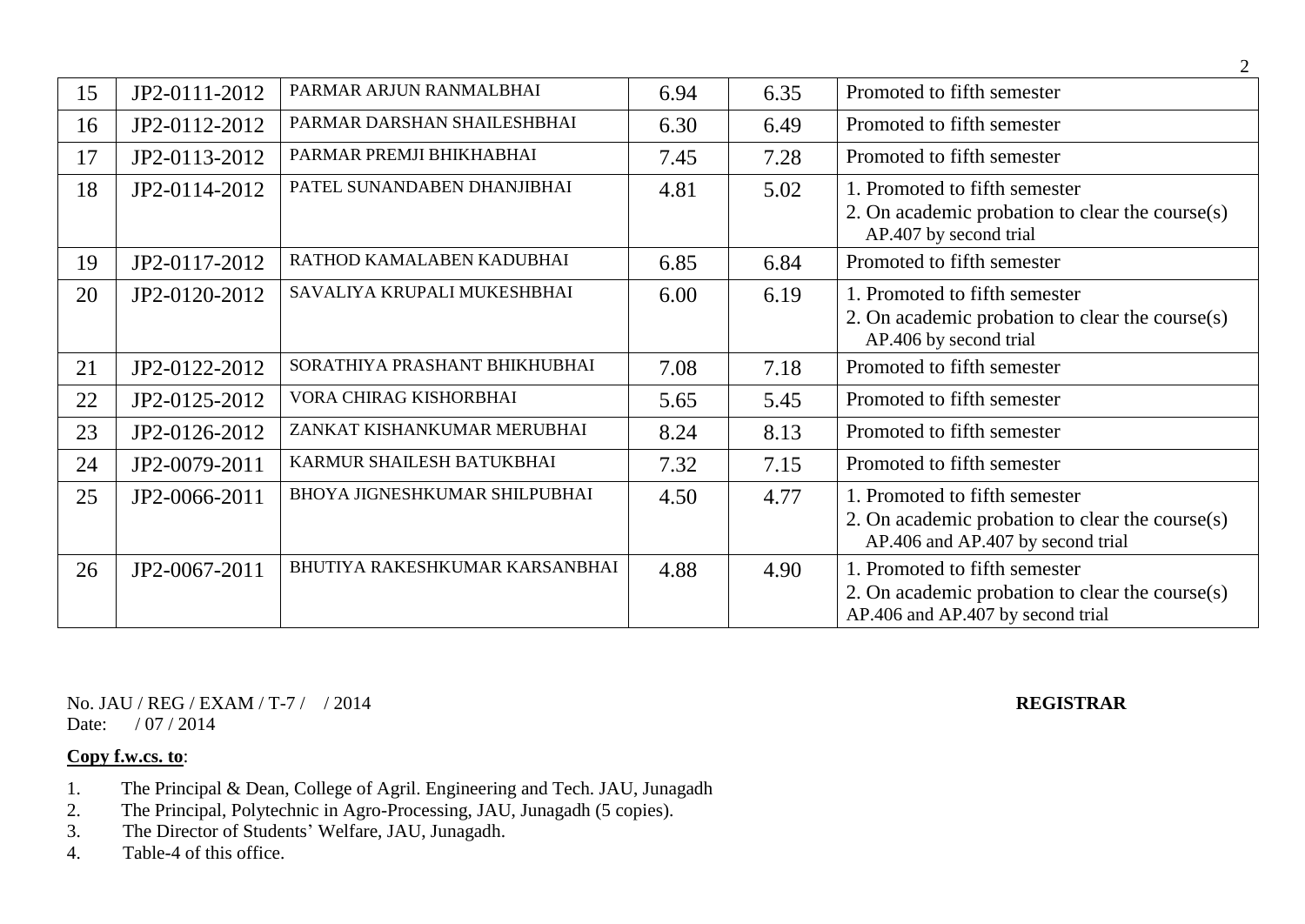

The result of **FIFTH(Supple.)** semester of Diploma in Agro-Processing course examination conducted by the Junagadh Agricultural University in the month of **May/June-2014** at Polytechnic in Agro-Processing, JAU, Junagadh is declared as under.

| <b>Seat</b>    | <b>Registration</b> | <b>Name of Student</b>             | G.P.A.              | C.G.P.A.            | <b>REMARKS</b>           |
|----------------|---------------------|------------------------------------|---------------------|---------------------|--------------------------|
| No.            | No.                 |                                    | obtained<br>(10.00) | obtained<br>(10.00) |                          |
|                |                     |                                    | basis)              | basis)              |                          |
|                | JP2-0063-2011       | <b>BARAD SANJAYKUMAR DEVSIBHAI</b> | 5.56                | 5.22                | $\overline{\phantom{a}}$ |
| $\overline{2}$ | JP2-0069-2011       | CHARIYA SANJAY BACHUBHAI           | 4.94                | 4.91                | $\overline{\phantom{a}}$ |
| 3              | JP2-0074-2011       | HATHILA PRAGNABEN NARVATBHAI       | 5.32                | 5.11                |                          |
| 4              | JP2-0076-2011       | JOTVA RAMESHBHAI MENSIBHAI         | 5.27                | 5.03                |                          |
|                | JP2-0081-2011       | KORAT DIPALIBEN NITINBHAI          | 5.62                | 5.15                |                          |
| 6              | JP2-0033-2010       | DAMOR KAPEELABEN KALSINGBHAI       | 5.44                | 5.00                |                          |

No. JAU / REG / EXAM / T-7 / 2772-75 / 2014 **REGISTRAR** Date:  $12/06/2014$ 

- 1. The Principal & Dean, College of Agril. Engineering and Tech. JAU, Junagadh
- 2. The Principal, Polytechnic in Agro-Processing, JAU, Junagadh (5 copies).
- 3. The Director of Students' Welfare, JAU, Junagadh.
- 4. Table-4 of this office.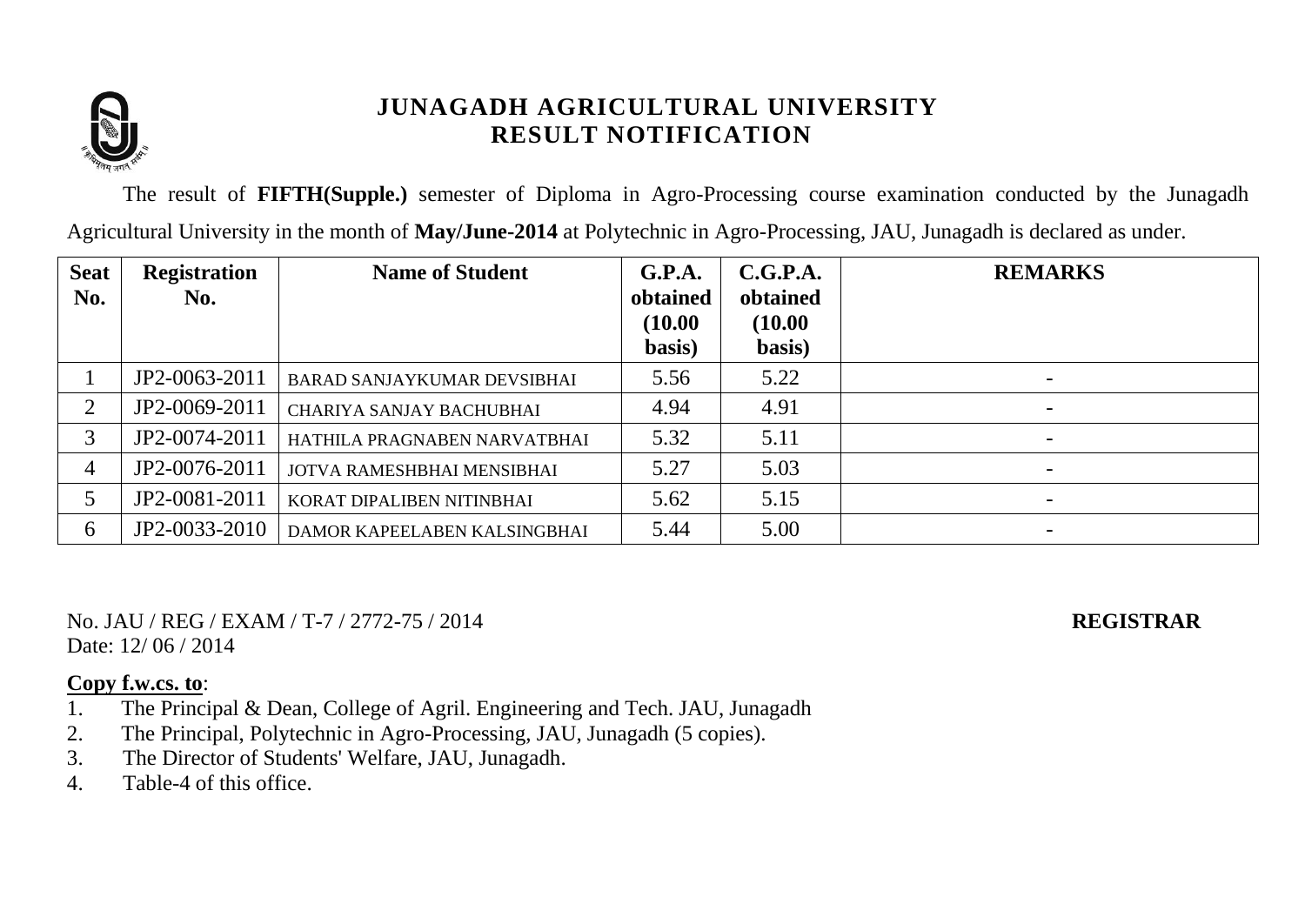The result of **SIXTH (Regular)** semester of Diploma in Agro-Processing course examination conducted by the Junagadh Agricultural University in the month of **May/June -2014** at Polytechnic in Agro-Processing, JAU, Junagadh is declared as under.

| <b>Seat</b>    | <b>Registration</b> | <b>Name of Student</b>                               | G.P.A.   | C.G.P.A. | <b>REMARKS</b>                      |
|----------------|---------------------|------------------------------------------------------|----------|----------|-------------------------------------|
| No.            | No.                 |                                                      | obtained | obtained |                                     |
|                |                     |                                                      | (10.00)  | (10.00)  |                                     |
|                |                     |                                                      | basis)   | basis)   |                                     |
| $\mathbf{1}$   | JP2-0061-2011       | <b>BAKALI SAMAD ANISH</b>                            | 8.20     | 8.10     | <b>First Class with Distinction</b> |
| $\overline{2}$ | JP2-0062-2011       | <b>BALAS NILESHKUMAR BHEEKHUBHAI</b>                 | 6.80     | 6.46     | <b>Second Class</b>                 |
| 3              | JP2-0063-2011       | <b>BARAD SANJAYKUMAR DEVSIBHAI</b>                   | 6.10     | 5.37     | Pass Class                          |
| $\overline{4}$ | JP2-0064-2011       | BATHAVAR KAUSHIKKUMAR NAJABHAI                       | 8.60     | 8.39     | <b>First Class with Distinction</b> |
| 5              | JP2-0068-2011       | CHARIYA PRAFUL PARBATBHAI                            | 7.40     | 6.45     | <b>Second Class</b>                 |
| 6              | JP2-0069-2011       | CHARIYA SANJAY BACHUBHAI                             | 5.70     | 5.04     | Pass Class                          |
| $\overline{7}$ | JP2-0070-2011       | <b>CHAVADA KAUSHIKKUMAR</b><br><b>BHAGAVANJIBHAI</b> | 5.10     | 5.71     | Pass Class                          |
| 8              | JP2-0071-2011       | DAMOR SEJALBEN PRAKASHBHAI                           | 6.20     | 5.22     | Pass Class                          |
| 9              | JP2-0073-2011       | <b>GOHIL RAHULBHAI BABUBHAI</b>                      | 5.30     | 5.66     | Pass Class                          |
| 10             | JP2-0074-2011       | HATHILA PRAGNABEN NARVATBHAI                         | 6.00     | 5.26     | Pass Class                          |
| 11             | JP2-0076-2011       | JOTVA RAMESHBHAI MENSIBHAI                           | 5.50     | 5.11     | Pass Class                          |
| 12             | JP2-0077-2011       | KAMANI BHAVESH PRAGJI                                | 8.80     | 6.89     | <b>First Class</b>                  |
| 13             | JP2-0078-2011       | KANERIYA JEKILKUMAR DHIRAJLAL                        | 7.00     | 6.01     | <b>Second Class</b>                 |
| 14             | JP2-0080-2011       | KATHAROTIYA KRUNAL MUKESHBHAI                        | 6.10     | 5.57     | Pass Class                          |
| 15             | JP2-0081-2011       | KORAT DIPALIBEN NITINBHAI                            | 6.40     | 5.36     | Pass Class                          |
| 16             | JP2-0082-2011       | MAKVANA KISHAN MANOJBHAI                             | 5.10     | 5.36     | Pass Class                          |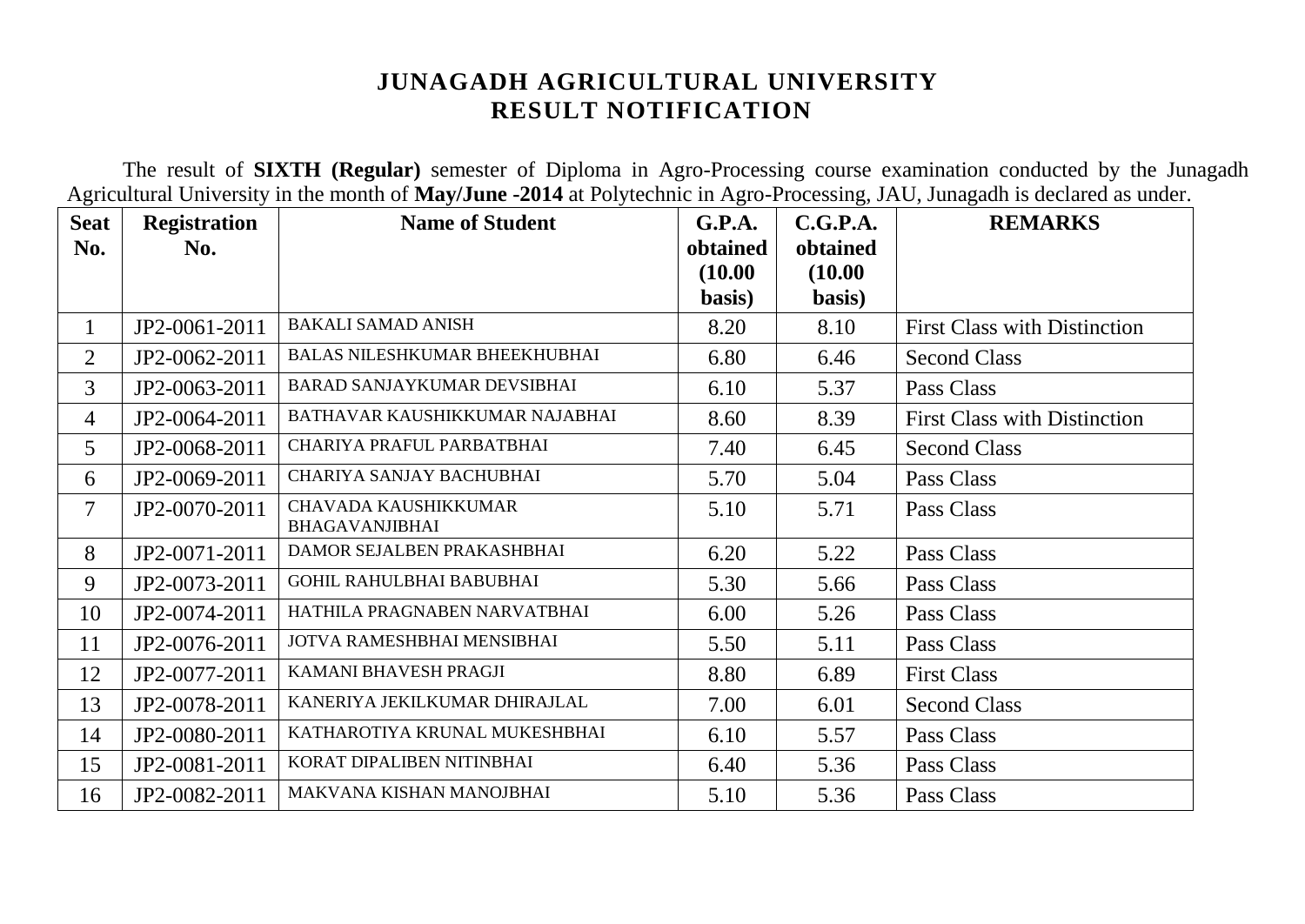| 17 | JP2-0083-2011 | MARADIYA ASHRUTI BHAGAVANJIBHAI | 7.70 | 7.33 | <b>First Class</b>                  |
|----|---------------|---------------------------------|------|------|-------------------------------------|
| 18 | JP2-0084-2011 | ODEDARA HEENABEN JIVABHAI       | 6.40 | 5.50 | Pass Class                          |
| 19 | JP2-0086-2011 | ODEDRA SONAL RINABHAI           | 7.50 | 7.90 | <b>First Class with Distinction</b> |
| 20 | JP2-0087-2011 | PATEL KRISHNABAHEN RANJITBHAI   | 5.50 | 6.70 | <b>First Class</b>                  |
| 21 | JP2-0088-2011 | RAM ANKITABEN AMRABHAI          | 5.80 | 6.45 | <b>Second Class</b>                 |
| 22 | JP2-0089-2011 | RATHOD DISHA BHAGVANJIBHAI      | 6.90 | 7.03 | <b>First Class</b>                  |
| 23 | JP2-0091-2011 | SARVANI ANJUMKHAN ABBASKHAN     | 5.50 | 6.01 | <b>Second Class</b>                 |
| 24 | JP2-0092-2011 | SEVARA SHITALBEN HARADASBHAI    | 4.60 | 5.13 | Pass Class                          |
| 25 | JP2-0093-2011 | VASAIYA RONAKBEN MALSINGBHAI    | 6.40 | 5.60 | Pass Class                          |
| 26 | JP2-0027-2010 | ASODARIYA MAYABEN HARESHBHAI    | 5.30 | 5.45 | Pass Class                          |
| 27 | JP2-0033-2010 | DAMOR KAPEELABEN KALSINGBHAI    | 6.00 | 5.17 | Pass Class                          |
| 28 | JP2-0038-2010 | KAMANI NIKHILKUMAR KISHORBHAI   | 6.10 | 5.53 | Pass Class                          |
| 29 | JP2-0039-2010 | KUKADIYA BHARAT HARSUKHBHAI     | 5.20 | 5.66 | Pass Class                          |
| 30 | JP2-0044-2010 | NANDANIYA DILIPKUMAR VASABHAI   | 5.30 | 5.28 | Pass Class                          |
| 31 | JP2-0045-2010 | NANDANIYA HIRENKUMAR GOVINDBHAI | 6.40 | 5.55 | Pass Class                          |
| 32 | JP2-0048-2010 | RATHOD KINJALBEN DEVARAJBHAI    | 5.10 | 5.28 | Pass Class                          |

No. JAU / REG / EXAM / T-7 / 2776-79 / 2014 **REGISTRAR**

Date: 12/06/2014

- 1. The Principal & Dean, College of Agril. Engineering and Tech. JAU, Junagadh
- 2. The Principal, Polytechnic in Agro-Processing, JAU, Junagadh (5 copies).
- 3. The Director of Students' Welfare, JAU, Junagadh.
- 4. Table-4 of this office.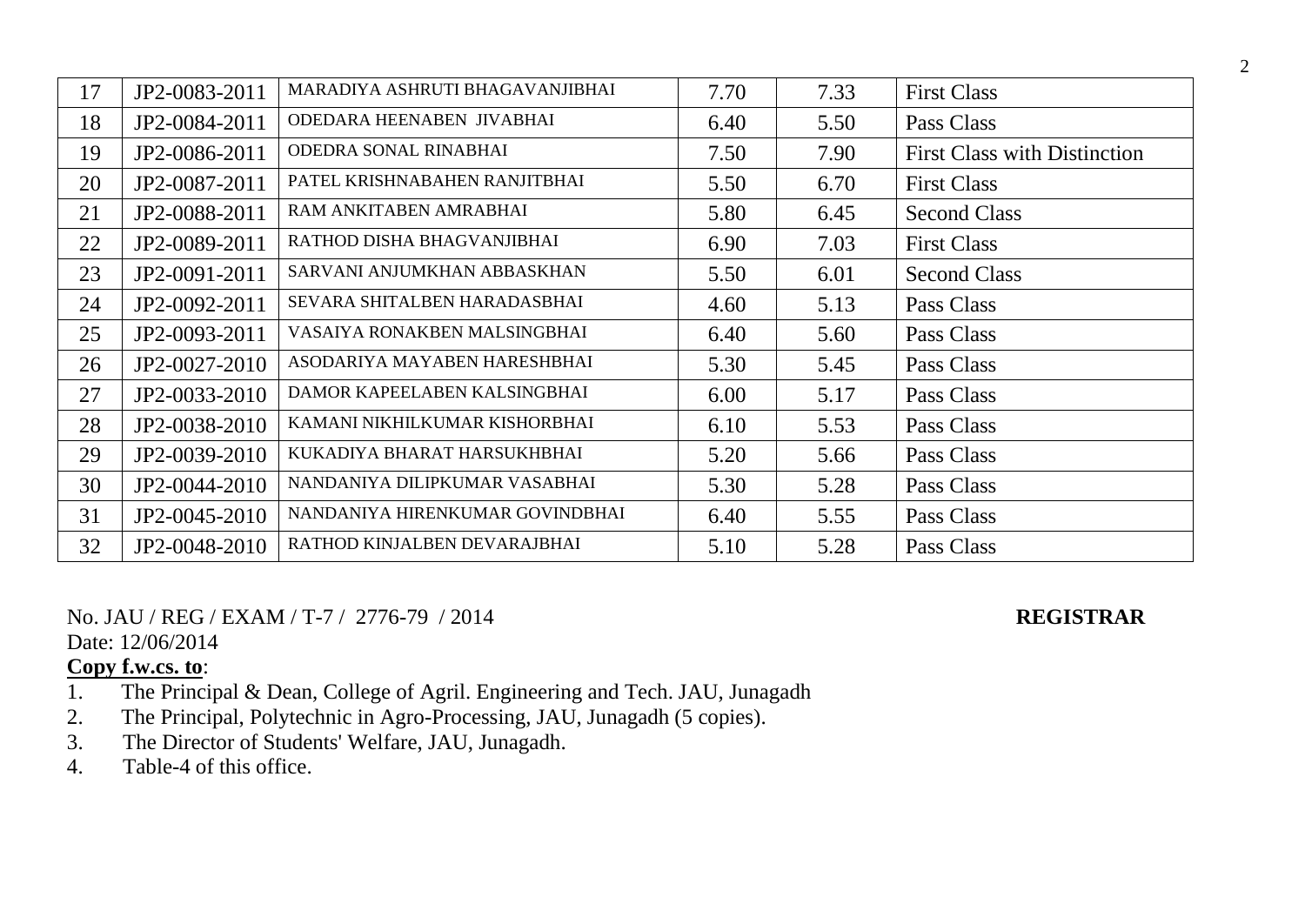

The result of **FIRST(New Supple.)** semester of Diploma in Horticulture course examination conducted by the Junagadh Agricultural University in the month of **May-2014** at Polytechnic in Horticulture, JAU, Junagadh is declared as under.

| <b>Seat</b><br>No. | <b>Registration</b><br>No. | <b>Name of Student</b>                       | G.P.A.<br>obtained | C.G.P.A.<br>obtained | <b>REMARKS</b>                                     |
|--------------------|----------------------------|----------------------------------------------|--------------------|----------------------|----------------------------------------------------|
|                    |                            |                                              | (10.00)            | (10.00)              |                                                    |
|                    |                            |                                              | basis)             | basis)               |                                                    |
|                    | JP7-0130-2013              | <b>BUHA SHITALBEN HARESHBHAI</b>             | 5.61               | 5.61                 | Promoted to third semester                         |
| $\overline{2}$     | JP7-0134-2013              | <b>DAMOR NARVATBHAI</b><br><b>MATHURBHAI</b> | 5.27               | 5.27                 | Promoted to third semester                         |
| $\overline{3}$     | JP7-0138-2013              | <b>GANVIT ANJANABEN ASHVINBHAI</b>           | 5.58               | 5.58                 | Promoted to third semester                         |
| $\overline{4}$     | JP7-0146-2013              | PADHARIYA MAULIK<br>HARDASBHAI               | 5.24               | 5.24                 | Promoted to third semester                         |
| 5                  | JP7-0147-2013              | PATAT KIRANBEN VIRABHAI                      | 5.49               | 5.49                 | Promoted to third semester                         |
| 6                  | JP7-0149-2013              | RAM ARATIBEN PARBATBHAI                      | 5.48               | 5.48                 | Promoted to third semester                         |
| $\tau$             | JP7-0150-2013              | RAM PAYALBEN PUNJABHAI                       | 2.84               | 2.84                 | 1. Not Promoted to third semester                  |
|                    |                            |                                              |                    |                      | 2. On academic probation to clear the course $(s)$ |
|                    |                            |                                              |                    |                      | VEG.1.1, BOT.1.1 and FRT.1.1 by third trial        |
| 8                  | JP7-0158-2013              | SONDARAVA MADHURI<br>PRABHULAL               | 5.11               | 5.11                 | Promoted to third semester                         |

No. JAU / REG / EXAM / T-7 / 3862-65 / 2014 **REGISTRAR** Date:  $16 / 07 / 2014$ 

- 1. The Principal & Dean, College of Agriculture, JAU, Junagadh
- 2. The Principal, Polytechnic in Horticulture, JAU, Junagadh (5 copies).
- 3. The Director of Students' Welfare, JAU, Junagadh.
- 4. Table-4 of this office.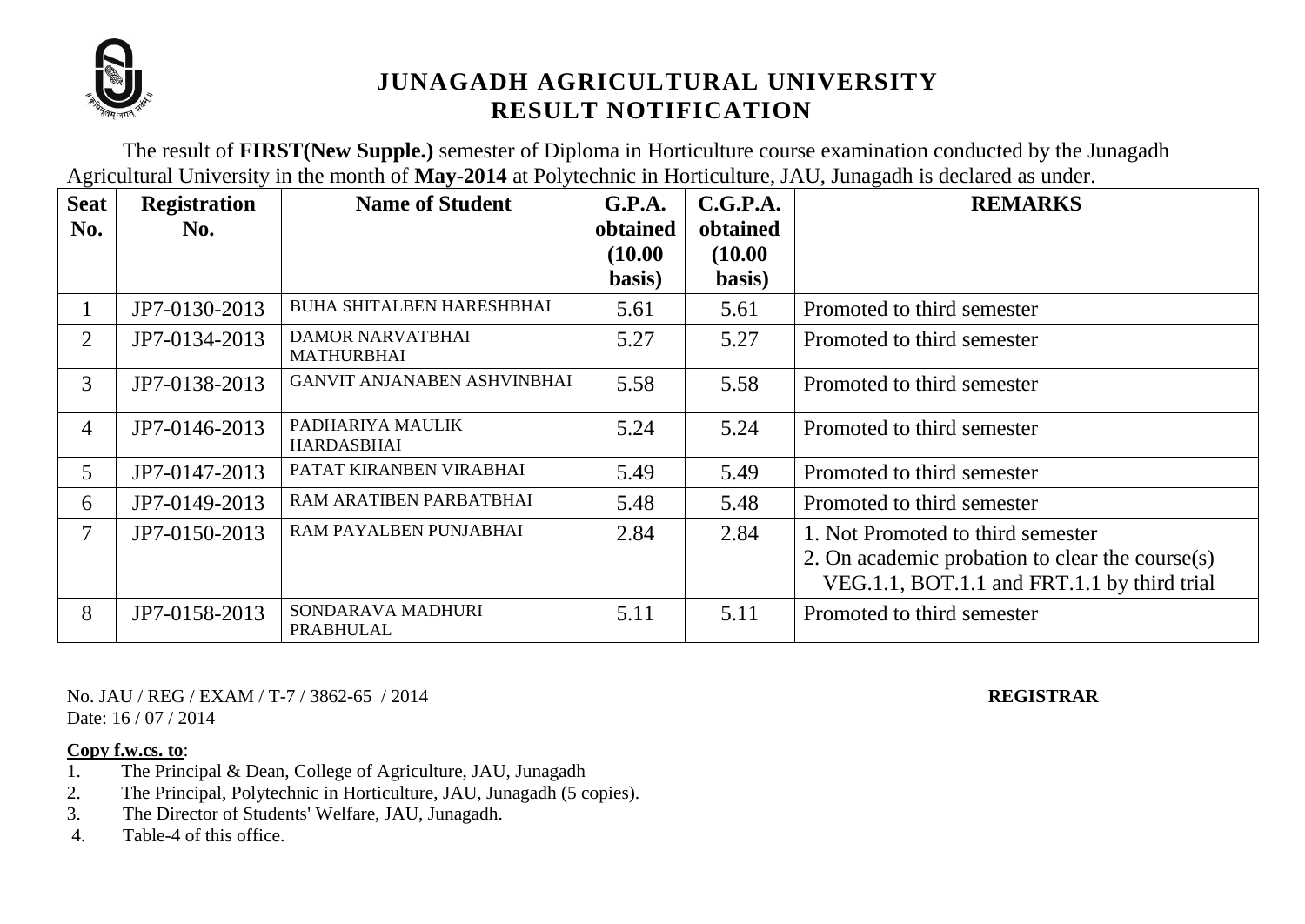

The result of **SECOND(New Regular)** semester of Diploma in Horticulture course examination conducted by the Junagadh Agricultural University in the month of **MAY-2014** at Polytechnic in Horticulture, JAU, Junagadh is declared as under.

| <b>Seat</b>    | <b>Registration</b> | <b>Name of Student</b>               | G.P.A.            | C.G.P.A.          | <b>REMARKS</b>                                                                                                   |
|----------------|---------------------|--------------------------------------|-------------------|-------------------|------------------------------------------------------------------------------------------------------------------|
| No.            | No.                 |                                      | obtained          | obtained          |                                                                                                                  |
|                |                     |                                      | (10.00)<br>basis) | (10.00)<br>basis) |                                                                                                                  |
|                | JP7-0129-2013       | <b>BARAD PARITABEN HAMIRBHAI</b>     | 8.85              | 8.45              | Promoted to third semester                                                                                       |
| $\overline{2}$ | JP7-0130-2013       | <b>BUHA SHITALBEN HARESHBHAI</b>     | 6.74              | 6.18              | Promoted to third semester                                                                                       |
| 3              | JP7-0131-2013       | CHAVDA URVISHABEN GIRISHBHAI         | 8.33              | 8.03              | Promoted to third semester                                                                                       |
| $\overline{4}$ | JP7-0132-2013       | CHHODVADIYA KAUSHIK KANUBHAI         | 6.60              | 6.40              | Promoted to third semester                                                                                       |
| 5              | JP7-0133-2013       | CHUDASAMA VIJAYKUMAR MANSUKHLAL      | 7.52              | 7.19              | Promoted to third semester                                                                                       |
| 6              | JP7-0134-2013       | DAMOR NARVATBHAI MATHURBHAI          | 5.43              | 5.35              | Promoted to third semester                                                                                       |
| 7              | JP7-0135-2013       | DHAPA NILESHKUMAR GOVINDBHAI         | 6.43              | 6.02              | Promoted to third semester                                                                                       |
| 8              | JP7-0136-2013       | DHARSENDA SHITALBEN JETHABHAI        | 7.18              | 6.69              | Promoted to third semester                                                                                       |
| 9              | JP7-0137-2013       | DHARSENDA SHRADDHABEN PARBATBHAI     | 8.05              | 7.50              | Promoted to third semester                                                                                       |
| 10             | JP7-0138-2013       | <b>GANVIT ANJANABEN ASHVINBHAI</b>   | 5.46              | 5.52              | 1. Promoted to third semester<br>2. On academic probation to clear<br>the course(s) $FLR.2.2$ by<br>second trial |
| 11             | JP7-0139-2013       | <b>GHOSIYA ABHISHEK ASHOKKUMAR</b>   | 6.89              | 6.39              | Promoted to third semester                                                                                       |
| 12             | JP7-0140-2013       | <b>JILADIYA NIMESHKUMAR DEVABHAI</b> | 8.39              | 7.86              | Promoted to third semester                                                                                       |
| 13             | JP7-0141-2013       | KARMUR RAHUL MARKHIBHAI              | 6.48              | 6.12              | Promoted to third semester                                                                                       |
| 14             | JP7-0142-2013       | KATHAD ROHITKUMAR HARASUKHBHAI       | 8.36              | 8.31              | Promoted to third semester                                                                                       |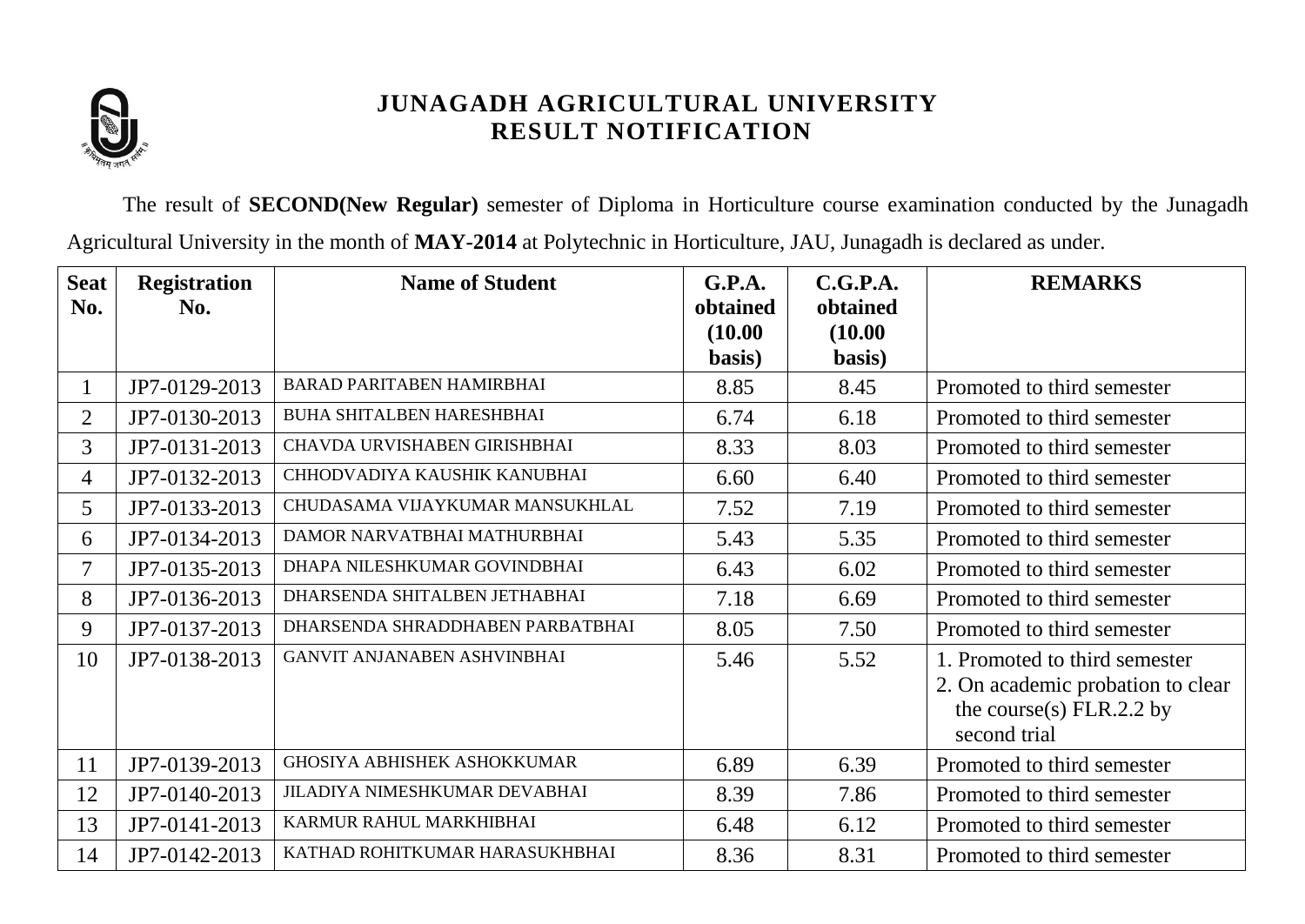| 15 | JP7-0143-2013 | KODAVALA PARTHKUMAR PRAVINKUMAR | 6.32  | 6.05  | Promoted to third semester                                                                                        |
|----|---------------|---------------------------------|-------|-------|-------------------------------------------------------------------------------------------------------------------|
| 16 | JP7-0144-2013 | KOYANI HETVI SURESHBHAI         | 7.58  | 6.88  | Promoted to third semester                                                                                        |
| 17 | JP7-0145-2013 | <b>NITABEN</b>                  | 7.26  | 7.05  | Promoted to third semester                                                                                        |
| 18 | JP7-0146-2013 | PADHARIYA MAULIK HARDASBHAI     | 4.99  | 5.11  | 1. Promoted to third semester<br>2. On academic` probation to<br>clear the course(s) $FLR.2.2$ by<br>second trial |
| 19 | JP7-0147-2013 | PATAT KIRANBEN VIRABHAI         | 6.68  | 6.09  | Promoted to third semester                                                                                        |
| 20 | JP7-0148-2013 | PATEL DARPANA MAHENDRABHAI      | 7.81  | 7.27  | Promoted to third semester                                                                                        |
| 21 | JP7-0149-2013 | RAM ARATIBEN PARBATBHAI         | 5.99  | 5.74  | Promoted to third semester                                                                                        |
| 22 | JP7-0150-2013 | RAM PAYALBEN PUNJABHAI          | $---$ | $---$ | Fail<br>Dismissed from polytechnic for<br>one year                                                                |
| 23 | JP7-0151-2013 | RATHOD MAYUR BHAYABHAI          | 7.99  | 7.72  | Promoted to third semester                                                                                        |
| 24 | JP7-0153-2013 | SADARIYA DIPKUMAR HARESHBHAI    | 6.64  | 6.43  | Promoted to third semester                                                                                        |
| 25 | JP7-0154-2013 | SAVALIYA PRITUL CHAKUBHAI       | 6.96  | 6.90  | Promoted to third semester                                                                                        |
| 26 | JP7-0156-2013 | SOJITRA KRUPALI ASHWINBHAI      | 8.64  | 8.39  | Promoted to third semester                                                                                        |
| 27 | JP7-0157-2013 | SOLANKI BHUMIBEN DHANABHAI      | ---   | $---$ | Fail<br>Dismissed from polytechnic for<br>one year                                                                |
| 28 | JP7-0158-2013 | SONDARAVA MADHURI PRABHULAL     | 6.66  | 5.88  | Promoted to third semester                                                                                        |
| 29 | JP7-0159-2013 | VADHER PAVAN MALDEVBHAI         | $---$ | $---$ | Fail<br>Dismissed from polytechnic for<br>one year                                                                |
| 30 | JP7-0160-2013 | VAGHASIA PUJABEN HARESHBHAI     | 6.17  | 5.87  | Promoted to third semester                                                                                        |
| 31 | JP7-0162-2013 | ZALAVADIYA SWETABEN PRAFULBHAI  | 9.16  | 8.96  | Promoted to third semester                                                                                        |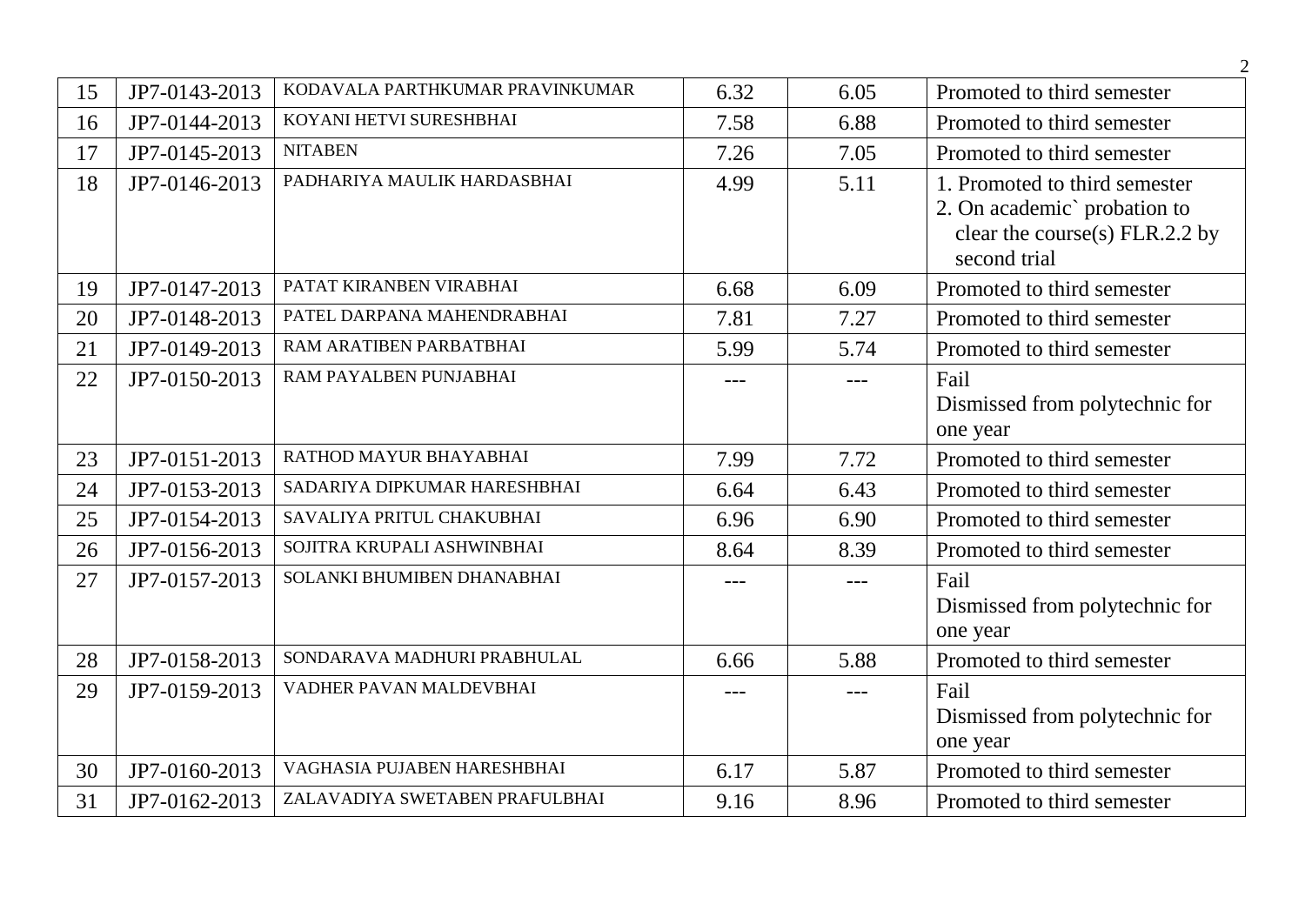No. JAU / REG / EXAM / T-7 / 3866-69 / 201 Date:16/07/2014

### **Copy f.w.cs. to** :

- 1. The Principal & Dean, College of Agriculture, JAU, Junagadh
- 2. The Principal, Polytechnic in Horticulture, JAU, Junagadh (5 copies).
- 3. The Director of Students' Welfare, JAU, Junagadh.
- 4. Table -4 of this office. .

## 4 **REGISTRAR**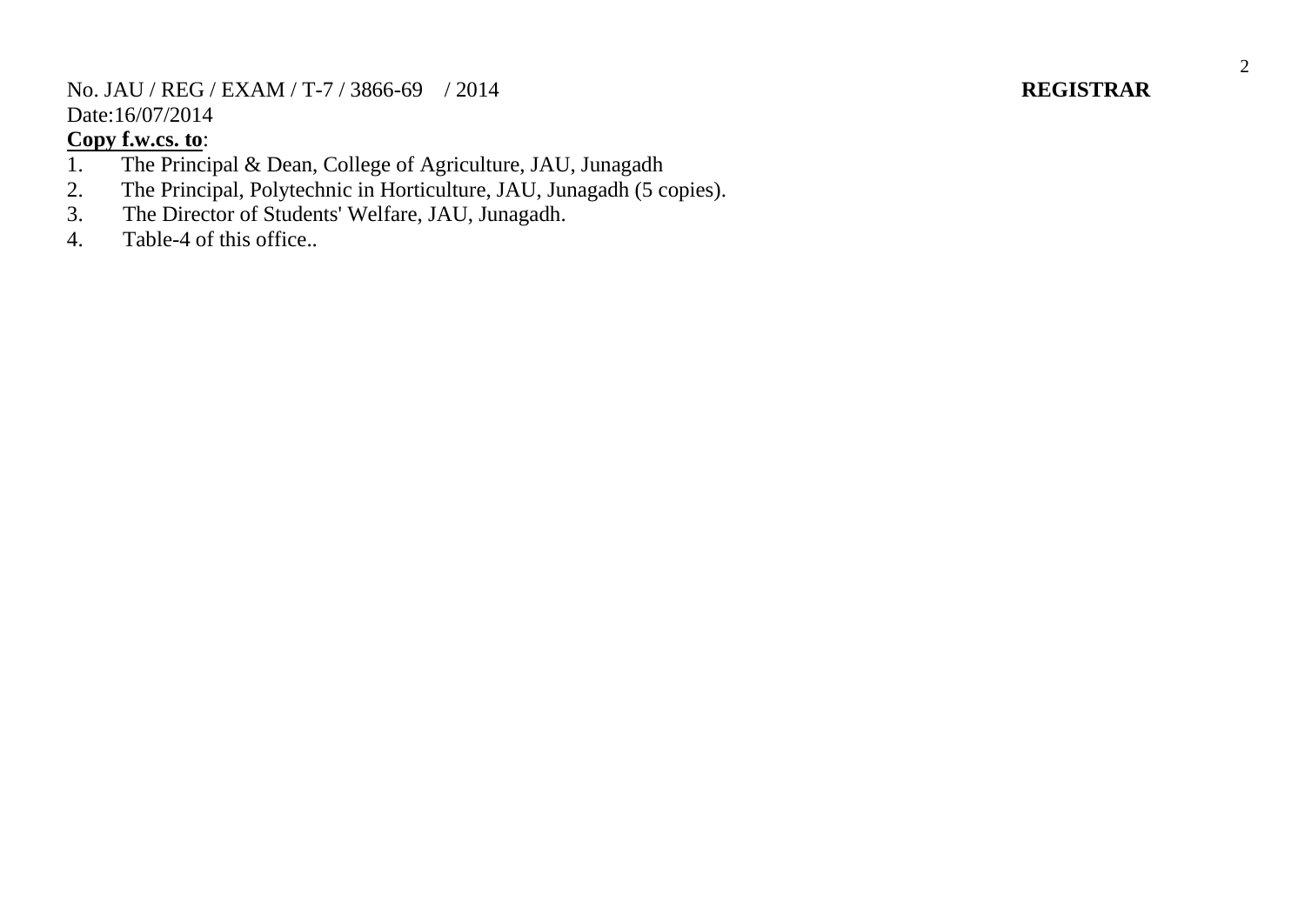

The result of **THIRD(Old Supple.)** semester of Diploma in Horticulture course examination conducted by the Junagadh Agricultural University in the month of **MAY-2014** at Polytechnic in Horticulture, JAU, Junagadh is declared as under.

| <b>Seat</b><br>No. | <b>Registration</b><br>No. | <b>Name of Student</b>          | G.P.A.<br>obtained | C.G.P.A.<br>obtained | <b>REMARKS</b>             |
|--------------------|----------------------------|---------------------------------|--------------------|----------------------|----------------------------|
|                    |                            |                                 | (10.00)            | (10.00)              |                            |
|                    |                            |                                 | basis)             | basis)               |                            |
|                    | JP7-0095-2012              | <b>BALDHA KAUSHAL VRAJLAL</b>   | 5.55               | 5.27                 | Promoted to fifth semester |
|                    | JP7-0101-2012              | CHAVADA PARTHKUMAR PARSOTAMBHAI | 5.25               | 4.93                 | Promoted to fifth semester |
|                    | JP7-0113-2012              | NAGHERA HIRAL ARAJANBHAI        | 5.68               | 5.45                 | Promoted to fifth semester |

No. JAU / REG / EXAM / T-7 / 3870-73/ 2014 **REGISTRAR** Date:16 /07/2014

- 1. The Principal & Dean, College of Agriculture, JAU, Junagadh
- 2. The Principal, Polytechnic in Horticulture, JAU, Junagadh (5 copies).
- 3. The Director of Students' Welfare, JAU, Junagadh.
- 4. Table-4 of this office..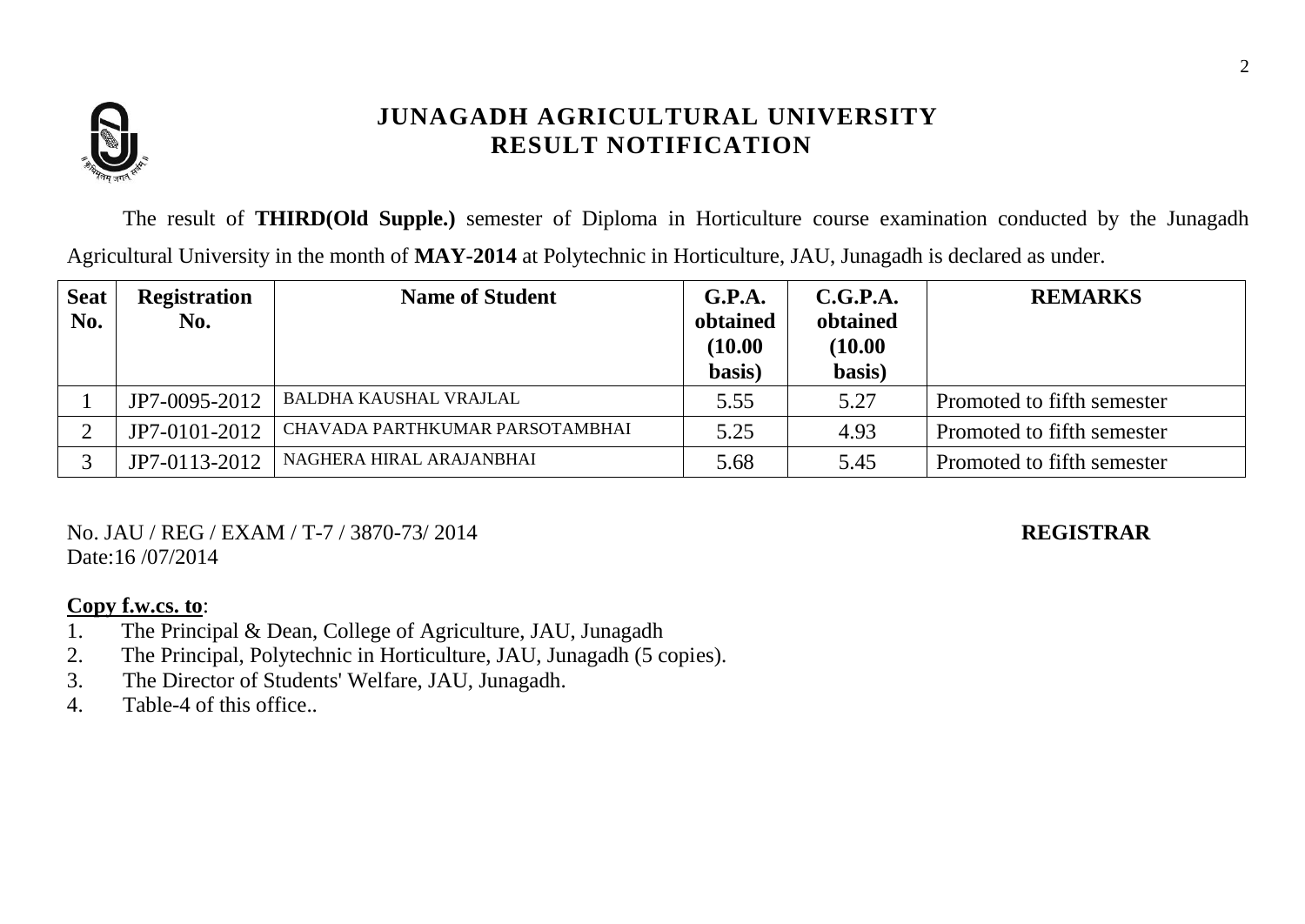

The result of **FOURTH(Old Regular)** semester of Diploma in Horticulture course examination conducted by the Junagadh Agricultural University in the month of **MAY-2014** at Polytechnic in Horticulture, JAU, Junagadh is declared as under.

| <b>Seat</b><br>No. | <b>Registration No.</b> | <b>Name of Student</b>              | G.P.A.<br>obtained | C.G.P.A.<br>obtained | <b>REMARKS</b>             |
|--------------------|-------------------------|-------------------------------------|--------------------|----------------------|----------------------------|
|                    |                         |                                     | (10.00)            | (10.00)              |                            |
|                    |                         |                                     | basis)             | basis)               |                            |
| $\mathbf{1}$       | JP7-0094-2012           | <b>BALAS HETALBEN RAMESHBHAI</b>    | 5.48               | 5.20                 | Promoted to fifth semester |
| $\overline{2}$     | JP7-0095-2012           | <b>BALDHA KAUSHAL VRAJLAL</b>       | 6.06               | 5.46                 | Promoted to fifth semester |
| 3                  | JP7-0096-2012           | <b>BHALU ANAND PARSOTAMBHAI</b>     | 7.98               | 7.91                 | Promoted to fifth semester |
| 4                  | JP7-0097-2012           | BHETARIYA KRISHNABEN ABHA           | 6.34               | 6.14                 | Promoted to fifth semester |
| 5 <sup>5</sup>     | JP7-0098-2012           | BHUT BHAGYASHRI JAYANTIBHAI         | 5.91               | 5.90                 | Promoted to fifth semester |
| 6                  | JP7-0099-2012           | <b>BHUT MANSI SHANTILAL</b>         | 5.53               | 5.38                 | Promoted to fifth semester |
| 7                  | JP7-0100-2012           | CHAUHAN PIYUSH PREMAJIBHAI          | 6.96               | 6.48                 | Promoted to fifth semester |
| 8                  | JP7-0101-2012           | CHAVADA PARTHKUMAR PARSOTAMBHAI     | 5.34               | 5.03                 | Promoted to fifth semester |
| 9                  | JP7-0103-2012           | GAJERA DIVYESHKUMAR PARSOTAMBHAI    | 7.10               | 7.05                 | Promoted to fifth semester |
| 10                 | JP7-0104-2012           | GAJERA MAULIKKUMAR NILESHBHAI       | 7.86               | 7.48                 | Promoted to fifth semester |
| 11                 | JP7-0105-2012           | GANVIT JIGISHAKUMARI BIPINBHAI      | 7.11               | 6.79                 | Promoted to fifth semester |
| 12                 | JP7-0106-2012           | <b>JADAV SANDIPKUMAR KISHORBHAI</b> | 6.27               | 6.17                 | Promoted to fifth semester |
| 13                 | JP7-0107-2012           | KAMANI ANKITABEN GOPALBHAI          | 8.38               | 8.22                 | Promoted to fifth semester |
| 14                 | JP7-0109-2012           | KARETHA KISHANKUMAR KHODABHAI       | 7.55               | 7.20                 | Promoted to fifth semester |
| 15                 | JP7-0111-2012           | KHUNT HIREN PACHABHAI               | 7.80               | 7.69                 | Promoted to fifth semester |
| 16                 | JP7-0112-2012           | KODAVALA YOGESH DHIRAJLAL           | 5.56               | 5.47                 | Promoted to fifth semester |
| 17                 | JP7-0113-2012           | NAGHERA HIRAL ARAJANBHAI            | 5.66               | 5.50                 | Promoted to fifth semester |
| 18                 | JP7-0114-2012           | PARMAR RAJDIP PRATAPBHAI            | 7.16               | 7.27                 | Promoted to fifth semester |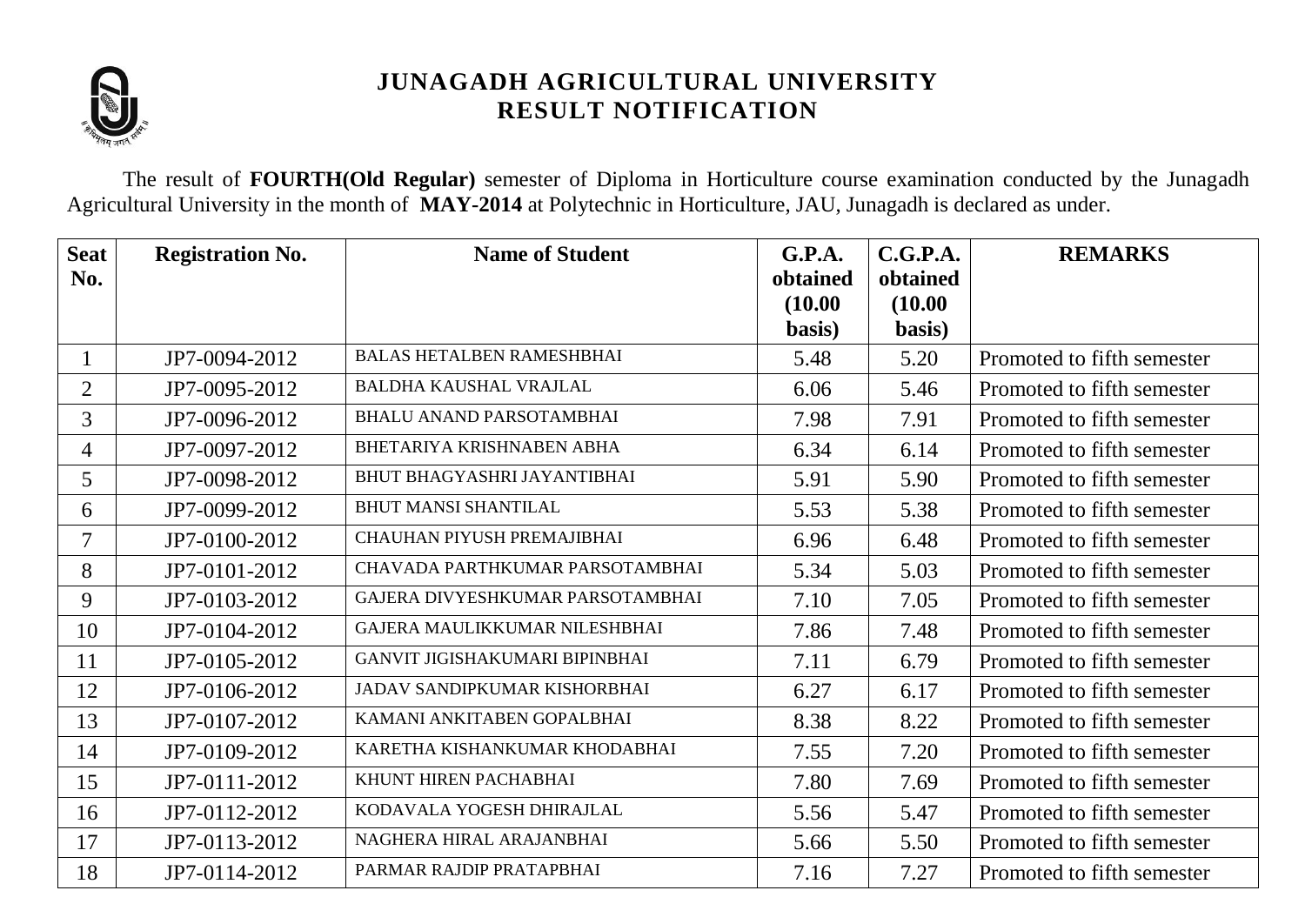| 19 | JP7-0115-2012    | PARMAR VIRAT MAHENDRA            | 9.41 | 9.27 | Promoted to fifth semester |
|----|------------------|----------------------------------|------|------|----------------------------|
| 20 | JP7-0117-2012    | POLARA BRIJESHKUMAR DINESHBHAI   | 6.36 | 6.50 | Promoted to fifth semester |
| 21 | JP7-0118-2012    | RAMOLIYA MOHIT PARSOTAMBHAI      | 8.66 | 8.41 | Promoted to fifth semester |
| 22 | JP7-0119-2012    | SAVALIYA MEHUL CHANDUBHAI        | 6.71 | 6.58 | Promoted to fifth semester |
| 23 | JP7-0121-2012    | SOLANKI VIJAYKUMAR NAGABHAI      | 5.56 | 5.56 | Promoted to fifth semester |
| 24 | JP7-0122-2012    | TANK SAGAR SHANTILAL             | 6.47 | 6.18 | Promoted to fifth semester |
| 25 | JP7-0123-2012    | VADHER YASHKUMAR RAJSHIBHAI      | 6.01 | 5.59 | Promoted to fifth semester |
| 26 | JP7-0124-2012    | VALA VAISHALIBEN BATUKBHAI       | 7.85 | 7.28 | Promoted to fifth semester |
| 27 | JP7-0125-2012    | VAVALIYA DIVYANG ASHVINBHAI      | 6.88 | 6.09 | Promoted to fifth semester |
| 28 | JP7-0127-2012    | ZALA ASHOKKUMAR NAGABHAI         | 7.06 | 6.71 | Promoted to fifth semester |
| 29 | NPH-0074-2012    | DHAKECHA VAIBHAV PARASOTAMBHAI   | 7.56 | 7.53 | Promoted to fifth semester |
| 30 | NPH-0079-2012    | <b>JADAV GAUTAM AMRUTBHAI</b>    | 8.10 | 7.50 | Promoted to fifth semester |
| 31 | NPH-0082-2012    | KATHAD JAYSHREEBEN DIPAKBHAI     | 8.36 | 7.28 | Promoted to fifth semester |
| 32 | PHORTI-0093-2012 | <b>BARIYA TEJALBEN GOPALBHAI</b> | 7.89 | 7.75 | Promoted to fifth semester |

No. JAU / REG / EXAM / T-7 / 3874-77 / 2014 **REGISTRAR** Date: 16 / 07 / 2014

- 1. The Principal & Dean, College of Agriculture, JAU, Junagadh
- 2. The Principal, Polytechnic in Horticulture, JAU, Junagadh (5 copies).
- 3. The Director of Students' Welfare, JAU, Junagadh.
- 4. Table-4 of this office.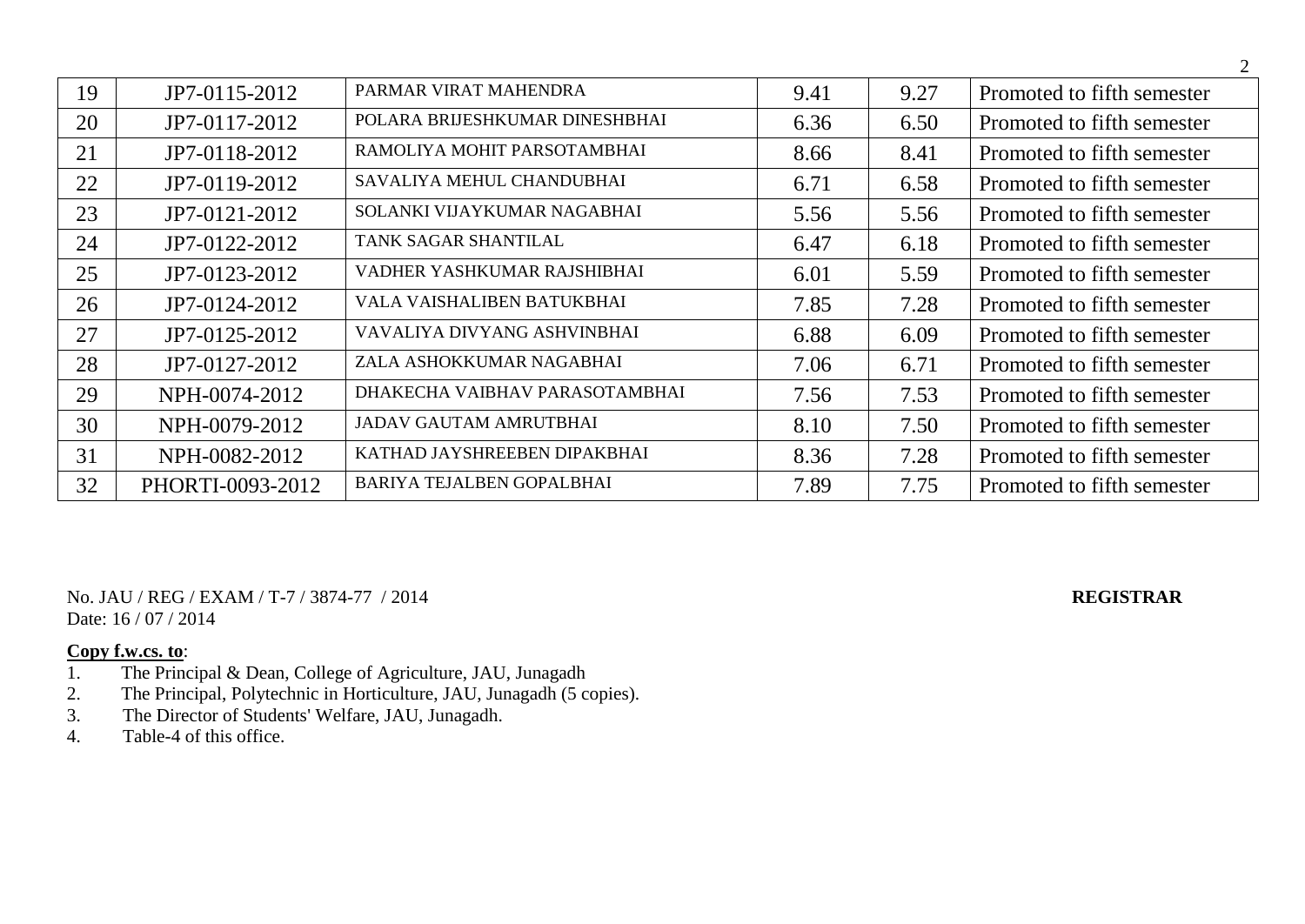

The result of **FIFTH(Old Supple.)** semester of Diploma in Horticulture course examination conducted by the Junagadh Agricultural University in the month of **MAY-2014** at Polytechnic in Horticulture, JAU, Junagadh is declared as under.

| <b>Seat</b><br>No. | <b>Registration</b><br>No. | <b>Name of Student</b>          | G.P.A.<br>obtained | C.G.P.A.<br>obtained | <b>REMARKS</b>           |
|--------------------|----------------------------|---------------------------------|--------------------|----------------------|--------------------------|
|                    |                            |                                 | (10.00)            | (10.00)              |                          |
|                    |                            |                                 | basis)             | basis)               |                          |
|                    | JP7-0058-2011              | AERADA DINESH BHARAT            | 5.12               | 4.93                 | $\overline{\phantom{0}}$ |
| 2                  | JP7-0067-2011              | <b>GAMI MEHUL MAGANBHAI</b>     | 5.00               | 5.19                 | $\overline{\phantom{a}}$ |
| 3                  | JP7-0068-2011              | JOTAVA BHAVESHKUMAR DEVABHAI    | 5.52               | 6.50                 | $\overline{\phantom{0}}$ |
| 4                  | JP7-0073-2011              | KAVAD CHETANKUMAR RANABHAI      | 5.56               | 5.48                 | $\overline{\phantom{0}}$ |
| 5                  | JP7-0083-2011              | RATHOD AKASH BABUBHAI           | 5.61               | 5.46                 | $\overline{\phantom{0}}$ |
| 6                  | JP7-0087-2011              | SOLANKI BHARATKUMAR KARSHANBHAI | 5.33               | 5.55                 | $\overline{\phantom{0}}$ |
|                    | JP7-0090-2011              | VALA DHIRUKUMAR ARJANBHAI       | 5.53               | 5.54                 | $\overline{\phantom{0}}$ |
| 8                  | JP7-0039-2010              | KATHAD MAYUR JAYNTILAL          | 5.53               | 5.56                 | $\overline{\phantom{a}}$ |

No. JAU / REG / EXAM / T-7 / 2513-16/ 2014 Date: 05/06/2014

### **Copy f.w.cs. to**:

**REGISTRAR**

- 1. The Principal & Dean, College of Agriculture, JAU, Junagadh
- 2. The Principal, Polytechnic in Horticulture, JAU, Junagadh (5 copies).
- 3. The Director of Students' Welfare, JAU, Junagadh.
- 4. Table-4 of this office.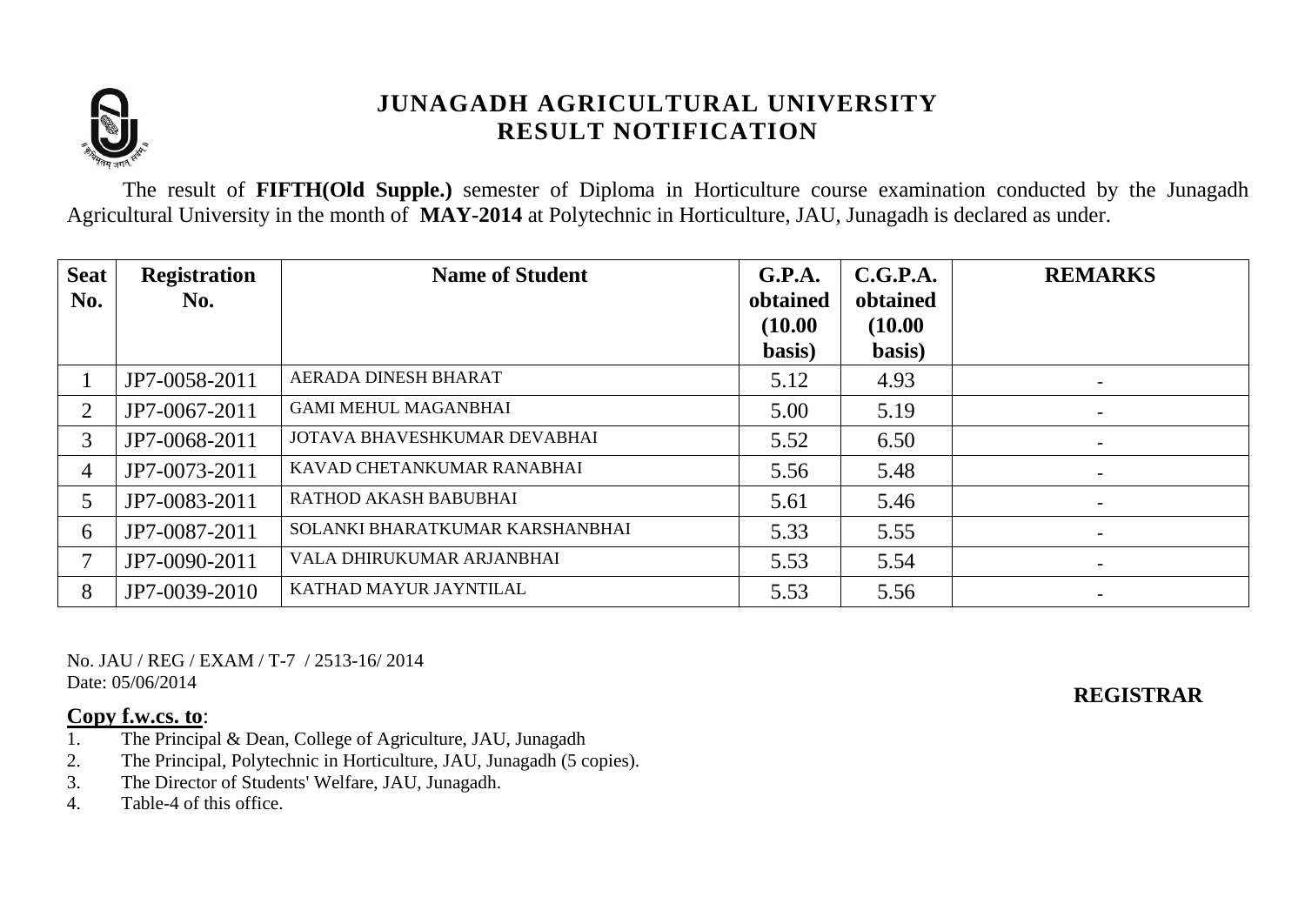

The result of **SIXTH(Old Regular)** semester of Diploma in Horticulture course examination conducted by the Junagadh Agricultural University in the month of **MAY-2014** at Polytechnic in Horticulture, JAU, Junagadh is declared as under.

| <b>Seat</b>              | <b>Registration No.</b> | <b>Name of Student</b>            | <b>G.P.A.</b>     | C.G.P.A.          | <b>REMARKS</b>                             |
|--------------------------|-------------------------|-----------------------------------|-------------------|-------------------|--------------------------------------------|
| No.                      |                         |                                   | obtained          | obtained          |                                            |
|                          |                         |                                   | (10.00)<br>basis) | (10.00)<br>basis) |                                            |
| $\mathbf{1}$             | JP7-0058-2011           | AERADA DINESH BHARAT              | 5.60              | 4.96              | Pass Class                                 |
| $\overline{2}$           | JP7-0059-2011           | <b>BAGIYA RAVIBHAI BHIKHUBHAI</b> | 5.80              | 5.95              | Pass Class                                 |
| 3                        | JP7-0060-2011           | BAJANIYA JAYDIPKUMAR ARJANBHAI    | 5.90              | 5.73              | Pass Class                                 |
| $\overline{4}$           | JP7-0064-2011           | CHAVADA RONAKKUMAR BHIMJIBHAI     | 5.90              | 5.40              | Pass Class                                 |
| 5                        | JP7-0065-2011           | DODIA PRADIPBHAI BHAMABHAI        | 6.80              | 6.26              | <b>Second Class</b>                        |
| 6                        | JP7-0067-2011           | <b>GAMI MEHUL MAGANBHAI</b>       | 6.00              | 5.23              | Pass Class                                 |
| $\overline{\mathcal{I}}$ | JP7-0068-2011           | JOTAVA BHAVESHKUMAR DEVABHAI      | ---               | ---               | Fail                                       |
|                          |                         |                                   |                   |                   | <b>Dismissed from Polytechnic</b>          |
|                          |                         |                                   |                   |                   | for one year                               |
| 8                        | JP7-0071-2011           | KARAMATA AJAYKUMAR RAMABHAI       | 6.30              | 5.84              | Pass Class                                 |
| 9                        | JP7-0072-2011           | KATHAD DIPAKKUMAR BADHABHAI       | 8.10              | 7.94              | <b>First Class with Distinction</b>        |
| 10                       | JP7-0073-2011           | KAVAD CHETANKUMAR RANABHAI        | $---$             | $---$             | <b>Result withheld for three</b>           |
|                          |                         |                                   |                   |                   | months from date of result<br>notification |
| 11                       | JP7-0074-2011           | LUNAGARIYA BHARAT MANISH          | 9.10              | 8.64              | <b>First Class with Distinction</b>        |
| 12                       | JP7-0075-2011           | MAGRA MANISH NARANBHAI            | 8.50              | 7.93              | <b>First Class with Distinction</b>        |
| 13                       | JP7-0076-2011           | MAKWANA JAYESHKUMAR DHARAMSHIBHAI | 9.50              | 9.20              | <b>First Class with Distinction</b>        |
| 14                       | JP7-0077-2011           | MALAM HARDIKKUMAR RAMESHBHAI      | 7.20              | 6.15              | <b>Second Class</b>                        |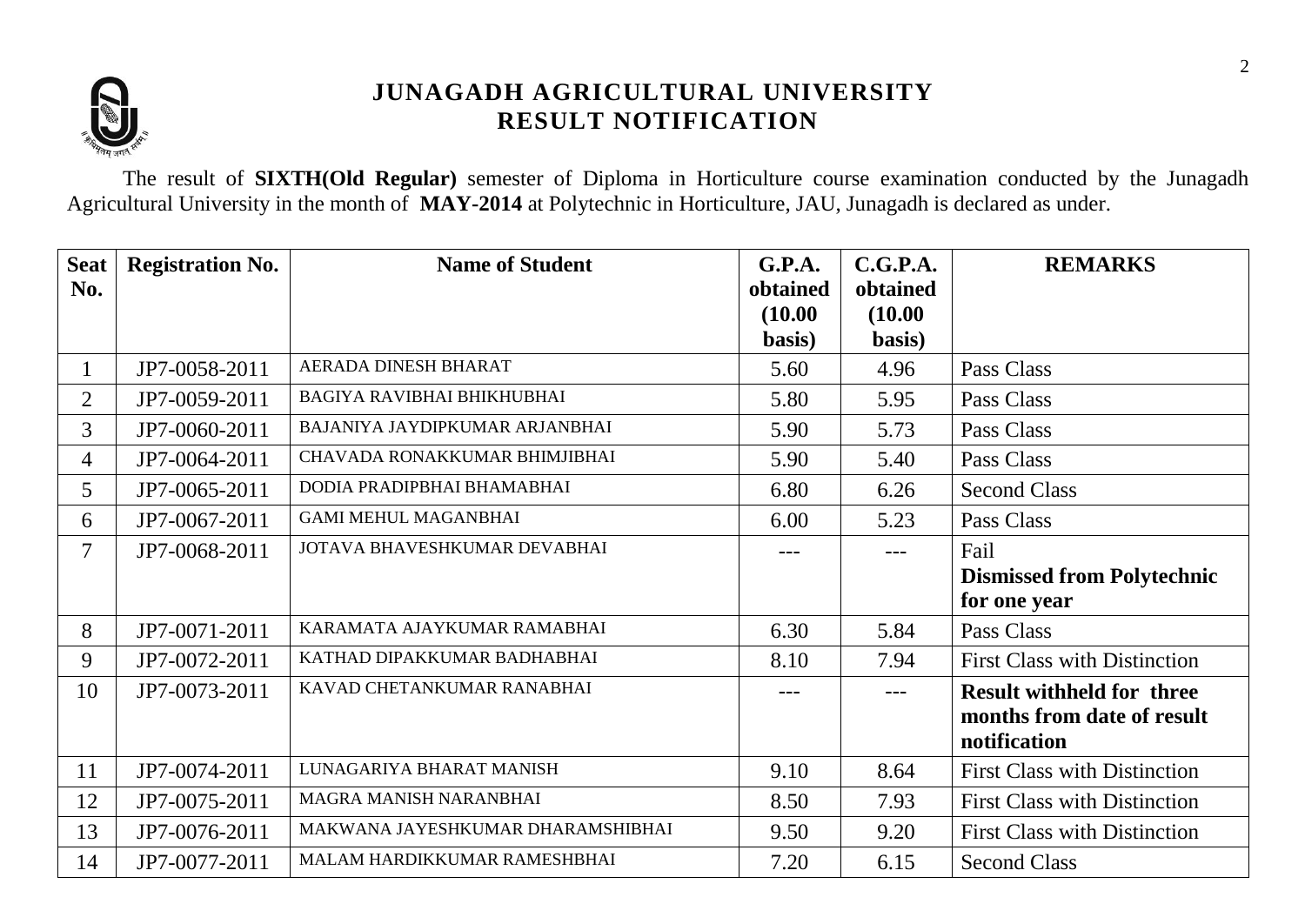| 15 | JP7-0078-2011 | PARMAR DHARABEN BHUPATBHAI      | 6.90 | 6.54 | <b>First Class</b>                  |
|----|---------------|---------------------------------|------|------|-------------------------------------|
| 16 | JP7-0079-2011 | PATEL ANITAKUMARI CHAMPAKBHAI   | 8.70 | 7.74 | <b>First Class with Distinction</b> |
| 17 | JP7-0082-2011 | PATEL UNNATIKUMARI DILIPBHAI    | 8.40 | 6.83 | <b>First Class</b>                  |
| 18 | JP7-0083-2011 | RATHOD AKASH BABUBHAI           | 6.30 | 5.50 | Pass Class                          |
| 19 | JP7-0085-2011 | SARVANI SAHIDKHAN UMARKHAN      | 6.90 | 7.36 | <b>First Class</b>                  |
| 20 | JP7-0086-2011 | SAVLIYA HEMANGIBEN VIJAYBHAI    | 7.30 | 6.33 | <b>Second Class</b>                 |
| 21 | JP7-0087-2011 | SOLANKI BHARATKUMAR KARSHANBHAI | 6.50 | 5.59 | Pass Class                          |
| 22 | JP7-0089-2011 | VAJA JAYESHBHAI BHAGVANBHAI     | 7.80 | 7.26 | <b>First Class</b>                  |
| 23 | JP7-0090-2011 | VALA DHIRUKUMAR ARJANBHAI       | 5.90 | 5.55 | Pass Class                          |
| 24 | JP7-0091-2011 | VALA HARESHKUMAR NARSINGBHAI    | 7.80 | 6.59 | <b>First Class</b>                  |
| 25 | JP7-0092-2011 | VINZUDA VIJYA MANSUKHLAL        | 9.30 | 8.54 | <b>First Class with Distinction</b> |
| 26 | JP7-0036-2010 | JETHAVA RAVATKUMAR JIVABHAI     | 6.30 | 5.49 | Pass Class                          |
| 27 | JP7-0039-2010 | KATHAD MAYUR JAYNTILAL          | 6.30 | 5.59 | Pass Class                          |

### No. JAU / REG / EXAM / T-7 / 2517-20/ 2014 Date: 05/06/2014

## **Copy f.w.cs. to**:

- 1. The Principal & Dean, College of Agriculture, JAU, Junagadh
- 2. The Principal, Polytechnic in Horticulture, JAU, Junagadh (5 copies).
- 3. The Director of Students' Welfare, JAU, Junagadh.
- 4. Table-4 of this office.

**REGISTRAR**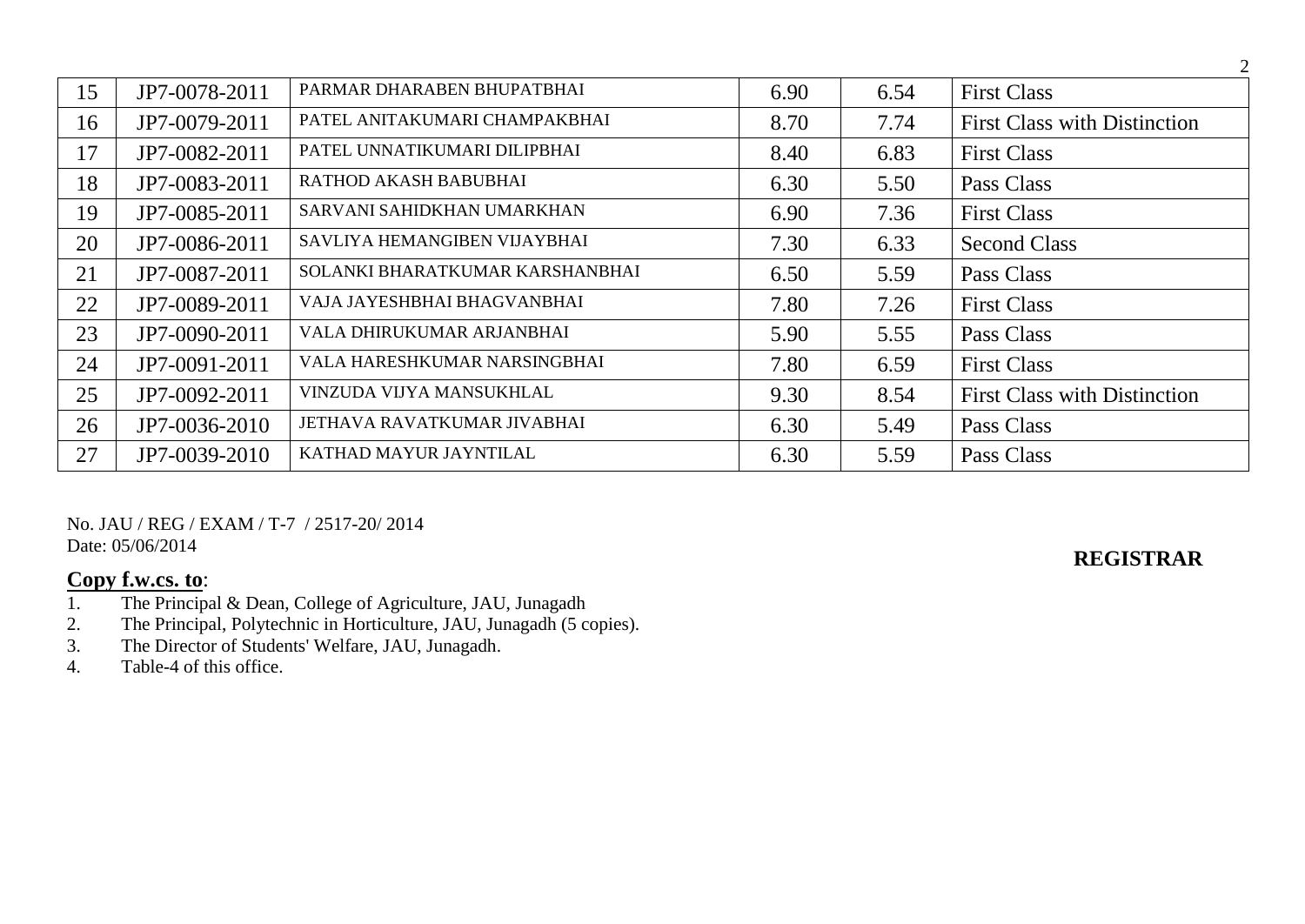

The result of **FIRST(New Supple.)** semester of Diploma in Agriculture course examination conducted by the Junagadh Agricultural University in the month of **MAY-2014** at Polytechnic in Agriculture, J.A.U., Dhari is declared as under.

| <b>Seat</b>    | <b>Registration</b> | <b>Name of Student</b>       | G.P.A.   | C.G.P.A. | <b>REMARKS</b>                                                                                                                                                                                                                                                                                                                   |
|----------------|---------------------|------------------------------|----------|----------|----------------------------------------------------------------------------------------------------------------------------------------------------------------------------------------------------------------------------------------------------------------------------------------------------------------------------------|
| No.            | No.                 |                              | obtained | obtained |                                                                                                                                                                                                                                                                                                                                  |
|                |                     |                              | (10.00)  | (10.00)  |                                                                                                                                                                                                                                                                                                                                  |
|                |                     |                              | basis)   | basis)   |                                                                                                                                                                                                                                                                                                                                  |
| $\perp$        | JP1-0128-2013       | DOMADIYA KISHAN MANSUKHBHAI  | 5.46     | 5.46     | 1. Not Promoted to third semester<br>2. On academic probation to clear the course(s)<br>Agron.2.3, Ag.Chem.2.2, Ag.Ento.2.2,<br>Pl.Path.2.1, Ag.Engg.2.1, LPM-2.1,<br>Ag.Eco.2.1 and Ag.Met.2.1 of second<br>semester by second trial                                                                                            |
| $\overline{2}$ | JP1-0132-2013       | JETHAVA SAGAR KANUBHAI       | 4.86     | 4.86     | Promoted to third semester                                                                                                                                                                                                                                                                                                       |
| $\overline{3}$ | JP1-0136-2013       | LUNAGARIYA HIREN RAMAJIBHAI  | 5.35     | 5.35     | Promoted to third semester                                                                                                                                                                                                                                                                                                       |
| $\overline{4}$ | JP1-0137-2013       | MAKWANA HITESHBHAI MADHABHAI | 3.74     | 3.74     | 1. Not Promoted to third semester<br>2. On academic probation to clear the<br>course(s) Agron.1.1 and Ag.Ento.1.1 by<br>third trial<br>3. He has also to clear the course $(s)$<br>Agron.2.3, Ag.Chem.2.2, Ag.Ento.2.2,<br>Pl.Path.2.1, Ag.Engg.2.1, LPM-2.1,<br>Ag.Eco.2.1 and Ag.Met.2.1 of second<br>semester by second trial |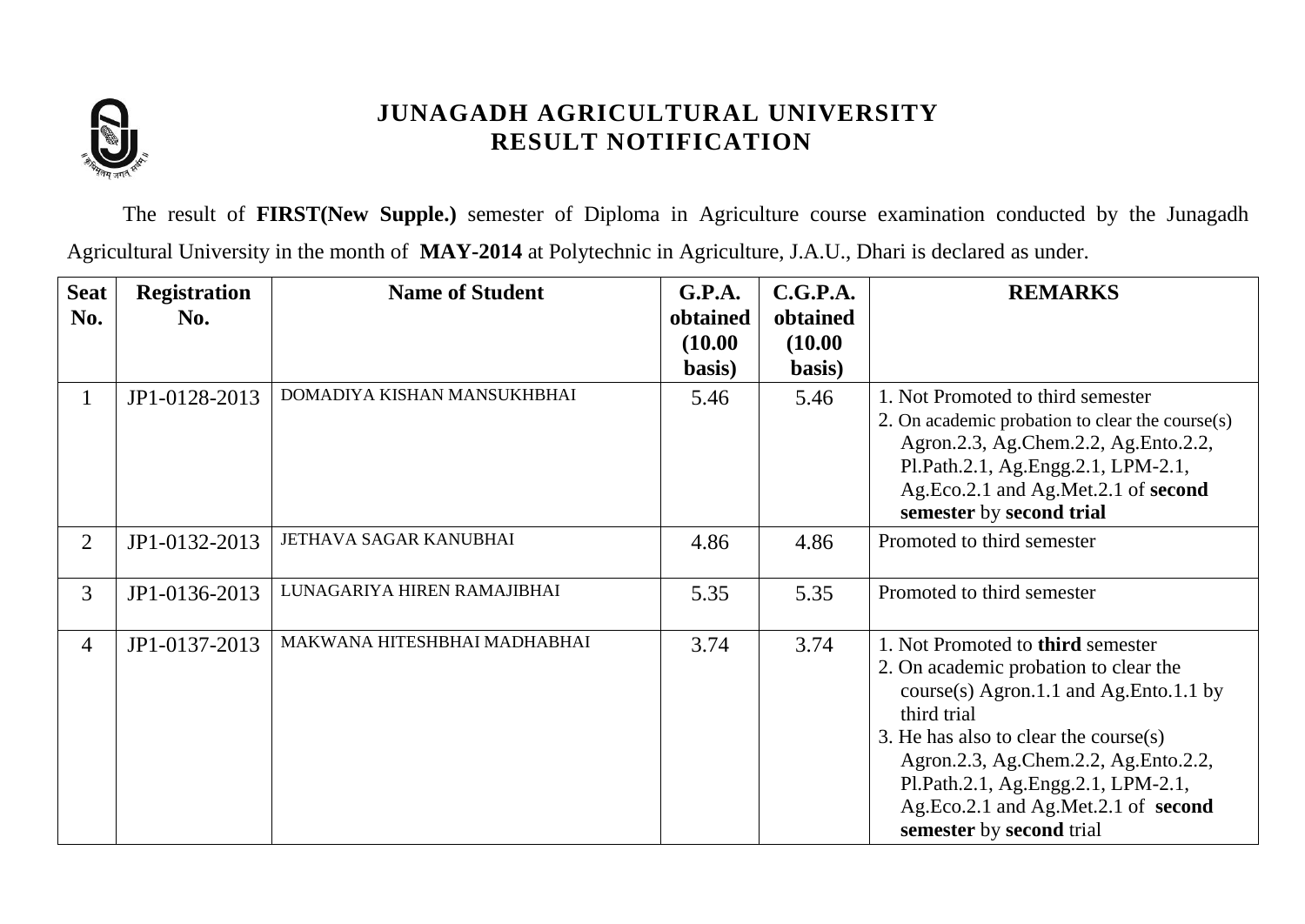| 5              | JP1-0142-2013 | NAGHERA MAYUR VAKMATBHAI   | 4.45 | 4.45 | 1. Not Promoted to second semester<br>2. On academic probation to clear the<br>course(s) Agron.1.1, Agron.1.2,<br>Ag.Chem.1.1 and PBG 1.1 by third trial                                                                                                                                                                                                         |
|----------------|---------------|----------------------------|------|------|------------------------------------------------------------------------------------------------------------------------------------------------------------------------------------------------------------------------------------------------------------------------------------------------------------------------------------------------------------------|
| 6              | JP1-0144-2013 | PANDAVADARA SAGAR MULU     | 5.37 | 5.37 | 1. Promoted to second semester                                                                                                                                                                                                                                                                                                                                   |
| $\overline{7}$ | JP1-0146-2013 | PARMAR RAVINABEN LALLUBHAI | 4.71 | 4.71 | 1. Not Promoted to third semester<br>2. On academic probation to clear the<br>$course(s)$ Ag. Chem. 1.1 by third trial<br>3. He has also to clear the course $(s)$<br>Agron.2.3, Ag.Chem.2.2, Ag.Ento.2.2,<br>Ag.Engg.2.1 and LPM-2.1 of Second<br>semester by second trial                                                                                      |
| 8              | JP1-0148-2013 | RAM ROHITKUMAR RANABHAI    | 5.47 | 5.47 | 1. Promoted to third semester                                                                                                                                                                                                                                                                                                                                    |
| 9              | JP1-0152-2013 | YADAV AESHITA BHARATBHAI   | 3.67 | 3.67 | 1. Not Promoted to third semester<br>2. On academic probation to clear the<br>course(s) Agron.1.1 and Ag.Chem.1.1 by<br>third trial<br>2. He has to <b>repeat</b> the course(s) Agron.2.3,<br>Ag.Chem.2.2, Ag.Ento.2.2, Pl.Path.2.1,<br>Ag.Engg.2.1, LPM-2.1, Ag.Eco.2.1,<br>Ag.Met.2.1 and P.E.2.1 of Second<br>semester by second trial as and when<br>offered |

### No. JAU / REG / EXAM / T-7 / **3782-85** / 2014 **REGISTRAR** Date: 15/07/2014

### **Copy f.w.cs. to**:

1. The Principal & Dean, College of Agriculture, JAU, Junagadh

2. The Principal, Polytechnic in Agriculture, JAU, Dhari (5 copies). 3. The Director of Students' Welfare, JAU, Junagadh. 4. Table-4 of this office.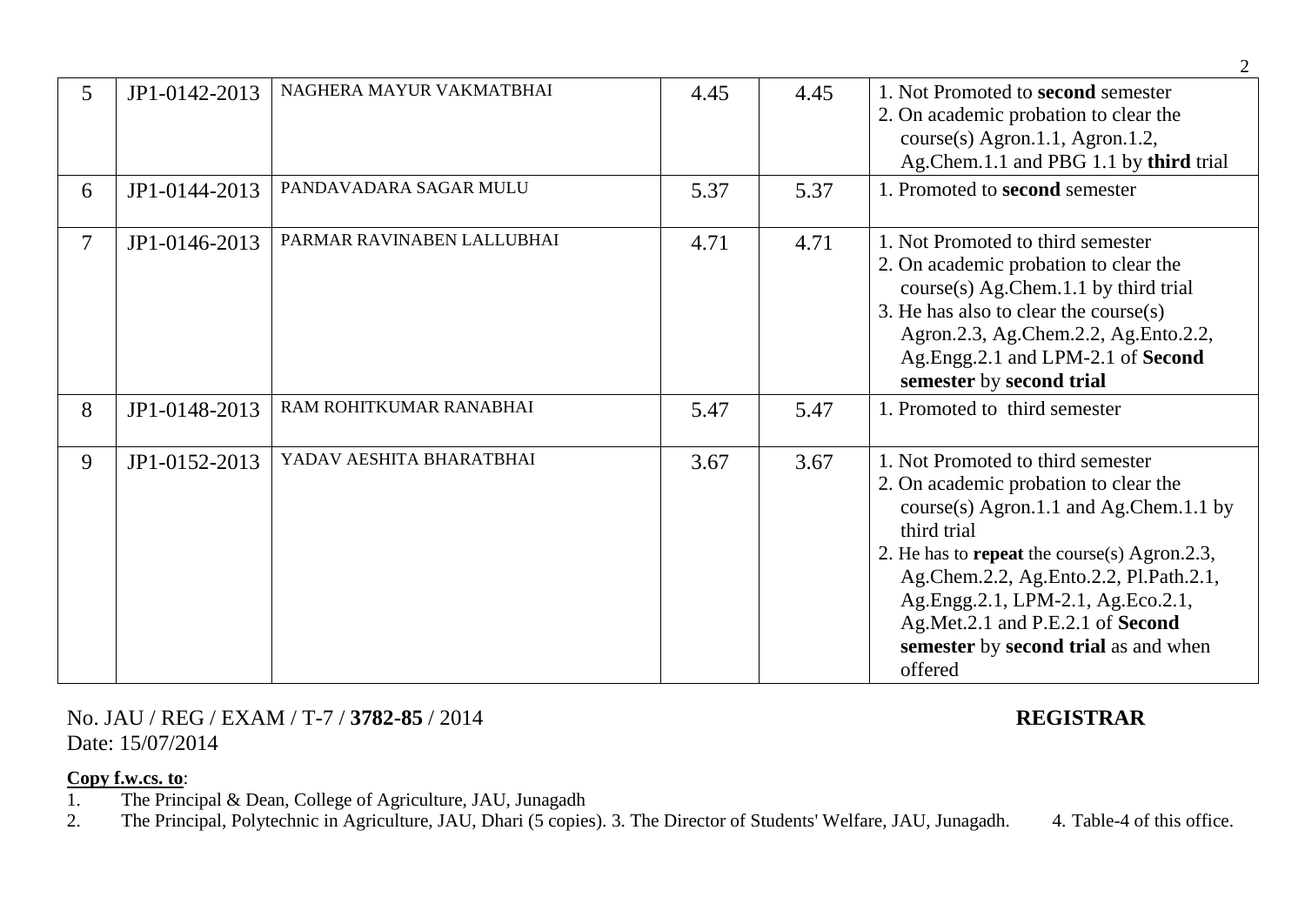

The result of **SECOND(New Regular)** semester of Diploma in Agriculture course examination conducted by the Junagadh Agricultural University in the month of **MAY-2014** at Polytechnic in Agriculture, J.A.U., Dhari is declared as under.

| <b>Seat</b>    | <b>Registration</b> | <b>Name of Student</b>         | G.P.A.            | C.G.P.A.          | <b>REMARKS</b>                                                                                                                                                                                                     |
|----------------|---------------------|--------------------------------|-------------------|-------------------|--------------------------------------------------------------------------------------------------------------------------------------------------------------------------------------------------------------------|
| No.            | No.                 |                                | obtained          | obtained          |                                                                                                                                                                                                                    |
|                |                     |                                | (10.00)<br>basis) | (10.00)<br>basis) |                                                                                                                                                                                                                    |
|                |                     |                                |                   |                   |                                                                                                                                                                                                                    |
| 1              | JP1-0122-2013       | ARYA KARTIKKUMAR DOLATSINH     | 6.29              | 6.41              | Promoted to third semester                                                                                                                                                                                         |
| $\overline{2}$ | JP1-0123-2013       | BHADARKA JAYENDRA NAGABHAI     | 6.37              | 6.39              | Promoted to third semester                                                                                                                                                                                         |
| $\overline{3}$ | JP1-0124-2013       | CHOTALIYA RENISH DEVJIBHAI     | 6.32              | 6.40              | Promoted to third semester                                                                                                                                                                                         |
| $\overline{4}$ | JP1-0125-2013       | DAKA YASH JIVARAJBHAI          | 5.51              | 5.85              | Promoted to third semester                                                                                                                                                                                         |
| 5              | JP1-0126-2013       | DAVE GURUDAT JANAKBHAI         | 7.64              | 7.46              | Promoted to third semester                                                                                                                                                                                         |
| 6              | JP1-0127-2013       | DEVANI KHUSHAL ARVINDBHAI      | 5.20              | 5.37              | Promoted to third semester                                                                                                                                                                                         |
| $\overline{7}$ | JP1-0128-2013       | DOMADIYA KISHAN MANSUKHBHAI    | 3.32              | 4.36              | 1. Not Promoted to third semester<br>2. On academic probation to clear the<br>course(s) Agron.2.3, Ag.Chem.2.2,<br>Ag.Ento.2.2, Pl.Path.2.1, Ag.Engg.2.1,<br>LPM-2.1, Ag.Eco.2.1 and Ag.Met.2.1 by<br>second trial |
| 8              | JP1-0129-2013       | <b>GAJERA RIKUNJ VELJIBHAI</b> | 6.82              | 6.76              | Promoted to third semester                                                                                                                                                                                         |
| 9              | JP1-0130-2013       | GAJERA RITULKUMAR VELJIBHAI    | 7.41              | 7.11              | Promoted to third semester                                                                                                                                                                                         |
| 10             | JP1-0131-2013       | GAUSWAMI MILANGIRI RAJESHGIRI  | 7.22              | 6.92              | Promoted to third semester                                                                                                                                                                                         |
| 11             | JP1-0132-2013       | JETHAVA SAGAR KANUBHAI         | 4.69              | 4.77              | 1. Promoted to third semester<br>2. On academic probation to clear the<br>course(s) Ag.Chem.2.2 and Ag.Ento.2.2<br>by second trial                                                                                 |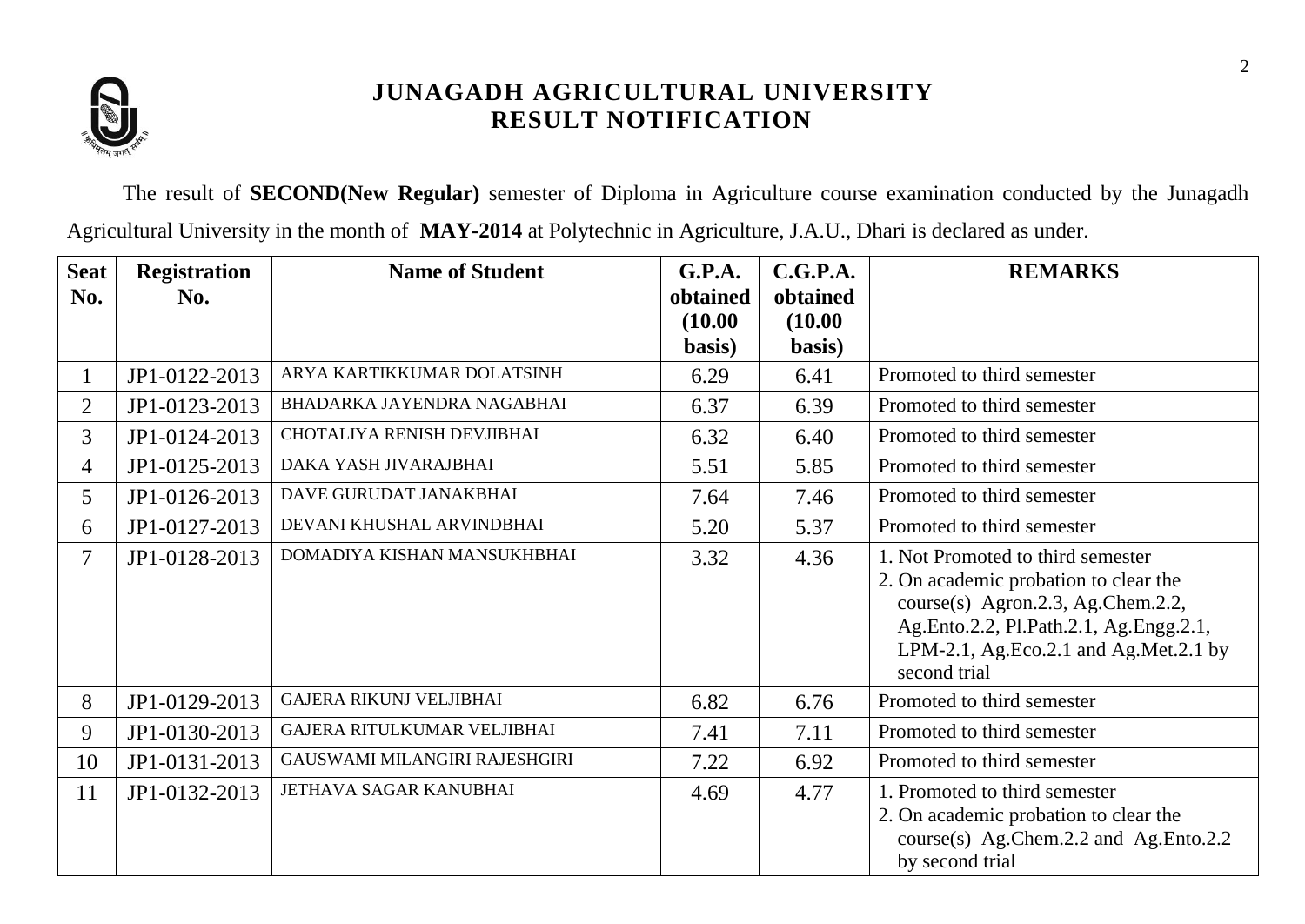|    |               |                                                            |      |      | 2                                                                                                                                                                                                                                                                                                                               |
|----|---------------|------------------------------------------------------------|------|------|---------------------------------------------------------------------------------------------------------------------------------------------------------------------------------------------------------------------------------------------------------------------------------------------------------------------------------|
| 12 | JP1-0133-2013 | KARAMATA BALUBHAI SEJABHAI                                 | 5.51 | 5.41 | Promoted to third semester                                                                                                                                                                                                                                                                                                      |
| 13 | JP1-0134-2013 | KORAT NITINKUMAR MUKESHBHAI                                | 5.34 | 5.47 | Promoted to third semester                                                                                                                                                                                                                                                                                                      |
| 14 | JP1-0135-2013 | LAKHANI DOLATSINH MANSURBHAI                               | 6.12 | 5.98 | Promoted to third semester                                                                                                                                                                                                                                                                                                      |
| 15 | JP1-0136-2013 | LUNAGARIYA HIREN RAMAJIBHAI                                | 5.44 | 5.39 | Promoted to third semester                                                                                                                                                                                                                                                                                                      |
| 16 | JP1-0137-2013 | MAKWANA HITESHBHAI MADHABHAI                               | 0.00 | 1.82 | 1. Not Promoted to third semester<br>2. On academic probation to clear the<br>course(s) Agron.2.3, Ag.Chem.2.2,<br>Ag.Ento.2.2, Pl.Path.2.1, Ag.Engg.2.1,<br>LPM-2.1, Ag.Eco.2.1 and Ag.Met.2.1 by<br>second trial<br>3. He has also to clear the course $(s)$<br>Agron.1.1 and Ag.Ento.1.1 of First<br>semester by third trial |
| 17 | JP1-0138-2013 | MAKWANA VISHALKUMAR RAVJIBHAI                              | 7.31 | 7.01 | Promoted to third semester                                                                                                                                                                                                                                                                                                      |
| 18 | JP1-0139-2013 | <b>MALAM MILAN BHUPAT</b>                                  | 5.08 | 4.97 | 1. Promoted to third semester<br>2. On academic probation to clear the<br>course(s) Agron.2.3 and Ag.Eco.2.1 by<br>second trial                                                                                                                                                                                                 |
| 19 | JP1-0140-2013 | MUNGALAPARA KRISHNABEN PRAVINBHAI                          | 4.85 | 5.04 | Promoted to third semester                                                                                                                                                                                                                                                                                                      |
| 20 | JP1-0141-2013 | NAGHERA MANISHBHAI JADAVBHAI                               | 7.32 | 7.03 | Promoted to third semester                                                                                                                                                                                                                                                                                                      |
| 21 | JP1-0145-2013 | PANASURIYA PIYUSH HARSUKHBHAI                              | 6.88 | 6.92 | Promoted to third semester                                                                                                                                                                                                                                                                                                      |
| 22 | JP1-0146-2013 | PARMAR RAVINABEN LALLUBHAI<br>PATEL BRIJESHKUMAR MANOJBHAI | 4.12 | 4.41 | 1. Not Promoted to third semester<br>2. On academic probation to clear the<br>course(s) Agron.2.3, Ag.Chem.2.2,<br>Ag.Ento.2.2, Ag.Engg.2.1 and LPM-2.1 by<br>second trial<br>3. He has also to clear the course $(s)$<br>Ag.Chem.1.1 of First semester by third<br>trial<br>Promoted to third semester                         |
| 23 | JP1-0147-2013 |                                                            | 6.05 | 5.99 |                                                                                                                                                                                                                                                                                                                                 |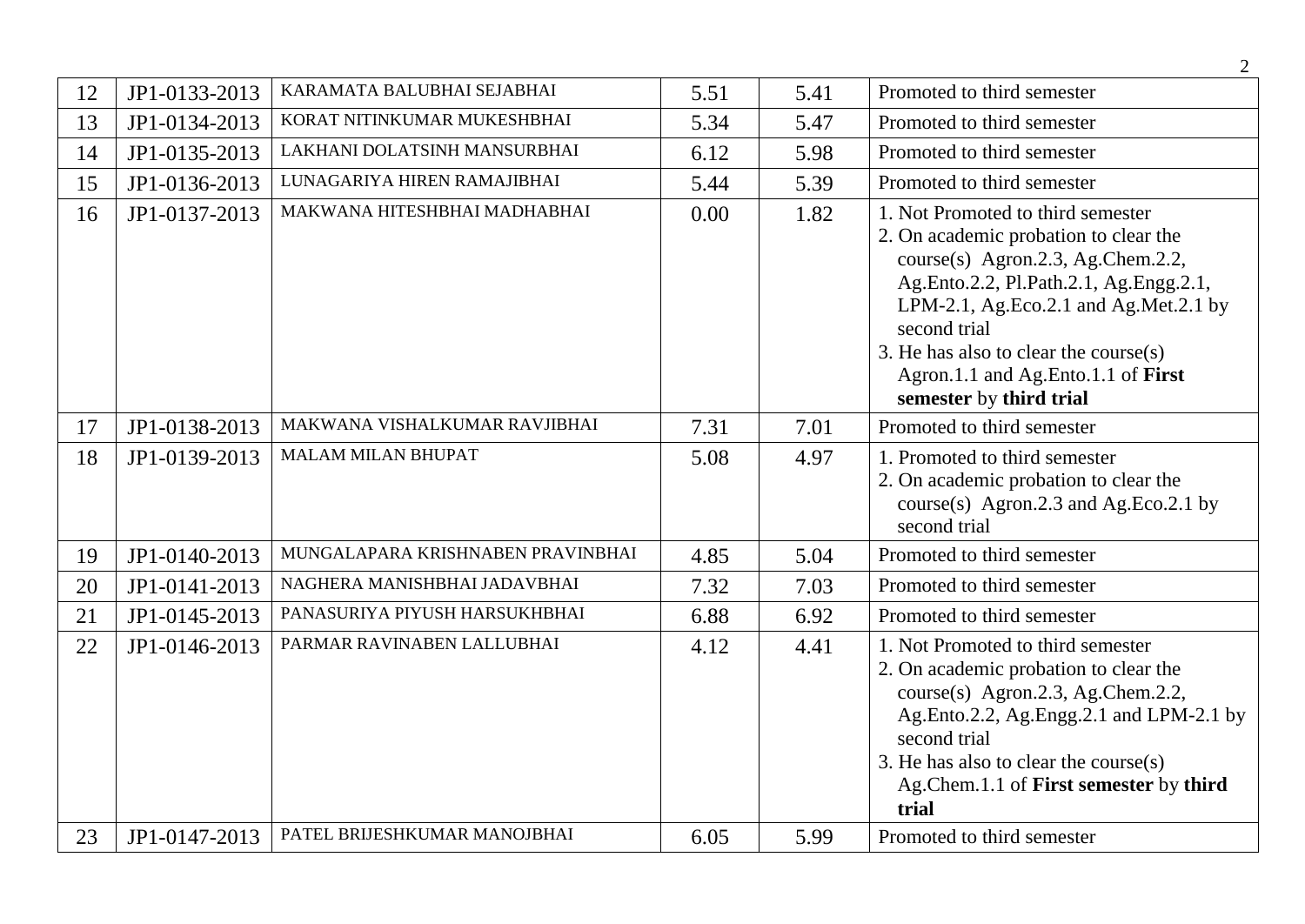| 24 | JP1-0148-2013 | RAM ROHITKUMAR RANABHAI     | 5.15 | 5.31 | 1. Promoted to third semester<br>2. On academic probation to clear the<br>$course(s)$ Agron.2.3 by second trial                                                                                                                                                                                                                                     |
|----|---------------|-----------------------------|------|------|-----------------------------------------------------------------------------------------------------------------------------------------------------------------------------------------------------------------------------------------------------------------------------------------------------------------------------------------------------|
| 25 | JP1-0149-2013 | SEVRA SANJAY MERAMANBHAI    | 8.93 | 8.82 | Promoted to third semester                                                                                                                                                                                                                                                                                                                          |
| 26 | JP1-0150-2013 | TANK PIYUSHKUMAR AMRUTLAL   | 8.11 | 8.02 | Promoted to third semester                                                                                                                                                                                                                                                                                                                          |
| 27 | JP1-0151-2013 | USDAD NIKUNJ RASHIKBHAI     | 6.01 | 5.66 | Promoted to third semester                                                                                                                                                                                                                                                                                                                          |
| 28 | JP1-0152-2013 | YADAV AESHITA BHARATBHAI    | 0.00 | 1.79 | 1. Not Promoted to third semester<br>2. He has <b>to repeat</b> the course(s)<br>Agron.2.3, Ag.Chem.2.2, Ag.Ento.2.2,<br>Pl.Path.2.1, Ag.Engg.2.1, LPM-2.1,<br>Ag.Eco.2.1, Ag.Met.2.1 and P.E.2.1 by<br>second trial as and when offered.<br>3. He has also to clear the course(s)<br>Agron.1.1 and Ag.Chem.1.1 of First<br>semester by third trial |
| 29 | JP1-0153-2013 | YAGNESHKUMAR MANUBHAI BALAI | 8.21 | 8.00 | Promoted to third semester                                                                                                                                                                                                                                                                                                                          |

No. JAU / REG / EXAM / T-7 / **3786-89**/ 2014 **REGISTRAR** Date: 15/07/2014

- 1. The Principal & Dean, College of Agriculture, JAU, Junagadh
- 2. The Principal, Polytechnic in Agriculture, JAU, Dhari (5 copies).
- 3. The Director of Students' Welfare, JAU, Junagadh.
- 4. Table-4 of this office.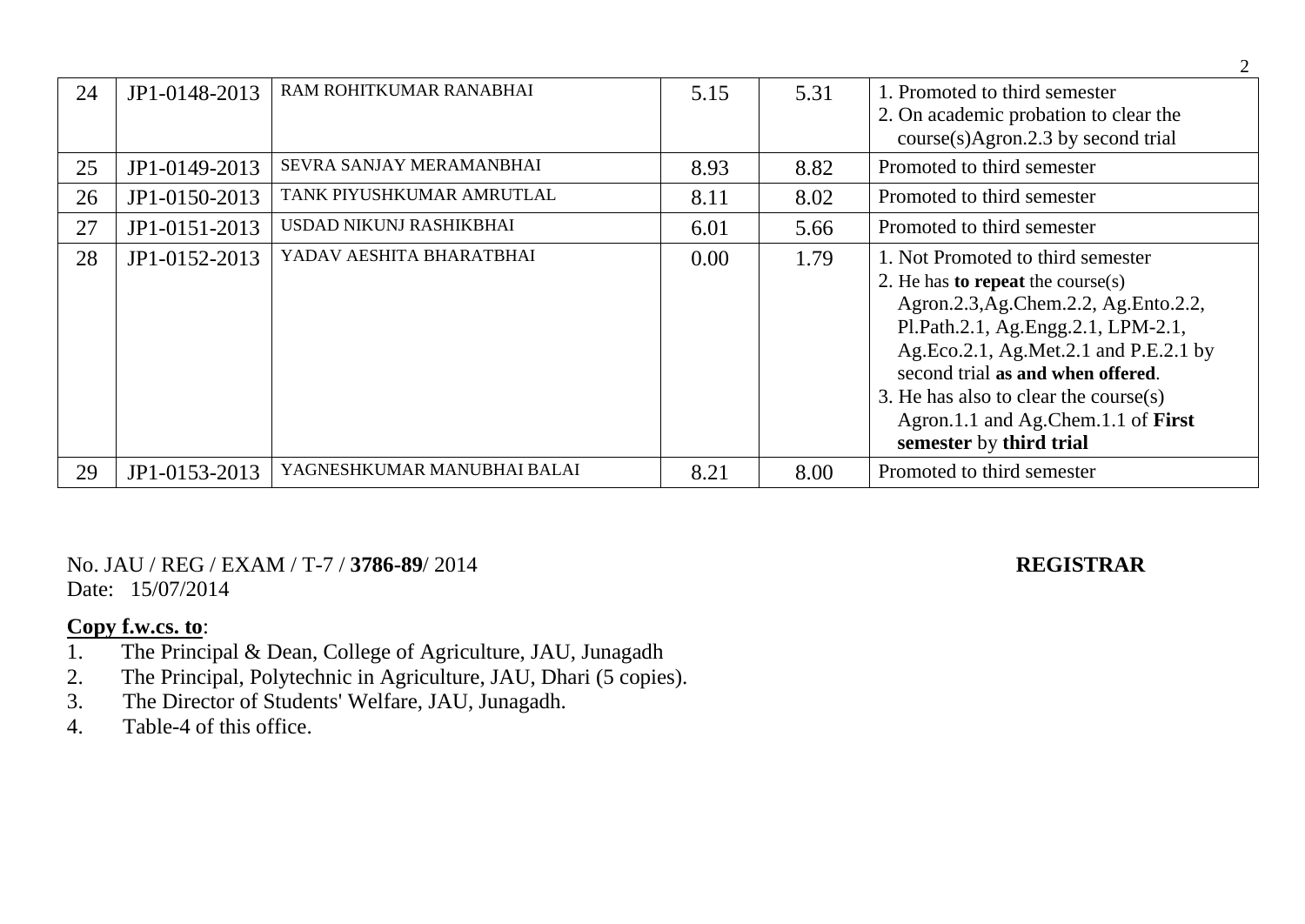

The result of **FOURTH(Old Regular)** semester of Diploma in Agriculture course examination conducted by the Junagadh Agricultural University in the month of **MAY-2014** at Polytechnic in Agriculture, J.A.U., Dhari is declared as under.

| <b>Seat</b>    | <b>Registration No.</b> | <b>Name of Student</b>             | G.P.A.   | C.G.P.A. | <b>REMARKS</b>             |
|----------------|-------------------------|------------------------------------|----------|----------|----------------------------|
| No.            |                         |                                    | obtained | obtained |                            |
|                |                         |                                    | (10.00)  | (10.00)  |                            |
|                |                         |                                    | basis)   | basis)   |                            |
|                | JP1-0090-2012           | <b>BABARIYA JAYDEEP DINESHBHAI</b> | 5.83     | 5.44     | Promoted to fifth semester |
| $\overline{2}$ | JP1-0091-2012           | <b>BALDHA HIREN ARAVINDBHAI</b>    | 7.35     | 6.89     | Promoted to fifth semester |
| 3              | JP1-0092-2012           | BAMAROTIYA MAHESHKUMAR AMARABHAI   | 7.41     | 6.38     | Promoted to fifth semester |
| 4              | JP1-0093-2012           | BARAD JAYDEEPKUMAR RAMSIBHAI       | 5.94     | 5.50     | Promoted to fifth semester |
| 5 <sup>5</sup> | JP1-0094-2012           | CHUDASAMA HARSHAL MOHANLAL         | 6.82     | 6.21     | Promoted to fifth semester |
| 6              | JP1-0095-2012           | CHUDASAMA SAGARKUMAR CHANDUBHAI    | 5.94     | 5.92     | Promoted to fifth semester |
| $\tau$         | JP1-0096-2012           | DAMOR SANJAYKUMAR KANUBHAI         | 5.77     | 5.23     | Promoted to fifth semester |
| 8              | JP1-0098-2012           | DOBARIYA KEVINKUMAR HARASUKHBHAI   | 6.83     | 6.03     | Promoted to fifth semester |
| 9              | JP1-0099-2012           | HIRPARA BHAVESH KISHORBHAI         | 7.08     | 6.36     | Promoted to fifth semester |
| 10             | JP1-0100-2012           | KALARIYA KISHANKUMAR SURESHKUMAR   | 6.70     | 6.23     | Promoted to fifth semester |
| 11             | JP1-0101-2012           | KESHAVALA VIJAYKUMAR GOVINDBHAI    | 7.34     | 6.88     | Promoted to fifth semester |
| 12             | JP1-0102-2012           | MEGHANATHI YOGESHGIRI KISHORGIRI   | 8.46     | 7.73     | Promoted to fifth semester |
| 13             | JP1-0103-2012           | MUCHHAL GOVINDBHAI LAKHMANBHAI     | 8.15     | 7.26     | Promoted to fifth semester |
| 14             | JP1-0104-2012           | NANDANIYA PARTHKUMAR RAMBHAI       | 6.42     | 6.16     | Promoted to fifth semester |
| 15             | JP1-0105-2012           | NANDANIYA SUBHASH ARJANBHAI        | 6.75     | 6.08     | Promoted to fifth semester |
| 16             | JP1-0106-2012           | PARMAR UJASKUMAR DAYABHAI          | 6.68     | 5.93     | Promoted to fifth semester |
| 17             | JP1-0107-2012           | PITHIYA GOPAL KARABHAI             | 5.37     | 5.12     | Promoted to fifth semester |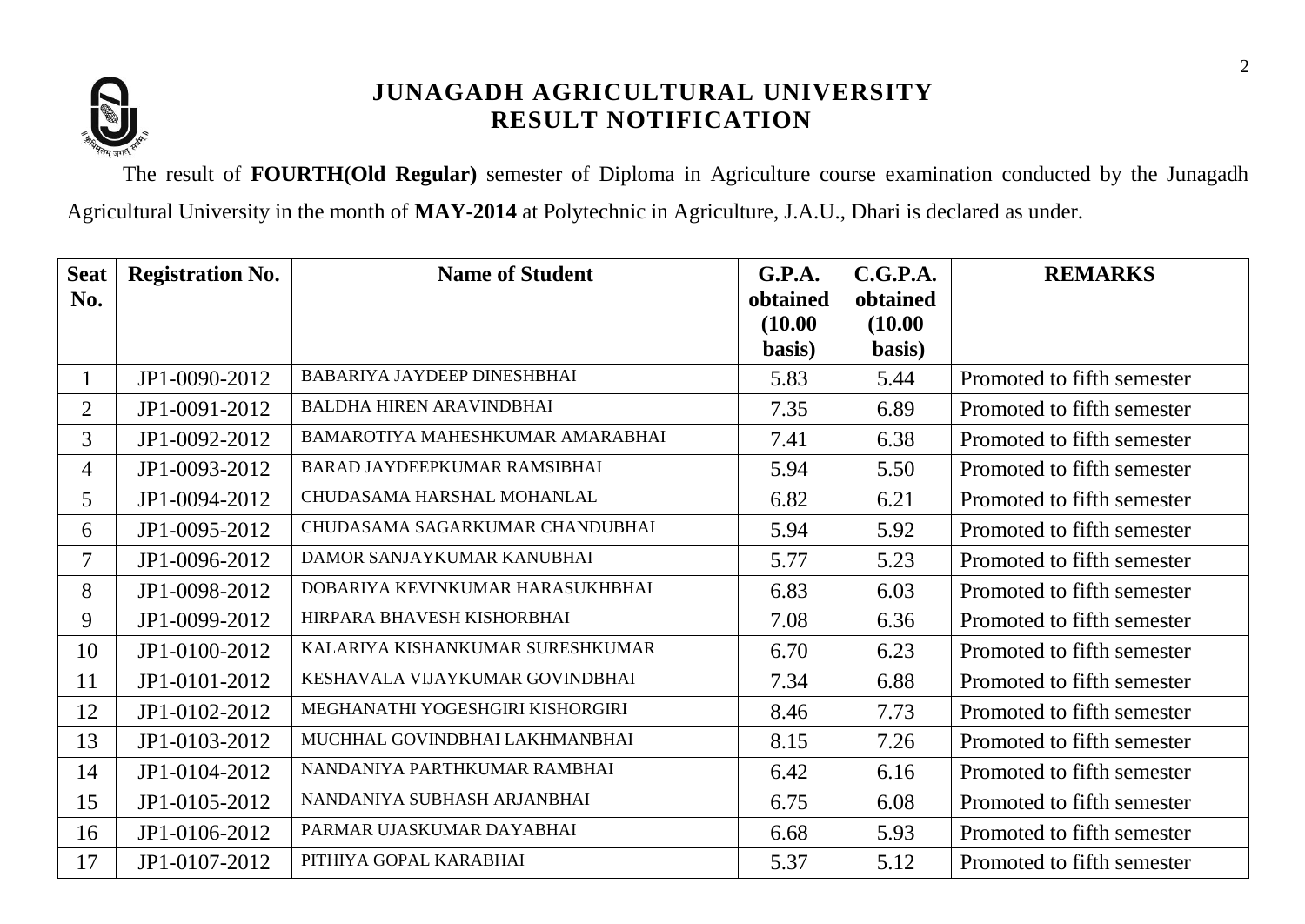| 18 | JP1-0109-2012 | ROJASARA JIGNESHKUMAR MANAJIBHAI | 7.91 | 6.98 | Promoted to fifth semester |
|----|---------------|----------------------------------|------|------|----------------------------|
| 19 | JP1-0110-2012 | SANGHANI GOPAL JAGDISHBHAI       | 6.72 | 6.45 | Promoted to fifth semester |
| 20 | JP1-0111-2012 | SAU JAYESHBHAI LAKHAMANBHAI      | 7.11 | 6.10 | Promoted to fifth semester |
| 21 | JP1-0112-2012 | SAVALIYA RAHULKUMAR JAMNADAS     | 8.45 | 8.27 | Promoted to fifth semester |
| 22 | JP1-0113-2012 | SHAMLA DIVYESHKUMAR VIRABHAI     | 5.79 | 5.54 | Promoted to fifth semester |
| 23 | JP1-0114-2012 | SOLANKI VIJAYKUMAR SAMATBHAI     | 6.25 | 5.65 | Promoted to fifth semester |
| 24 | JP1-0115-2012 | TALAVIYA HARDIK NARANBHAI        | 7.25 | 6.22 | Promoted to fifth semester |
| 25 | JP1-0116-2012 | THUMMAR TEJAS PRAVINBHAI         | 8.37 | 8.04 | Promoted to fifth semester |
| 26 | JP1-0117-2012 | TILAVA UTSAV RAMESHBHAI          | 7.31 | 6.69 | Promoted to fifth semester |
| 27 | JP1-0118-2012 | VAGHELA YASHKUMAR RAMESHBHAI     | 6.65 | 6.24 | Promoted to fifth semester |
| 28 | JP1-0119-2012 | VANAVI ROHITKUMAR PUNJABHAI      | 6.65 | 5.72 | Promoted to fifth semester |
| 29 | JP1-0120-2012 | VASAN VIRENKUMAR DAYALAL         | 7.30 | 6.77 | Promoted to fifth semester |
| 30 | JP1-0121-2012 | ZALA RAVI KANABHAI               | 5.78 | 5.36 | Promoted to fifth semester |

No. JAU / REG / EXAM / T-7 / 3790-93/ 2014 **REGISTRAR** Date: 15/07/2014

- 1. The Principal & Dean, College of Agriculture, JAU, Junagadh<br>2. The Principal, Polytechnic in Agriculture, JAU, Dhari (5 copies
- The Principal, Polytechnic in Agriculture, JAU, Dhari (5 copies).
- 3. The Director of Students Welfare, JAU, Junagadh.
- 4. Table-4 of this office.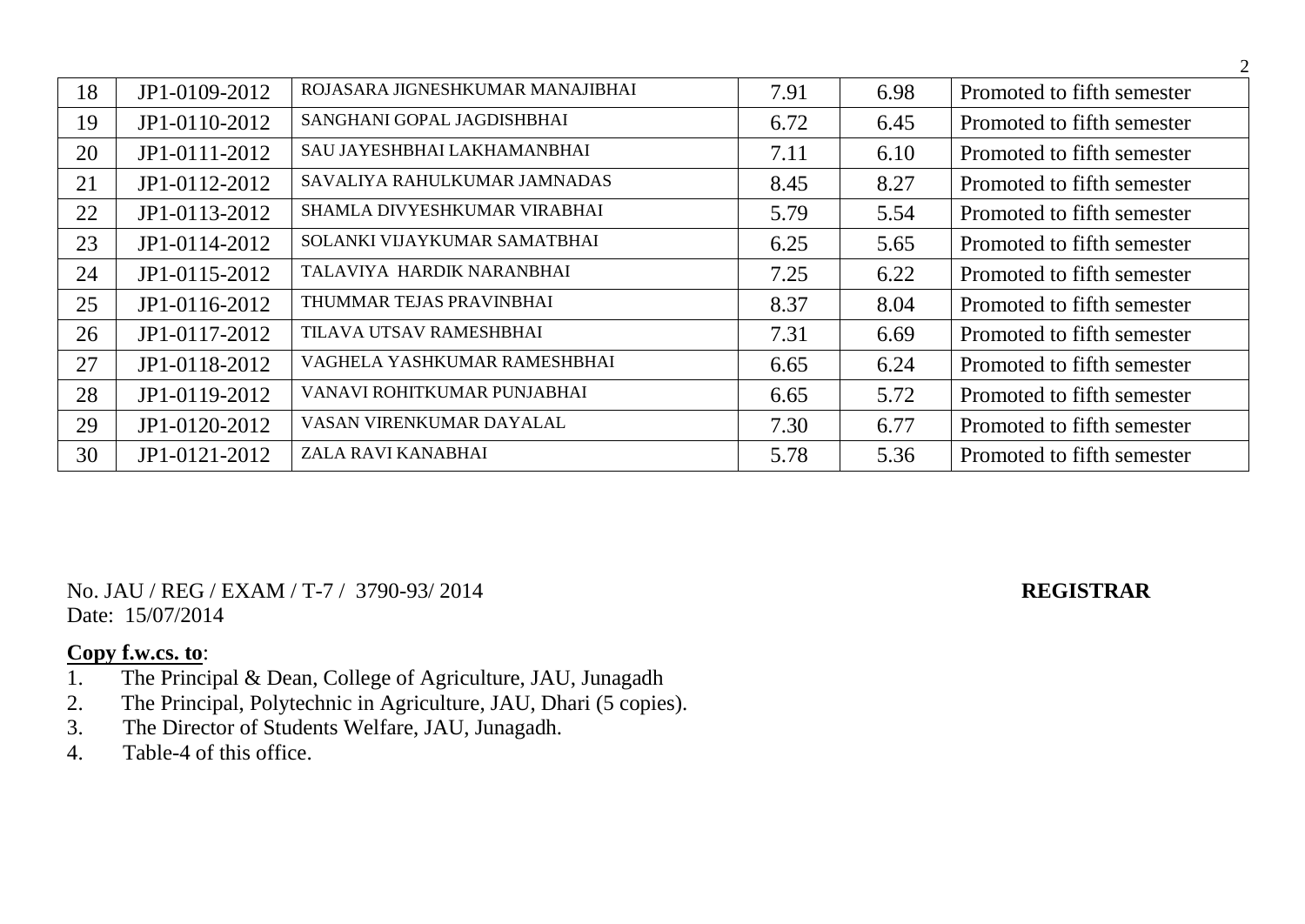

The result of **SIXTH(Old Regular)** semester of Diploma in Agriculture course examination conducted by the Junagadh Agricultural University in the month of **MAY-2014** at Polytechnic in Agriculture, JAU, Dhari is declared as under.

| <b>Seat</b>    | <b>Registration No.</b> | <b>Name of Student</b>             | G.P.A.              | C.G.P.A.            | <b>REMARKS</b>                      |
|----------------|-------------------------|------------------------------------|---------------------|---------------------|-------------------------------------|
| No.            |                         |                                    | obtained<br>(10.00) | obtained<br>(10.00) |                                     |
|                |                         |                                    | basis)              | basis)              |                                     |
| $\mathbf 1$    | JP1-0059-2011           | <b>BALAS MANOJKUMAR NEBHABHAI</b>  | 7.38                | 7.64                | <b>First Class with Distinction</b> |
| $\overline{2}$ | JP1-0060-2011           | <b>BANDHIYA GOPAL NARANBHAI</b>    | 7.28                | 7.62                | <b>First Class with Distinction</b> |
| $\mathfrak{Z}$ | JP1-0061-2011           | <b>BARAD JAYSINH PRATAPBHAI</b>    | 6.38                | 6.09                | <b>Second Class</b>                 |
| $\overline{4}$ | JP1-0062-2011           | <b>BHALANI NIKUNJ RATILAL</b>      | 6.02                | 6.25                | <b>Second Class</b>                 |
| 5 <sup>5</sup> | JP1-0063-2011           | BOGHARA CHETAN KESHAVBHAI          | 6.34                | 6.25                | <b>Second Class</b>                 |
| 6              | JP1-0064-2011           | CHAVADA SAGARKUMAR JAGDISHBHAI     | 6.22                | 6.01                | <b>Second Class</b>                 |
| $\tau$         | PAD01-220-2011          | DHADUK PARTHKUMAR NARESHBHAI       | 5.60                | 5.28                | Pass Class                          |
| 8              | JP1-0066-2011           | DHURKA KAMLESHBHAI RAMESHBHAI      | 6.00                | 5.94                | Pass Class                          |
| 9              | JP1-0067-2011           | DOBARIYA BHADRESHKUMAR HARSUKHBHAI | 6.98                | 7.46                | <b>First Class</b>                  |
| 10             | JP1-0068-2011           | JETHAVA KAMALESH KHUMANBHAI        | 5.84                | 5.90                | Pass Class                          |
| 11             | JP1-0069-2011           | JETHAVA KANAKSINH DEVAYAT          | 5.62                | 5.38                | Pass Class                          |
| 12             | JP1-0070-2011           | KAKANI ROMILKUMAR ASHOKBHAI        | 5.88                | 5.96                | Pass Class                          |
| 13             | JP1-0071-2011           | KARAMTA SARMAN RAMA                | 7.34                | 7.53                | <b>First Class with Distinction</b> |
| 14             | JP1-0072-2011           | KATESIYA VIJAY RAMESHBHAI          | 7.08                | 7.19                | <b>First Class</b>                  |
| 15             | JP1-0073-2011           | MAKAVANA SAGAR BHAGVANJIBHAI       | 7.20                | 8.17                | <b>First Class with Distinction</b> |
| 16             | JP1-0074-2011           | MAKVANA JAYSUKHBHAI RAVJIBHAI      | 7.06                | 7.50                | <b>First Class with Distinction</b> |
| 17             | JP1-0076-2011           | MUNIYA ASHOKBHAI MANASINGBHAI      | 6.00                | 6.11                | <b>Second Class</b>                 |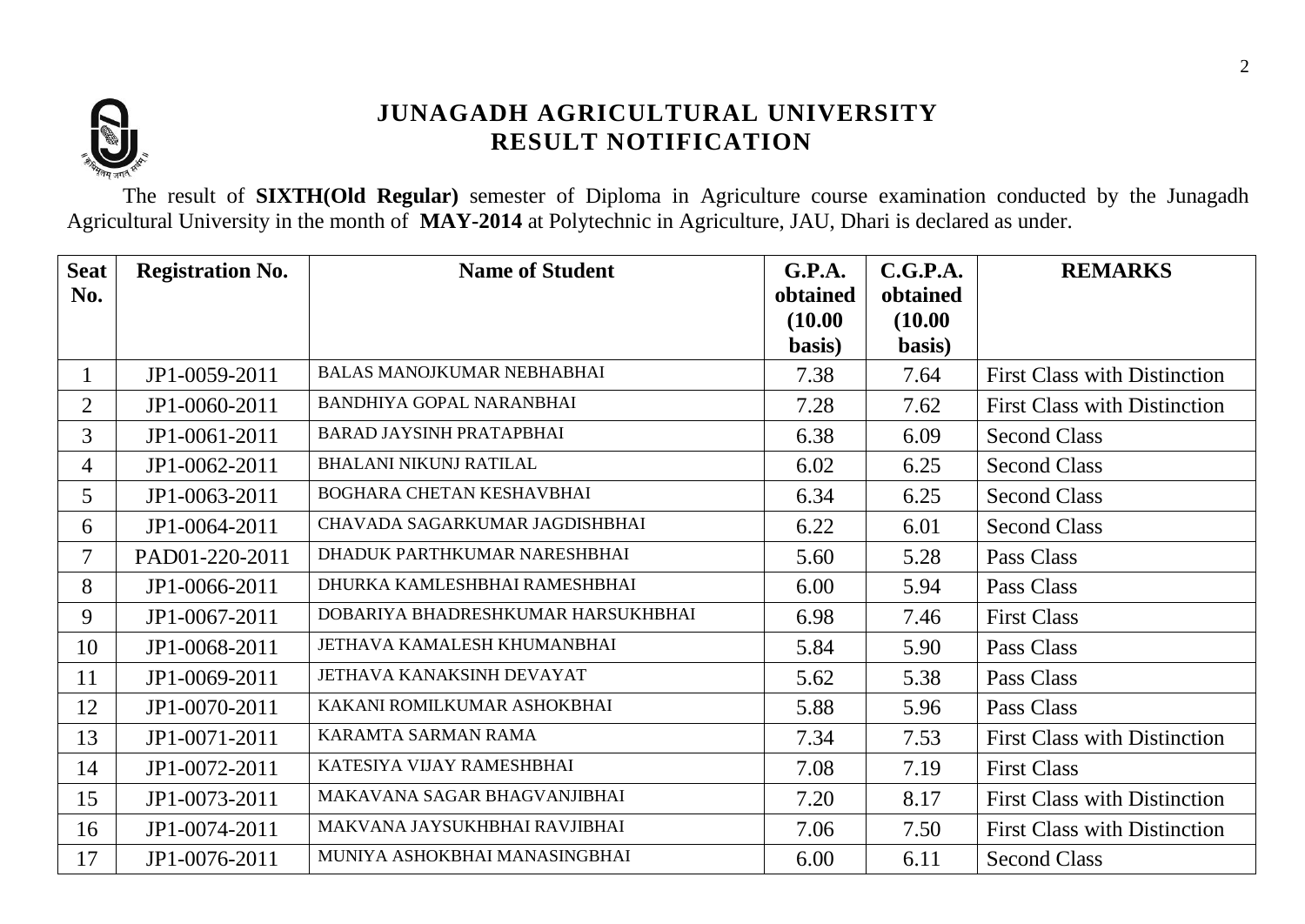| 18 | JP1-0077-2011 | PITHIYA MAHESHKUMAR MALDEBHAI    | 6.70 | 6.65 | <b>First Class</b>                  |
|----|---------------|----------------------------------|------|------|-------------------------------------|
| 19 | JP1-0078-2011 | RAMU HARESHKUMAR RAMBHAI         | 6.62 | 6.42 | <b>Second Class</b>                 |
| 20 | JP1-0052-2010 | <b>SHAMLA ANAND AMARJEE</b>      | 5.26 | 5.27 | Pass Class                          |
| 21 | JP1-0079-2011 | SHINGAL JAYESHKUMAR KISHORBHAI   | 5.42 | 5.73 | Pass Class                          |
| 22 | JP1-0080-2011 | SUVAGIYA VISHALKUMAR VALLABHBHAI | 6.10 | 6.55 | <b>First Class</b>                  |
| 23 | JP1-0081-2011 | TANK RAVI CHANDULAL              | 5.52 | 5.44 | Pass Class                          |
| 24 | JP1-0082-2011 | TILVA YASHKUMAR VIJAYBHAI        | 5.52 | 5.99 | Pass Class                          |
| 25 | JP1-0083-2011 | TIMBADIYA MEHULKUMAR MANSUKHBHAI | 5.68 | 5.37 | Pass Class                          |
| 26 | JP1-0084-2011 | VADDORIYA PRAKASHBHAI GOVINDBHAI | 6.14 | 6.03 | <b>Second Class</b>                 |
| 27 | JP1-0086-2011 | VAGHELA SAURABH KESHAVBHAI       | 5.78 | 5.95 | Pass Class                          |
| 28 | JP1-0087-2011 | VAISHNAV GAUTAM VINODRAI         | 6.04 | 5.94 | Pass Class                          |
| 29 | JP1-0089-2011 | ZORA SURESHKUMAR KALABHAI        | 7.74 | 8.13 | <b>First Class with Distinction</b> |

No. JAU / REG / EXAM / T-7 /2509-12 / 2014 **REGISTRAR** Date:05/06/2014

- 1. The Principal & Dean, College of Agriculture, JAU, Junagadh<br>2. The Principal, Polytechnic in Agriculture, Dhari (5 copies).
- 2. The Principal, Polytechnic in Agriculture, Dhari (5 copies).
- 3. The Director of Students' Welfare, JAU, Junagadh.
- 4. Table-4 of this office.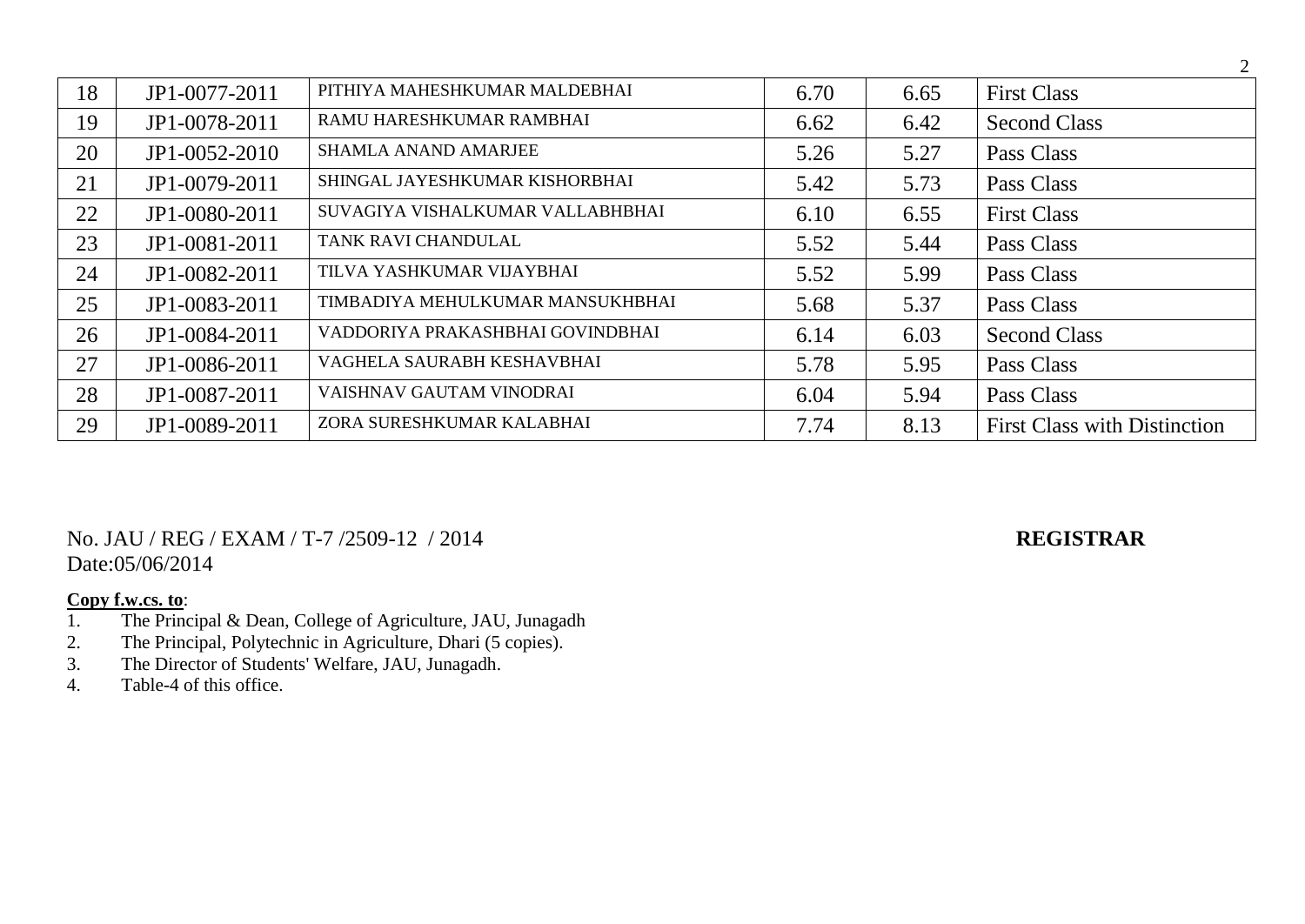

The result of **FIRST(Supple.)** semester of Diploma in Home Science course examination conducted by the Junagadh Agricultural University in the month of **MAY-2014** at Polytechnic in Home Science, JAU, Amreli is declared as under.

| <b>Seat</b>    | <b>Registration</b> | <b>Name of Student</b>     | G.P.A.   | C.G.P.A. | <b>REMARKS</b>                             |
|----------------|---------------------|----------------------------|----------|----------|--------------------------------------------|
| No.            | No.                 |                            | obtained | obtained |                                            |
|                |                     |                            | (10.00)  | (10.00)  |                                            |
|                |                     |                            | basis)   | basis)   |                                            |
| 1              | JP6-0112-2013       | GADHADARA RAJAVI RAJUBHAI  | 4.20     | 4.20     | 1. Not Promoted to third semester          |
|                |                     |                            |          |          | 2. On academic probation to clear the      |
|                |                     |                            |          |          | $course(s)$ HS.101 and HS.105 by third     |
|                |                     |                            |          |          | trial                                      |
|                |                     |                            |          |          | 3. She has also to clear the course(s)     |
|                |                     |                            |          |          | HS.201 of second semester by second        |
|                |                     |                            |          |          | trial                                      |
| $\overline{2}$ | JP6-0116-2013       | PARMAR DIVYABEN JASHUBHAI  | 4.55     | 4.55     | 1. Not Promoted to third semester          |
|                |                     |                            |          |          | 2. On academic probation to clear the      |
|                |                     |                            |          |          | course(s) $HS.101$ , $HS.102$ and $HS.105$ |
|                |                     |                            |          |          | by third trial                             |
| 3              | JP6-0117-2013       | RATHOD MEGHABEN MAHESHBHAI | 5.50     | 5.50     | Promoted to third semester                 |
| 4              | JP6-0119-2013       | SOLANKI PARASBEN BABUBHAI  | 4.65     | 4.65     | 1. Not Promoted to third semester          |
|                |                     |                            |          |          | 2. On academic probation to clear the      |
|                |                     |                            |          |          | $course(s)$ HS.102 by third trial          |
| $\mathfrak{S}$ | JP6-0121-2013       | VEKARIYA VIDYA DHRUVKUMAR  | 7.23     | 7.23     | Promoted to third semester                 |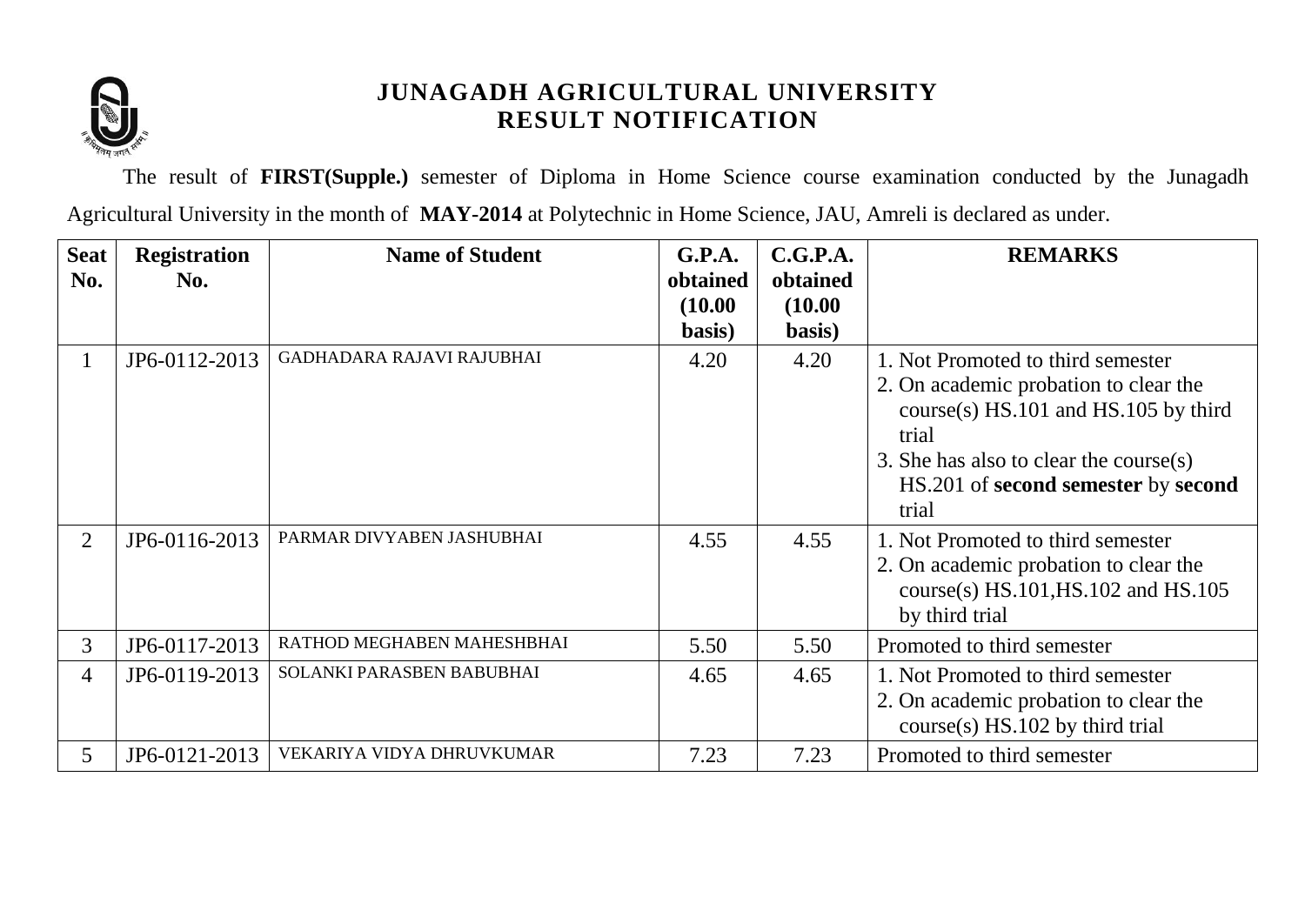No. JAU / REG / EXAM / T-7 /3770-73 /2014 **REGISTRAR** Date: 15/07/2014

- 1. The Principal & Dean, College of Agril. Engineering and Tech. JAU, Junagadh 2. The Principal. Polytechnic in Home Science. JAU. Amreli (5 copies).
- The Principal, Polytechnic in Home Science, JAU, Amreli (5 copies).
- 3. The Director of Students' Welfare, JAU, Junagadh.<br>4. Table-4 of this office.
- Table-4 of this office.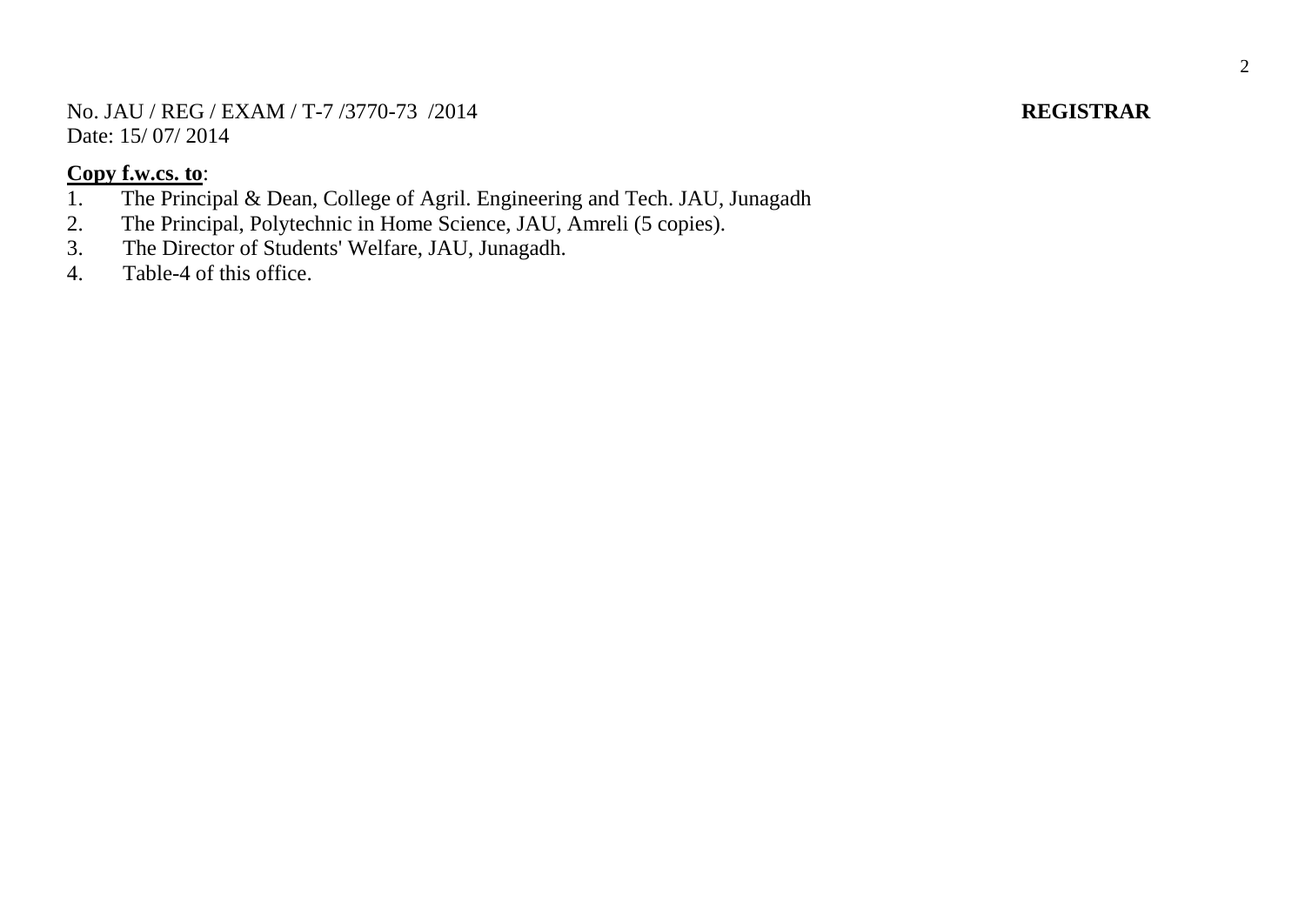

The result of **SECOND(Regular)** semester of Diploma in Home Science course examination conducted by the Junagadh Agricultural University in the month of **MAY-2014** at Polytechnic in Home Science, JAU, Amreli is declared as under.

| <b>Seat</b><br>No. | <b>Registration</b><br>No. | <b>Name of Student</b>          | G.P.A.<br>obtained | C.G.P.A.<br>obtained | <b>REMARKS</b>                                                                                                                               |
|--------------------|----------------------------|---------------------------------|--------------------|----------------------|----------------------------------------------------------------------------------------------------------------------------------------------|
|                    |                            |                                 | (10.00)            | (10.00)              |                                                                                                                                              |
|                    |                            |                                 | basis)             | basis)               |                                                                                                                                              |
| $\mathbf 1$        | JP6-0105-2013              | BAJANIYA CHANDRIKABEN DHIRUBHAI | 8.44               | 7.48                 | Promoted to third semester                                                                                                                   |
| $\overline{2}$     | JP6-0106-2013              | BAJANIYA KOMALBEN DEVSHIBHAI    | 7.78               | 6.72                 | Promoted to third semester                                                                                                                   |
| $\overline{3}$     | JP6-0107-2013              | CHAUHAN HARSHABEN MAGANBHAI     | 6.78               | 5.98                 | Promoted to third semester                                                                                                                   |
| $\overline{4}$     | JP6-0108-2013              | CHAVDA KIRANBEN NARESHBHAI      | 6.62               | 5.98                 | Promoted to third semester                                                                                                                   |
| 5                  | JP6-0109-2013              | DARJI ILAXIBEN AMBALAL          | 6.32               | 5.82                 | Promoted to third semester                                                                                                                   |
| 6                  | JP6-0110-2013              | DHANANI ANKITA ARVINDBHAI       | 7.32               | 7.07                 | Promoted to third semester                                                                                                                   |
| 7                  | JP6-0112-2013              | GADHADARA RAJAVI RAJUBHAI       | 4.72               | 4.46                 | 1. Not Promoted to third semester<br>2. On academic probation to clear the<br>course(s) HS.201 by second trial                               |
|                    |                            |                                 |                    |                      | 3. She has also to clear the course(s)<br>HS.101 and HS.105 of first semester<br>by third trial                                              |
| 8                  | JP6-0113-2013              | KACHA JIGNASABEN MANSUKHBHAI    | 8.88               | 8.14                 | Promoted to third semester                                                                                                                   |
| 9                  | JP6-0114-2013              | KOYANI RIDDHIBEN GOVINDBHAI     | 6.96               | 6.45                 | Promoted to third semester                                                                                                                   |
| 10                 | JP6-0115-2013              | MAHESHWARI RASHMITA SANYA       | 7.98               | 7.53                 | Promoted to third semester                                                                                                                   |
| 11                 | JP6-0116-2013              | PARMAR DIVYABEN JASHUBHAI       | 5.82               | 5.19                 | 1. Not Promoted to third semester<br>2. She has also to clear the course $(s)$<br>HS.101, HS.102 and HS.105 first<br>semester by third trial |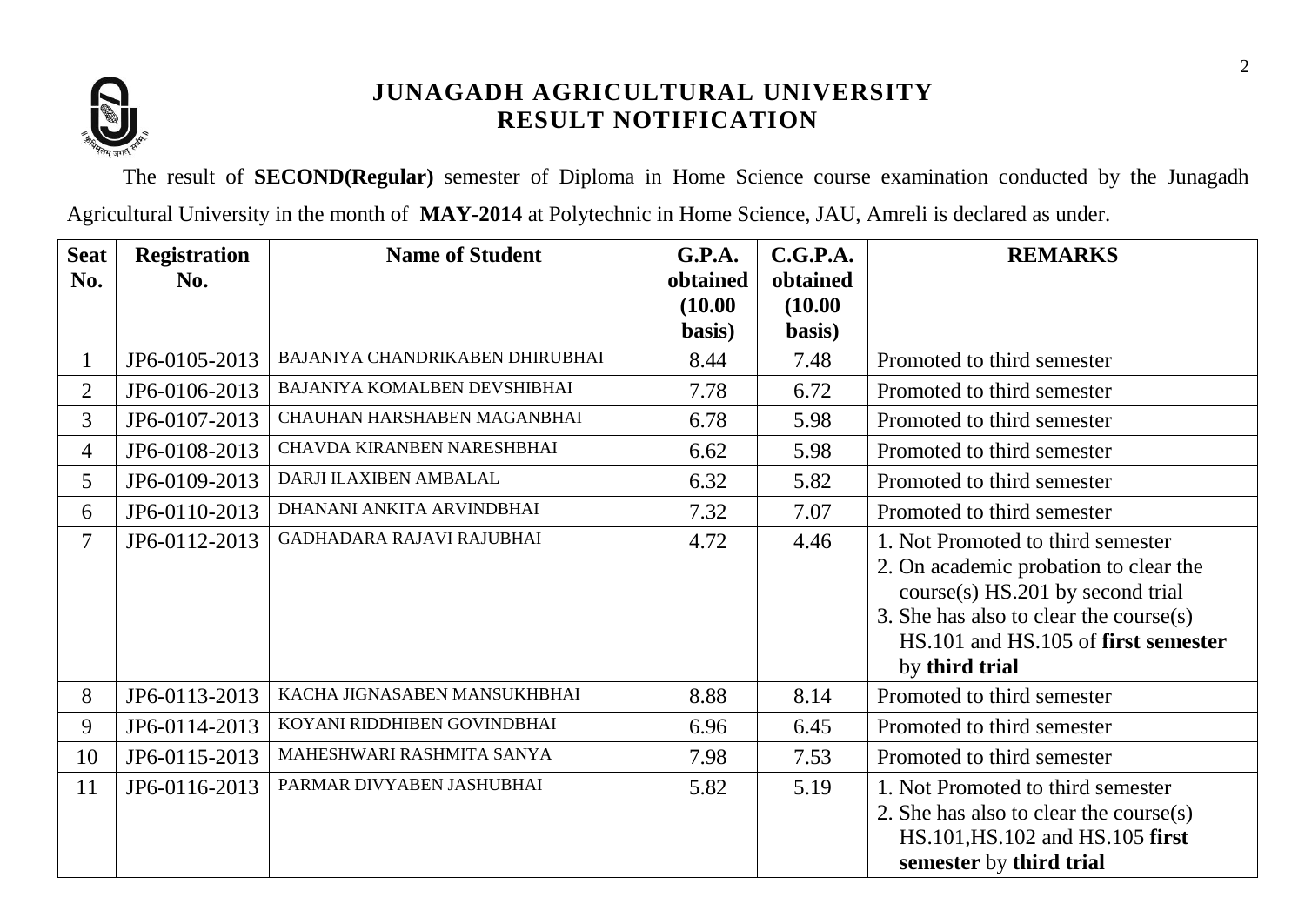| 12             | JP6-0117-2013 | RATHOD MEGHABEN MAHESHBHAI   | 7.44 | 6.47 | Promoted to third semester             |
|----------------|---------------|------------------------------|------|------|----------------------------------------|
| 13             | JP6-0118-2013 | RAULAJI SHAKTIBEN PRAVINSINH | 8.46 | 7.73 | Promoted to third semester             |
| $\overline{A}$ | JP6-0119-2013 | SOLANKI PARASBEN BABUBHAI    | 6.04 | 5.35 | 1. Not Promoted to third semester      |
|                |               |                              |      |      | 2. She has also to clear the course(s) |
|                |               |                              |      |      | HS.102 first semester by third trial   |
| 15             | JP6-0120-2013 | VAGHASIYA URVASHI HARSHDRAY  | 7.48 | 7.07 | Promoted to third semester             |
| 16             | JP6-0121-2013 | VEKARIYA VIDYA DHRUVKUMAR    | 7.44 | 7.34 | Promoted to third semester             |

No. JAU / REG / EXAM / T-7 / 3774-77 /2014 **REGISTRAR** Date: 15/ 07/ 2014

- 1. The Principal & Dean, College of Agril. Engineering and Tech. JAU, Junagadh
- 2. The Principal, Polytechnic in Home Science, JAU, Amreli (5 copies).<br>3. The Director of Students' Welfare, JAU, Junagadh.
- The Director of Students' Welfare, JAU, Junagadh.
- 4. Table-4 of this office.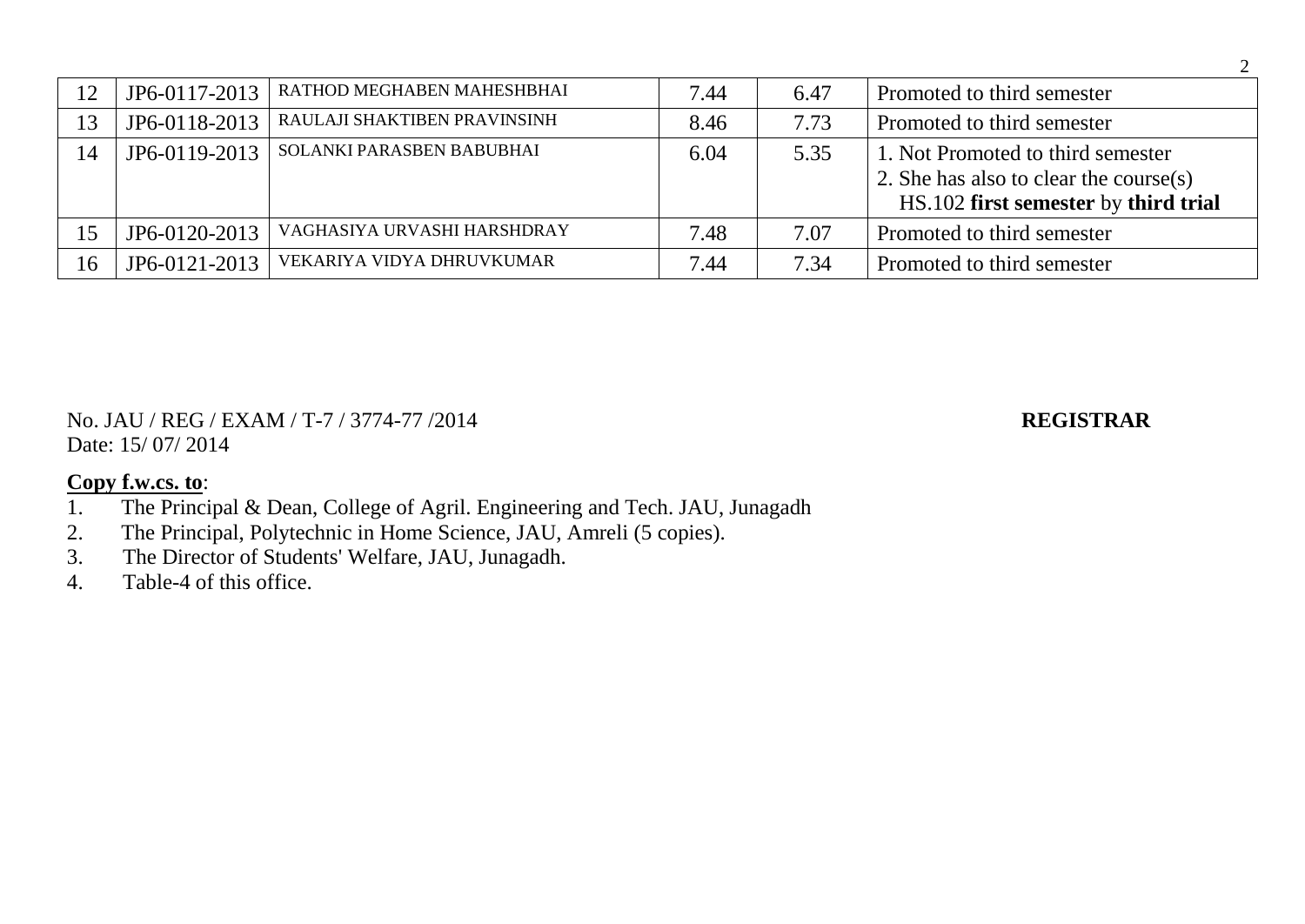

The result of **FOURTH (Regular)** semester of Diploma in Home Science course examination conducted by the Junagadh

Agricultural University in the month of **MAY-2014** at Polytechnic in Home Science, JAU, Amreli is declared as under.

| <b>Seat</b>    | <b>Registration</b> | <b>Name of Student</b>              | G.P.A.                  | C.G.P.A.                | <b>REMARKS</b>             |
|----------------|---------------------|-------------------------------------|-------------------------|-------------------------|----------------------------|
| No.            | No.                 |                                     | obtained                | obtained                |                            |
|                |                     |                                     | $(10.00 \text{ basis})$ | $(10.00 \text{ basis})$ |                            |
| $\mathbf{1}$   | JP6-0085-2012       | <b>BHABHOR MANISHABEN BACHUBHAI</b> | 8.06                    | 7.07                    | Promoted to fifth semester |
| $\overline{2}$ | JP6-0086-2012       | CHODVADIYA ARSHITA LABHUBHAI        | 7.51                    | 7.35                    | Promoted to fifth semester |
| 3              | JP6-0087-2012       | GAUSWAMI SHRADDHABEN PRATAPGIRI     | 6.13                    | 6.14                    | Promoted to fifth semester |
| $\overline{4}$ | JP6-0089-2012       | JADEJA MAHESHWARIBA KIRITSHINH      | 8.29                    | 7.57                    | Promoted to fifth semester |
| 5 <sup>5</sup> | JP6-0090-2012       | JETHAVA KRISHNABEN SURESHBHAI       | 9.66                    | 9.08                    | Promoted to fifth semester |
| 6              | JP6-0091-2012       | KACHCHOT SIMABEN KANABHAI           | 9.66                    | 9.11                    | Promoted to fifth semester |
| 7              | JP6-0092-2012       | KACHHADIYA SARIKABEN SAVJIBHAI      | 6.69                    | 7.13                    | Promoted to fifth semester |
| 8              | JP6-0093-2012       | KURESHI TASLIM HANIFBHAI            | 7.55                    | 7.51                    | Promoted to fifth semester |
| 9              | JP6-0094-2012       | LAKHNOTRA SUMITRABEN RAMBHAI        | 7.30                    | 7.03                    | Promoted to fifth semester |
| 10             | JP6-0095-2012       | MORI RINABAHEN BHANABHAI            | 8.75                    | 7.87                    | Promoted to fifth semester |
| 11             | JP6-0096-2012       | RAJANI CHANDANIBEN MAHESHBHAI       | 6.55                    | 6.45                    | Promoted to fifth semester |
| 12             | JP6-0097-2012       | SAVALIYA DHARABAHEN BHAVESHBHAI     | 8.59                    | 8.12                    | Promoted to fifth semester |
| 13             | JP6-0098-2012       | SHIYAL DAYABEN JIVARAJBHAI          | 8.39                    | 7.72                    | Promoted to fifth semester |
| 14             | JP6-0099-2012       | SHIYAL VAISHALIBEN KESHUBHAI        | 6.10                    | 6.26                    | Promoted to fifth semester |
| 15             | JP6-0100-2012       | SOLANKI SANGEETA DHANA              | 8.43                    | 7.92                    | Promoted to fifth semester |
| 16             | JP6-0101-2012       | TAVDE ARCHNA PANKAJKUMAR            | 8.24                    | 7.94                    | Promoted to fifth semester |
| 17             | JP6-0102-2012       | TAVDE ASVINI HARISHCHANDRA          | 7.04                    | 6.52                    | Promoted to fifth semester |
| 18             | JP6-0103-2012       | THUMMAR TRUPTIBEN RAMESHBHAI        | 5.60                    | 5.84                    | Promoted to fifth semester |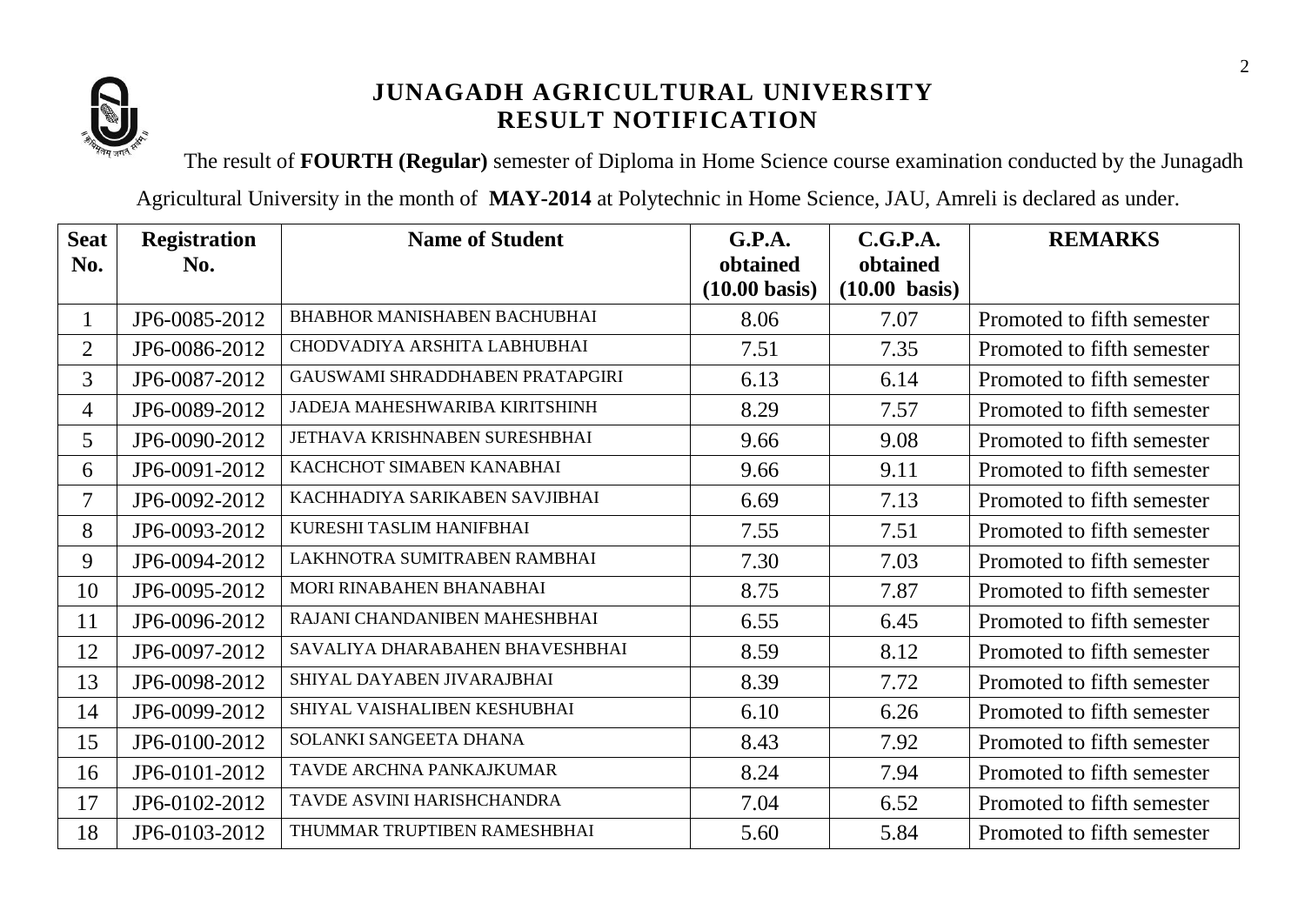| O | $\sim$<br>רו)ר -<br>D6<br>I IZ | `SIKBHA.<br>.BF<br>$T\mathbf{D} \Lambda$<br>∣∖⊔∟<br>. .<br>. .<br>$\cdot$ $\cdot$ $\cdot$ | $\sim$<br>. . | - -<br>。. <i>.</i> | $\sim$<br>レャ<br>semester<br>romoted |
|---|--------------------------------|-------------------------------------------------------------------------------------------|---------------|--------------------|-------------------------------------|
|---|--------------------------------|-------------------------------------------------------------------------------------------|---------------|--------------------|-------------------------------------|

2

No. JAU / REG / EXAM / T-7 /3778-81 / 2014 **REGISTRAR** Date: 15/07/ 2014

- 1. The Principal & Dean, College of Agril. Engineering and Tech. JAU, Junagadh
- 2. The Principal, Polytechnic in Home Science, JAU, Amreli (5 copies).
- 3. The Director of Students' Welfare, JAU, Junagadh.
- 4. Table-4 of this office.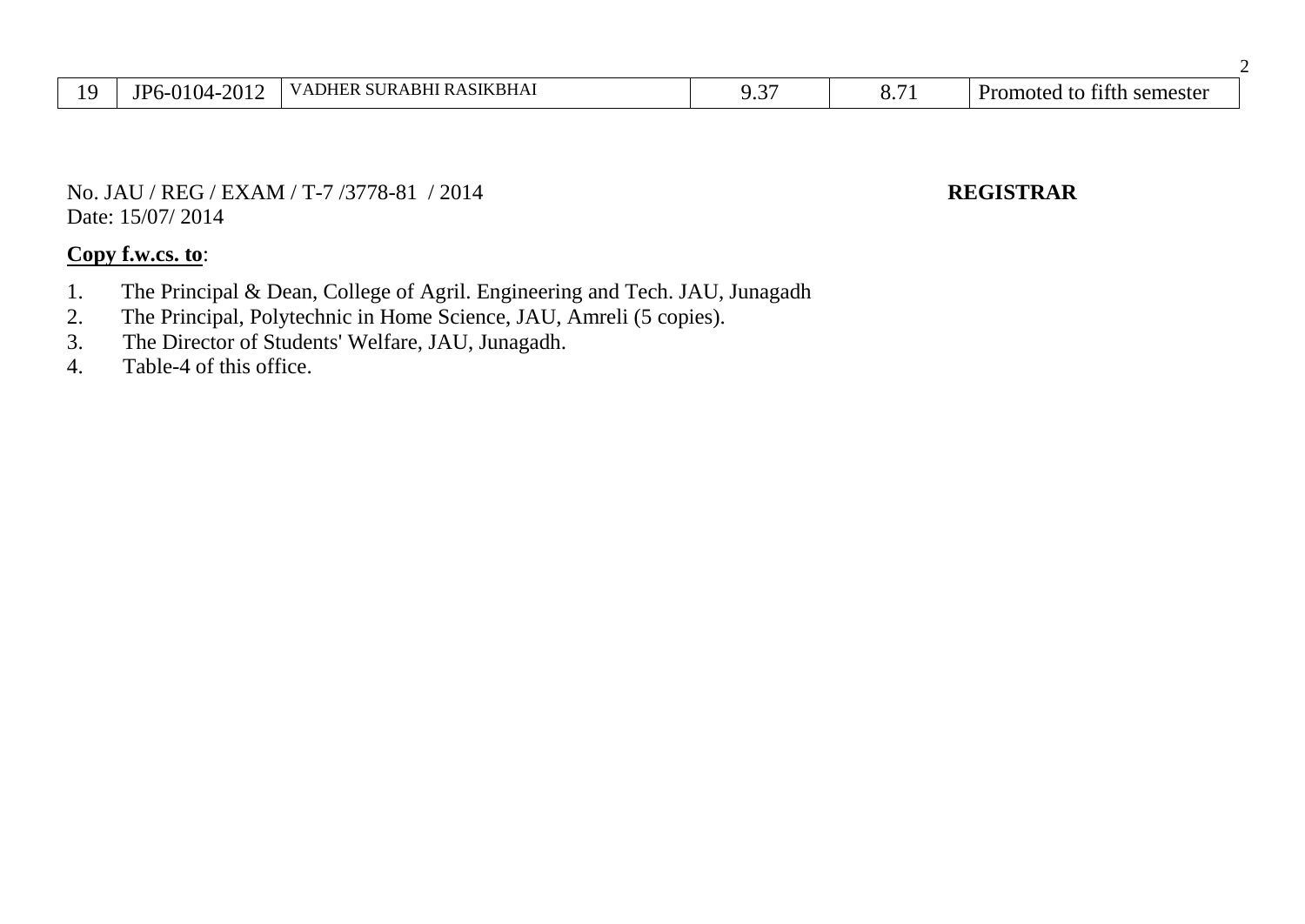

The result of **FIFTH(Supple.)** semester of Diploma in Home Science course examination conducted by the Junagadh Agricultural University in the month of **MAY-2014** at Polytechnic in Home Science, JAU, Amreli is declared as under.

| <b>Seat</b><br>No. | <b>Registration</b><br>No. | <b>Name of Student</b>      | G.P.A.<br>obtained<br>(10.00)<br>basis) | C.G.P.A.<br>obtained<br>(10.00)<br>basis) | <b>REMARKS</b>           |
|--------------------|----------------------------|-----------------------------|-----------------------------------------|-------------------------------------------|--------------------------|
|                    | JP6-0059-2011              | DAMOR SHANTABEN LAXMANBHAI  | 5.19                                    | 5.46                                      | $\overline{\phantom{0}}$ |
|                    | JP6-0062-2011              | KAMLIYA SHILPABEN JIVANBHAI | 5.06                                    | 4.97                                      | $\overline{\phantom{0}}$ |

No. JAU / REG / EXAM / T-7 /2599-602 / 2014 **REGISTRAR** Date:  $10/06/2014$ 

- 1. The Principal & Dean, College of Agril. Engineering and Tech. JAU, Junagadh
- 2. The Principal, Polytechnic in Home Science, JAU, Amreli (5 copies).
- 3. The Director of Students' Welfare, JAU, Junagadh.
- 4. Table-4 of this office.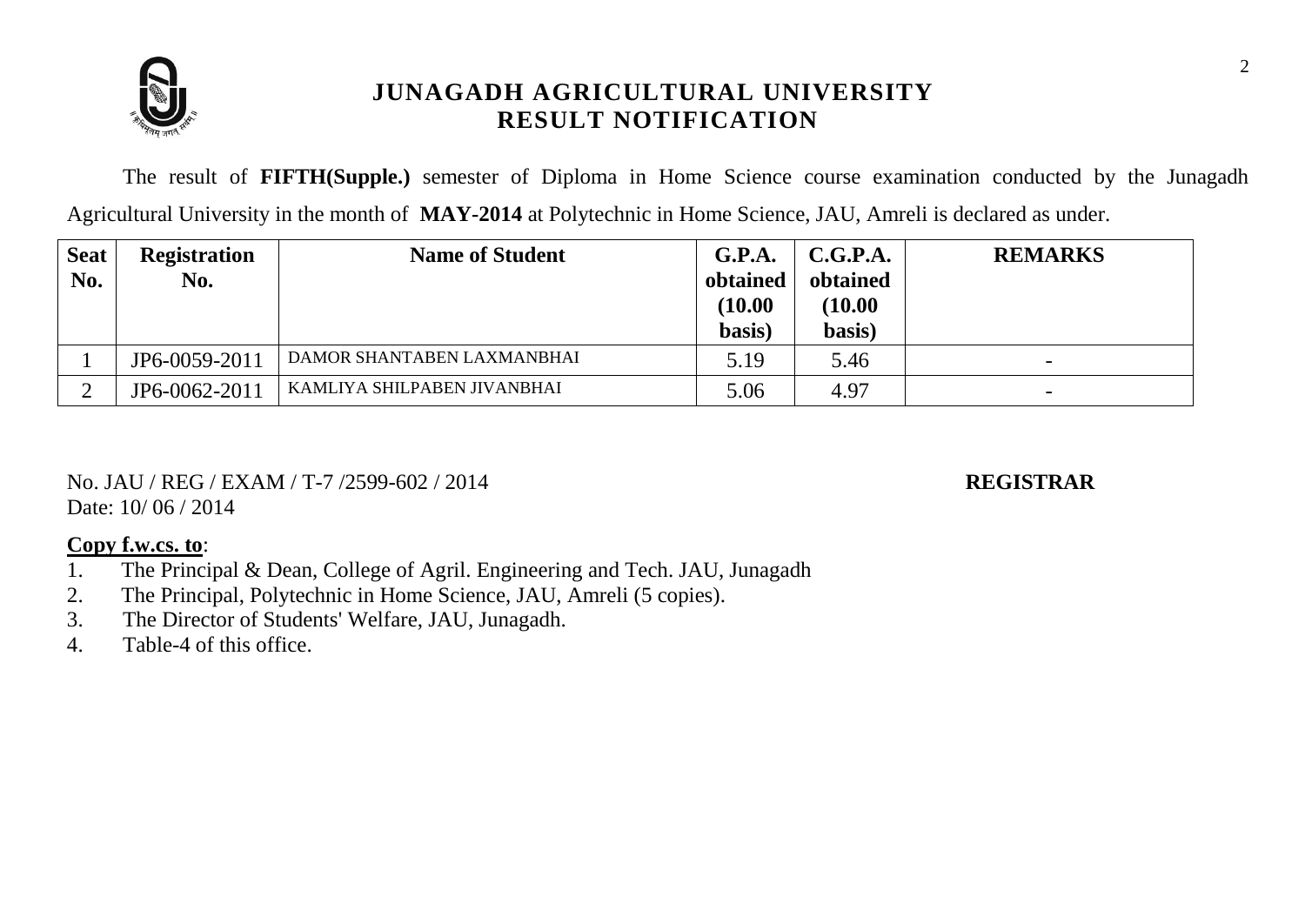

The result of **SIXTH (Regular)** semester of Diploma in Home Science course examination conducted by the Junagadh Agricultural University in the month of **MAY-2014** at Polytechnic in Home Science, JAU, Amreli is declared as under.

| <b>Seat</b>    | <b>Registration</b> | <b>Name of Student</b>              | <b>G.P.A.</b>                       | C.G.P.A.                            | <b>REMARKS</b>                      |
|----------------|---------------------|-------------------------------------|-------------------------------------|-------------------------------------|-------------------------------------|
| No.            | No.                 |                                     | obtained<br>$(10.00 \text{ basis})$ | obtained<br>$(10.00 \text{ basis})$ |                                     |
| $\mathbf{1}$   | JP6-0053-2011       | <b>BARIA VIJYABEN ARATSINH</b>      | 7.60                                | 7.42                                | <b>First Class</b>                  |
| $\overline{2}$ | JP6-0068-2011       | MACWAN NIRALIBEN GIRISHBHAI         | 7.54                                | 7.25                                | <b>First Class</b>                  |
| $\overline{3}$ | JP6-0070-2011       | MORI NILAMBEN BHANABHAI             | 8.01                                | 7.77                                | <b>First Class with Distinction</b> |
| $\overline{4}$ | JP6-0076-2011       | PATEL VAISHALI RANJITSINH           | 8.28                                | 8.73                                | <b>First Class with Distinction</b> |
| 5              | JP6-0056-2011       | <b>BHABHOR RADHABEN SAVSINGBHAI</b> | 7.15                                | 5.81                                | Pass Class                          |
| 6              | JP6-0059-2011       | DAMOR SHANTABEN LAXMANBHAI          | 6.29                                | 5.61                                | Pass Class                          |
| $\tau$         | JP6-0078-2011       | RAM KAVITABEN ARJANBHAI             | 7.16                                | 6.60                                | <b>First Class</b>                  |
| 8              | JP6-0055-2011       | BAVISHI TEJASVEETABEN KISHORBHAI    | 8.11                                | 7.86                                | <b>First Class with Distinction</b> |
| 9              | JP6-0065-2011       | KASAVALA HETALBEN RAMESHBHAI        | 8.68                                | 8.70                                | <b>First Class with Distinction</b> |
| 10             | JP6-0075-2011       | PATEL MAMTABEN NAGINBHAI            | 7.69                                | 8.20                                | <b>First Class with Distinction</b> |
| 11             | JP6-0077-2011       | PATHAR CHANDRIKA NANJIBHAI          | 8.71                                | 8.97                                | <b>First Class with Distinction</b> |
| 12             | JP6-0079-2011       | RAM SHANTIBEN ARJANBHAI             | 6.95                                | 6.98                                | <b>First Class</b>                  |
| 13             | JP6-0080-2011       | RATHOD ARTIKUMARI MUKESHBHAI        | 7.47                                | 7.08                                | <b>First Class</b>                  |
| 14             | JP6-0081-2011       | SAVALIYA BHUMIKA DHIRUBHAI          | 7.71                                | 7.72                                | <b>First Class with Distinction</b> |
| 15             | JP6-0084-2011       | VINDHANI SALIMABEN AKBARALI         | 6.19                                | 6.09                                | <b>Second Class</b>                 |
| 16             | JP6-0052-2011       | <b>BARIA PRIYANKABEN KIRITKUMAR</b> | 6.69                                | 6.23                                | <b>Second Class</b>                 |
| 17             | JP6-0057-2011       | <b>BHABHOR VARSHABEN MUKESHBHAI</b> | 6.66                                | 5.92                                | Pass Class                          |
| 18             | JP6-0062-2011       | KAMLIYA SHILPABEN JIVANBHAI         | 5.91                                | 5.14                                | Pass Class                          |
| 19             | JP6-0066-2011       | KHANIYA RITABEN DEVASHIBHAI         | 7.01                                | 6.21                                | <b>Second Class</b>                 |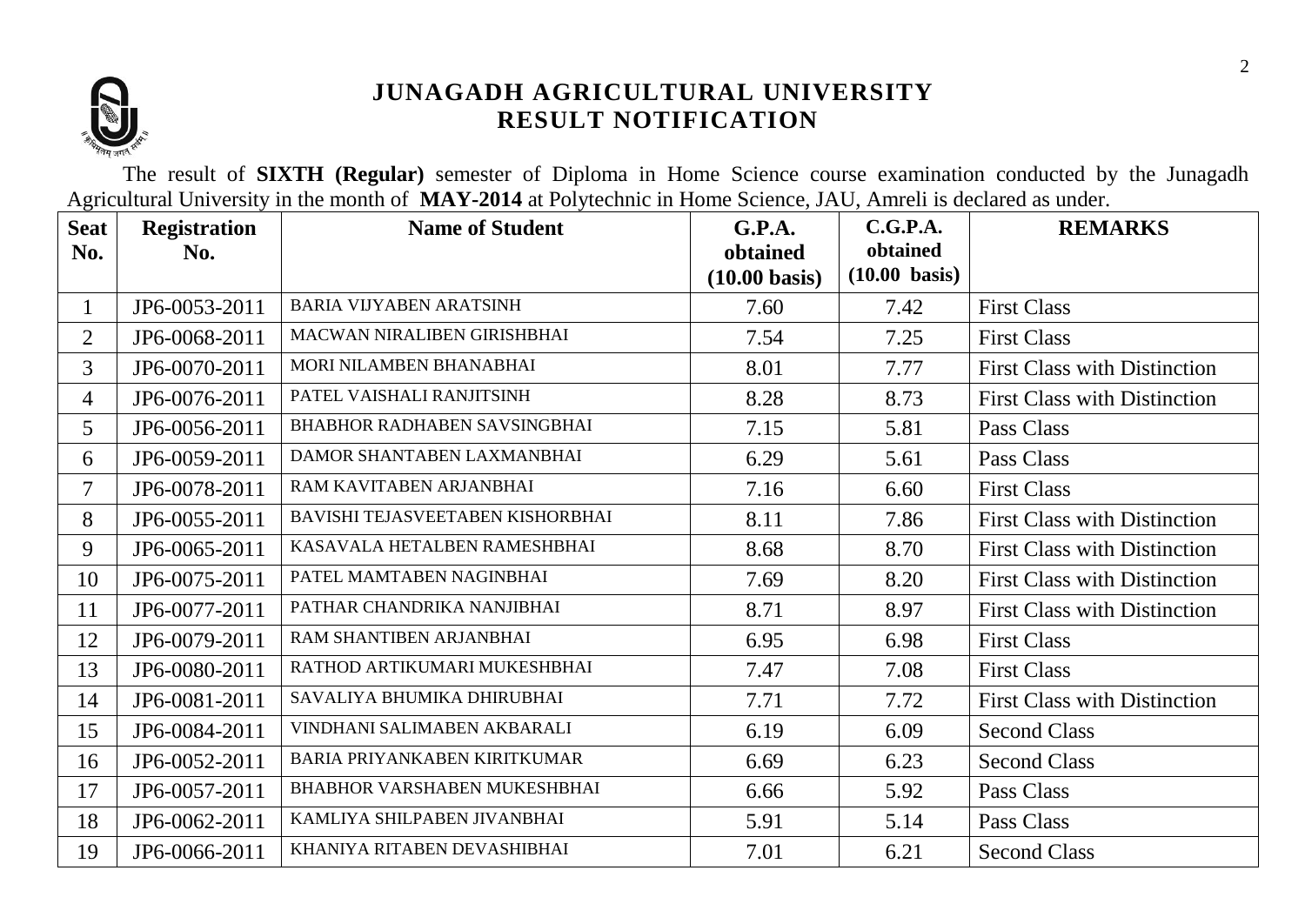| 20 | JP6-0067-2011 | KOTADIYA KINJAL PARSOTAMBHAI | 6.07 | 5.73 | Pass Class                          |
|----|---------------|------------------------------|------|------|-------------------------------------|
| 21 | JP6-0072-2011 | PATEL FALGUNIBAHEN JITUBHAI  | 7.04 | 7.40 | <b>First Class</b>                  |
| 22 | JP6-0073-2011 | PATEL HETALBAHEN SURESHBHAI  | 8.03 | 8.19 | <b>First Class with Distinction</b> |
| 23 | JP6-0082-2011 | VASAVA HINABEN PARSING       | 8.33 | 8.67 | <b>First Class with Distinction</b> |
| 24 | JP6-0083-2011 | VASAVA RINABEN CHHANABHAI    | 8.01 | 7.47 | <b>First Class</b>                  |
| 25 | JP6-0044-2010 | PATEL RUTIKABEN KANTILAL     | 8.21 | 8.42 | <b>First Class with Distinction</b> |

No. JAU / REG / EXAM / T-7 /2603-06 / 2014 **REGISTRAR**

Date: 10/06/ 2014

- 1. The Principal & Dean, College of Agril. Engineering and Tech. JAU, Junagadh
- 2. The Principal, Polytechnic in Home Science, JAU, Amreli (5 copies).
- 3. The Director of Students' Welfare, JAU, Junagadh.<br>4. Table-4 of this office.
- Table-4 of this office.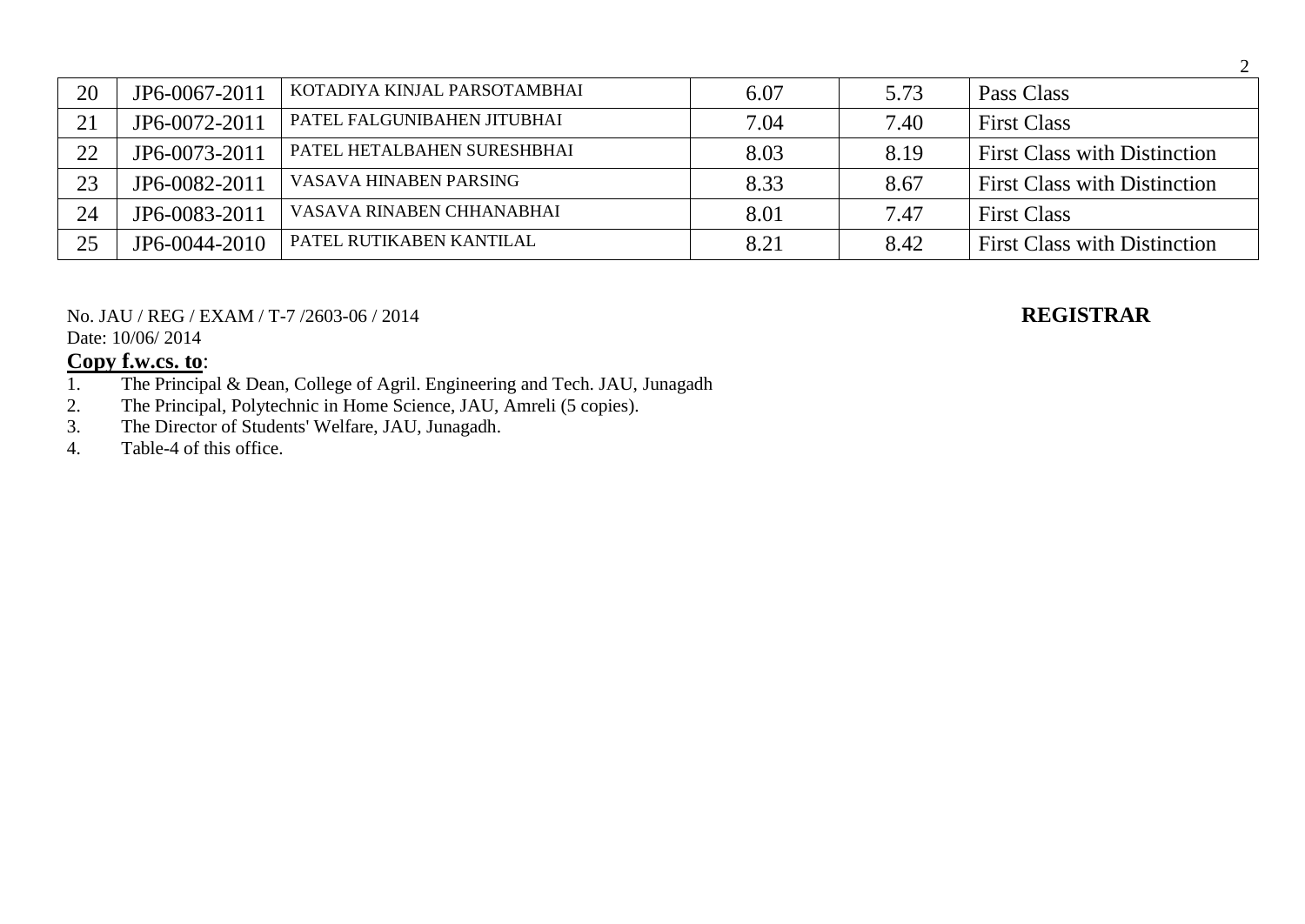

The result of **FIRST(Supple)** semester of Diploma in Agriculture Engineering course examination conducted by the Junagadh Agricultural University in the month of **May-2014** at Polytechnic in Agriculture Engineering, JAU, Targhadia is declared as under.

| <b>Seat</b><br>No. | <b>Registration</b><br>No. | <b>Name of Student</b>              | G.P.A.<br>obtained<br>$(10.00 \text{ basis})$ | C.G.P.A.<br>obtained<br>$(10.00 \text{ basis})$ | <b>REMARKS</b>                                                                                                                                                                                                                                                                                                                             |
|--------------------|----------------------------|-------------------------------------|-----------------------------------------------|-------------------------------------------------|--------------------------------------------------------------------------------------------------------------------------------------------------------------------------------------------------------------------------------------------------------------------------------------------------------------------------------------------|
| 1                  | JP3-0001-2013              | BARIA JAYDIPSINH RAVISHANKARBHAI    | 5.59                                          | 5.59                                            | 1. Promoted to third semester<br>2. He has to clear the course(s)<br>SWE-1.2.5 of second semester<br>by second trial                                                                                                                                                                                                                       |
| $\overline{2}$     | JP3-0002-2013              | <b>BHABHOR ANANDKUMAR MANOJBHAI</b> | 2.58                                          | 2.58                                            | 1. Not Promoted to third semester<br>2. On academic probation to clear<br>the course(s) $HBS-1.1.1$ , $HBS-$<br>$1.1.2$ and AGS-1.1.5 by third<br>trial<br>3. He has to repeat the course $(s)$<br>HBS-1.2.1, HBS-1.2.2, FMP-<br>1.2.3, FMP-1.2.4, SWE-1.2.5 and<br>FMP-1.2.6 of second semester<br>by second trial as and when<br>offered |
| $\overline{3}$     | JP3-0005-2013              | CHANDEGARA ARATIBEN HARESHBHAI      | 5.06                                          | 5.06                                            | Promoted to third semester<br>2. He has to clear the course $(s)$<br>FMP-1.2.4 and SWE-1.2.5 of<br>second semester by second trial                                                                                                                                                                                                         |
| 4                  | JP3-0010-2013              | <b>JAGANI SHYAM KANTILAL</b>        | 5.43                                          | 5.43                                            | Promoted to third semester                                                                                                                                                                                                                                                                                                                 |
| 5                  | JP3-0016-2013              | MEGHANATHI ANKITABEN SHAMBHUBHAI    | 5.71                                          | 5.71                                            | Promoted to third semester                                                                                                                                                                                                                                                                                                                 |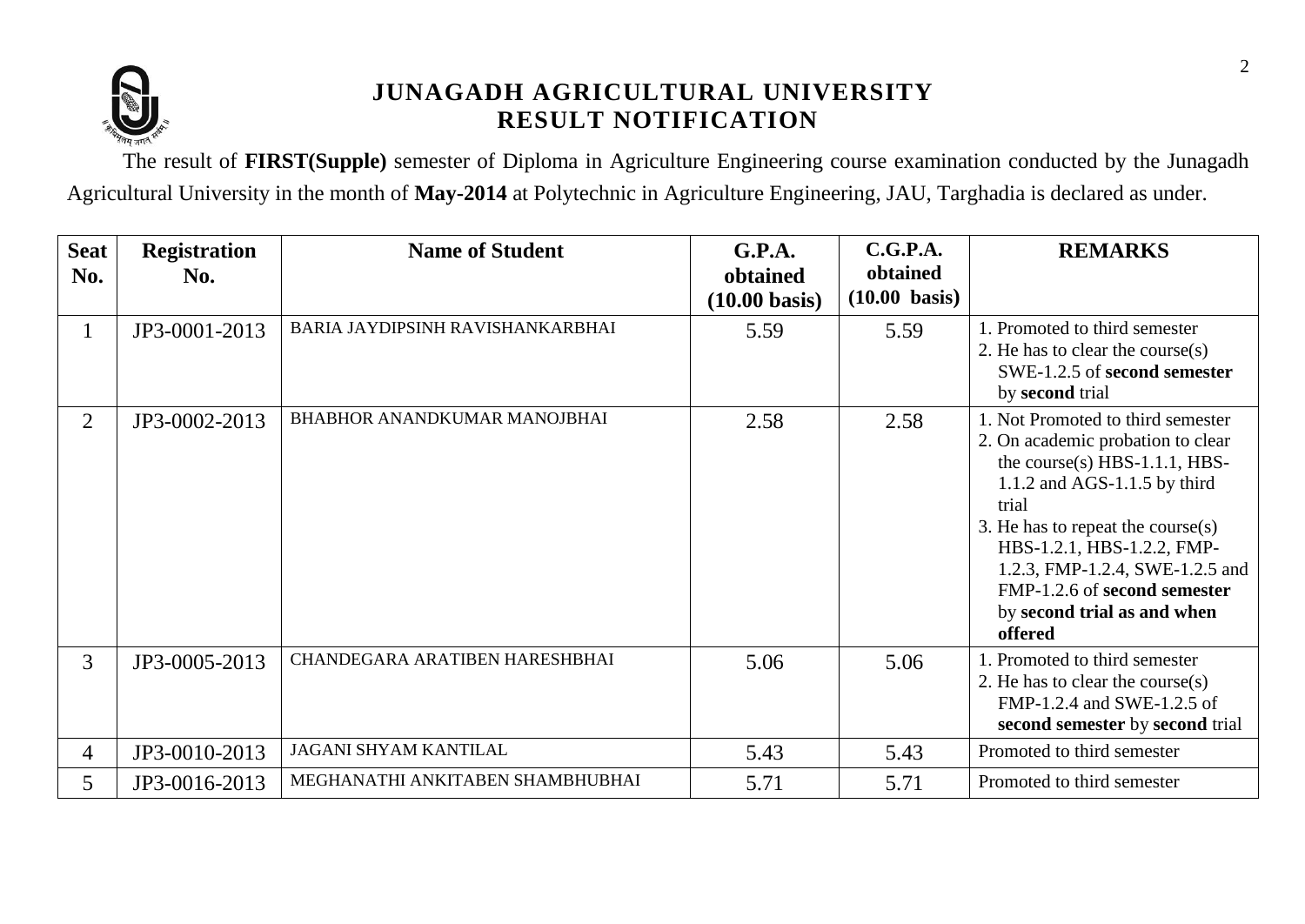| JP3-0025-2013 | RAMANI HARDIK DHIRUBHAI      | 5.03 | 5.03 | 1. Promoted to third semester<br>2. He has to clear the course(s)<br>FMP-1.2.4 of second semester<br>by <b>second</b> trial |
|---------------|------------------------------|------|------|-----------------------------------------------------------------------------------------------------------------------------|
| JP3-0029-2013 | SOLANKI BHARATKUMAR DANABHAI | 4.80 | 4.80 | 1. Promoted to third semester<br>2. He has to clear the course(s)<br>FMP-1.2.4 of second semester<br>by second trial        |

### No. JAU / REG / EXAM / T-7 / / 2014 **REGISTRAR** Date:15 /07/ 2014

## Copy f.w.cs. to:

- 1. The Principal & Dean, College of Agril. Engineering and Tech. JAU, Junagadh<br>2. The Principal, Polytechnic in Agriculture Engineering, JAU, Targhadia (5 copie
- 2. The Principal, Polytechnic in Agriculture Engineering, JAU, Targhadia (5 copies).<br>3. The Director of Students' Welfare, JAU, Junagadh.
- The Director of Students' Welfare, JAU, Junagadh.
- 4. Table-4 of this office.

### 2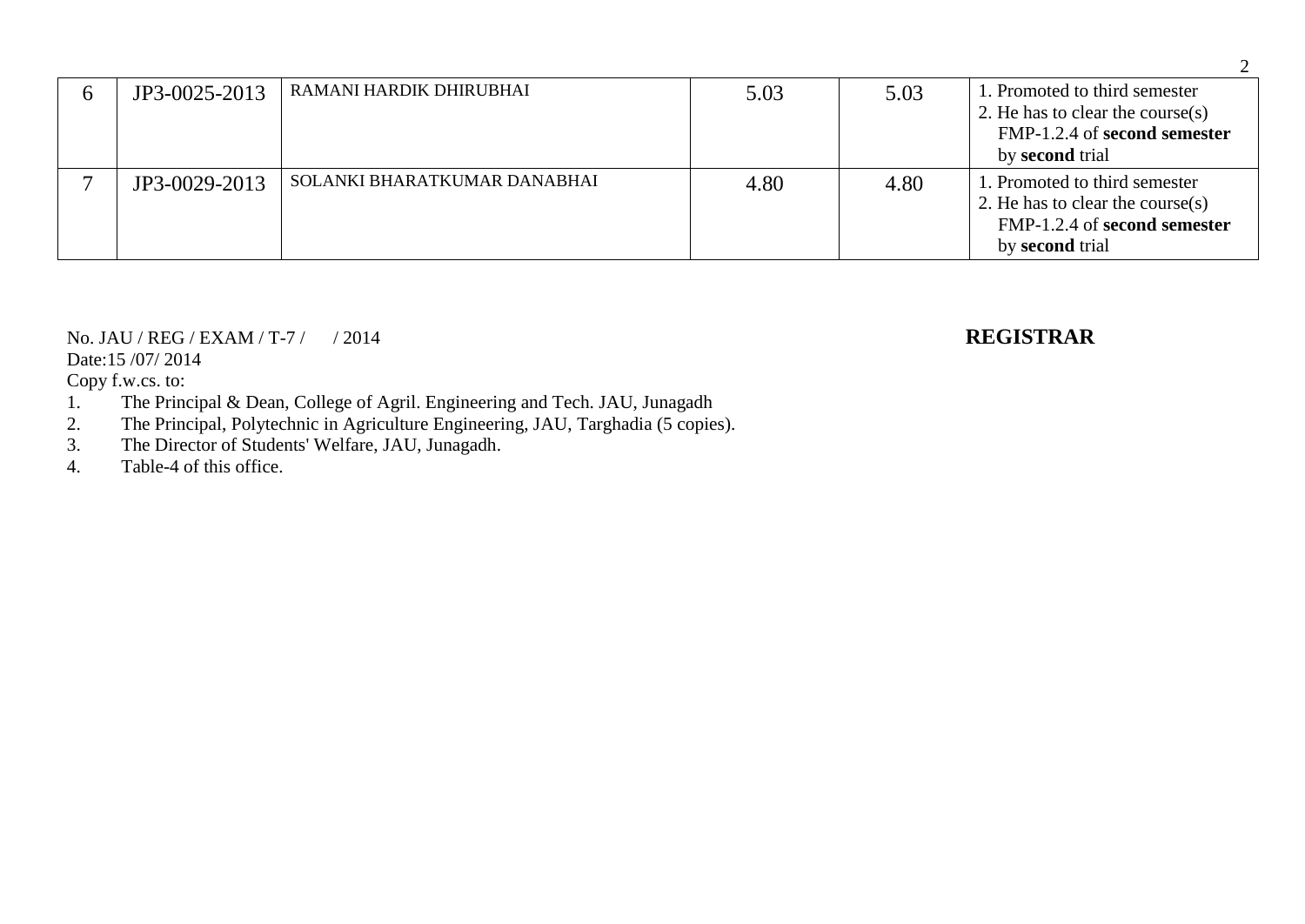

The result of **SECOND(Regular)** semester of Diploma in Agriculture Engineering course examination conducted by the Junagadh Agricultural University in the month of **May-2014** at Polytechnic in Agriculture Engineering, JAU, Targhadia is declared as under.

| <b>Seat</b><br>No. | <b>Registration</b><br>No. | <b>Name of Student</b>           | G.P.A.<br>obtained<br>$(10.00 \text{ basis})$ | C.G.P.A.<br>obtained<br>$(10.00 \text{ basis})$ | <b>REMARKS</b>                                                                                                                                                                                                                                                                                                     |
|--------------------|----------------------------|----------------------------------|-----------------------------------------------|-------------------------------------------------|--------------------------------------------------------------------------------------------------------------------------------------------------------------------------------------------------------------------------------------------------------------------------------------------------------------------|
| $\mathbf{1}$       | JP3-0001-2013              | BARIA JAYDIPSINH RAVISHANKARBHAI | 4.88                                          | 5.25                                            | 1. Promoted to third semester<br>2. On academic probation to clear<br>the course(s) SWE-1.2.5 by<br>second trial                                                                                                                                                                                                   |
| 2                  | JP3-0002-2013              | BHABHOR ANANDKUMAR MANOJBHAI     | 0.00                                          | 1.33                                            | 1. Not Promoted to third semester<br>2. He has to repeat the course $(s)$<br>HBS-1.2.1, HBS-1.2.2, FMP-<br>1.2.3, FMP-1.2.4, SWE-1.2.5 and<br>FMP-1.2.6 by second trial as<br>and when offered<br>3. He has also to clear the course $(s)$<br>HBS-1.1.1, HBS-1.1.2 and AGS-<br>1.1.5 of first seme. by third trial |
| $\overline{3}$     | JP3-0003-2013              | BHARAVADIYA BHARAT ALABHAI       | 5.43                                          | 5.43                                            | Promoted to third semester                                                                                                                                                                                                                                                                                         |
| 4                  | JP3-0004-2013              | BHATT HARSH YASHVANTRAY          | 5.95                                          | 6.18                                            | Promoted to third semester                                                                                                                                                                                                                                                                                         |
| $5^{\circ}$        | JP3-0005-2013              | CHANDEGARA ARATIBEN HARESHBHAI   | 4.86                                          | 4.96                                            | 1. Promoted to third semester<br>2. On academic probation to clear<br>the course(s) $FMP-1.2.4$ and<br>SWE-1.2.5 by second trial                                                                                                                                                                                   |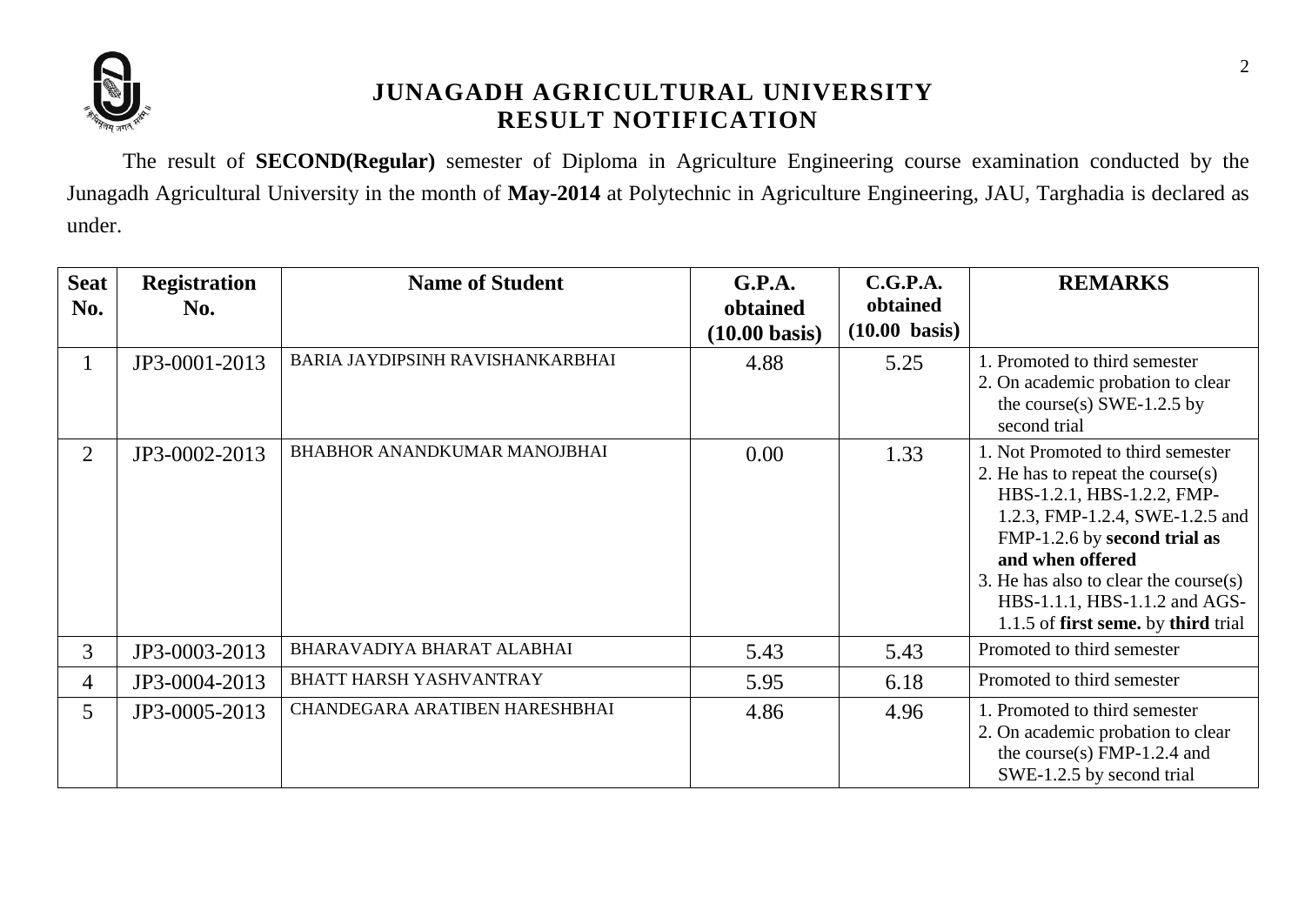|    |               |                                   |      |      | $\overline{2}$                                                                                                   |
|----|---------------|-----------------------------------|------|------|------------------------------------------------------------------------------------------------------------------|
| 6  | JP3-0006-2013 | DHORIYA HARESH SOMABHAI           | 5.42 | 5.89 | 1. Promoted to third semester<br>2. On academic probation to clear<br>the course(s) FMP-1.2.4 by<br>second trial |
| 7  | JP3-0007-2013 | DOBARIYA MAYURKUMAR VELJIBHAI     | 6.69 | 6.19 | Promoted to third semester                                                                                       |
| 8  | JP3-0008-2013 | <b>GANVIT CHETANBHAI ABHESING</b> | 7.83 | 7.58 | Promoted to third semester                                                                                       |
| 9  | JP3-0010-2013 | <b>JAGANI SHYAM KANTILAL</b>      | 5.24 | 5.34 | Promoted to third semester                                                                                       |
| 10 | JP3-0011-2013 | KAKADIYA DHARMIK RANACHHODBHAI    | 6.82 | 6.72 | Promoted to third semester                                                                                       |
| 11 | JP3-0012-2013 | KAKADIYA YAGNIK RAMESHBHAI        | 6.67 | 6.46 | Promoted to third semester                                                                                       |
| 12 | JP3-0013-2013 | KANGAD GOPALBHAI GOVINDBHAI       | 6.85 | 6.83 | Promoted to third semester                                                                                       |
| 13 | JP3-0014-2013 | MAKVANA SURESHKUMAR VALLABHBHAI   | 5.28 | 5.38 | Promoted to third semester                                                                                       |
| 14 | JP3-0015-2013 | MANSURI ASIFBHAI ABDULSATARBHAI   | 8.35 | 8.34 | Promoted to third semester                                                                                       |
| 15 | JP3-0016-2013 | MEGHANATHI ANKITABEN SHAMBHUBHAI  | 5.41 | 5.56 | Promoted to third semester                                                                                       |
| 16 | JP3-0018-2013 | NIRMALKUMAR RAMBHAI HERABHA       | 5.58 | 5.71 | Promoted to third semester                                                                                       |
| 17 | JP3-0019-2013 | PANDYA KULDIP MAHENDRAKUMAR       | 8.10 | 8.38 | Promoted to third semester                                                                                       |
| 18 | JP3-0022-2013 | PATEL VAIBHAVKUMAR KANUBHAI       | 6.80 | 6.45 | Promoted to third semester                                                                                       |
| 19 | JP3-0023-2013 | PIPALIYA TARUN RAMESHBHAI         | 6.71 | 6.64 | Promoted to third semester                                                                                       |
| 20 | JP3-0025-2013 | RAMANI HARDIK DHIRUBHAI           | 5.65 | 5.33 | 1. Promoted to third semester<br>2. On academic probation to clear<br>the course(s) FMP-1.2.4 by<br>second trial |
| 21 | JP3-0026-2013 | SAGATHIYA ROHIT KANJIBHAI         | 5.85 | 5.79 | Promoted to third semester                                                                                       |
| 22 | JP3-0028-2013 | SAVALIYA SAVANKUMAR KESHUBHAI     | 5.75 | 5.83 | 1. Promoted to third semester<br>2. On academic probation to clear<br>the course(s) FMP-1.2.4 by<br>second trial |
| 23 | JP3-0029-2013 | SOLANKI BHARATKUMAR DANABHAI      | 5.57 | 5.17 | 1. Promoted to third semester<br>2. On academic probation to clear<br>the course(s) FMP-1.2.4 by<br>second trial |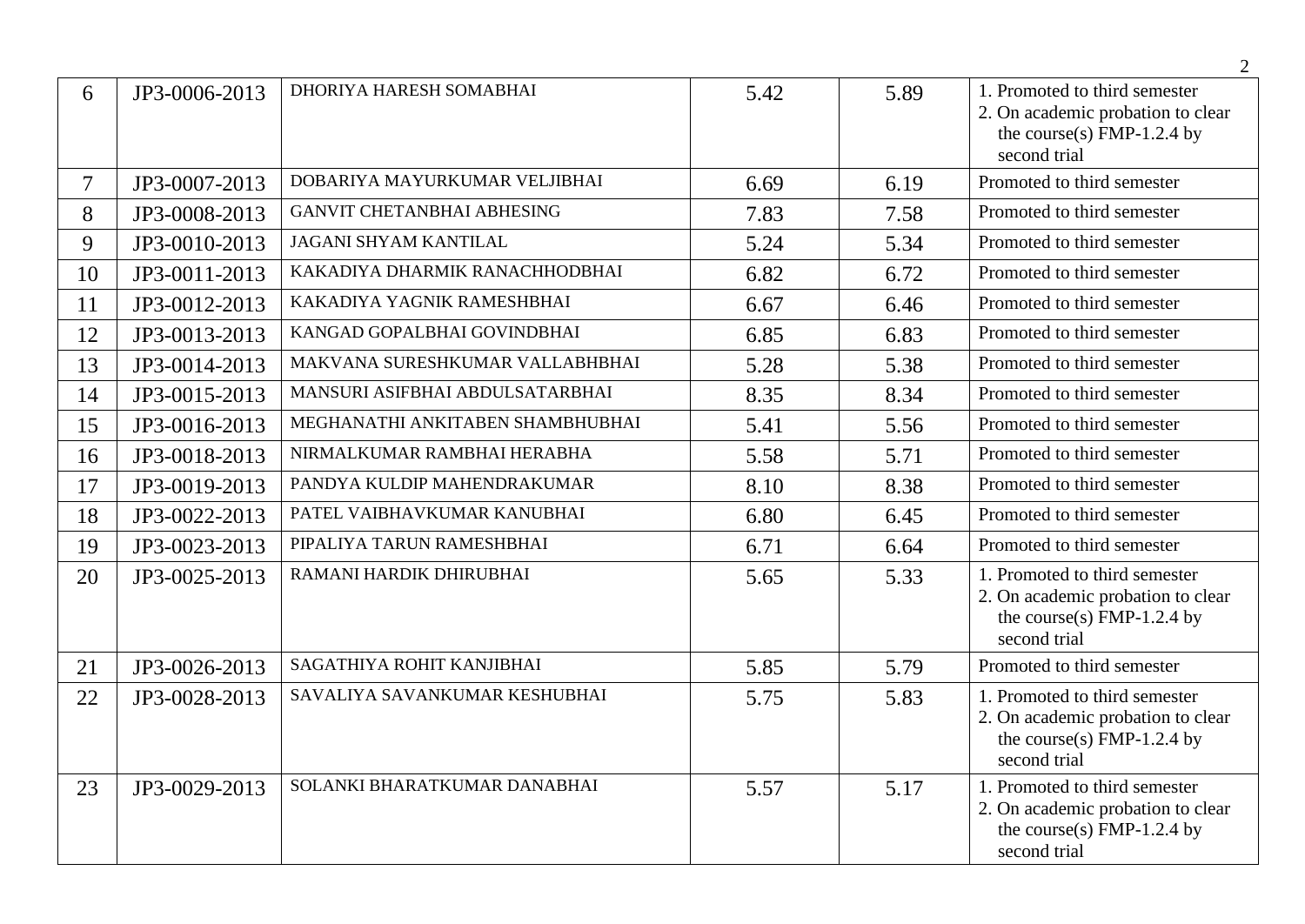| 24                   | JP3-0031-2013 | VAJA GUNJAN VIJAYBHAI | 6.24 | 6.09            | Promoted to third semester |
|----------------------|---------------|-----------------------|------|-----------------|----------------------------|
| $\cap \subset$<br>رے | JP3-0032-2013 | VALA ARJAN SARMANBHAI | 7.55 | $75^\circ$<br>- | Promoted to third semester |
| 26                   | JP3-0033-2013 | VALA VIPUL KALABHAI   | 7.18 | 7.01            | Promoted to third semester |

### No. JAU / REG / EXAM / T-7 / / 2014 **REGISTRAR**

Date: /07/ 2014

Copy f.w.cs. to:

- 1. The Principal & Dean, College of Agril. Engineering and Tech. JAU, Junagadh
- 2. The Principal, Polytechnic in Agriculture Engineering, JAU, Targhadia (5 copies).
- 3. The Director of Students' Welfare, JAU, Junagadh.<br>4. Table-4 of this office.

Table-4 of this office.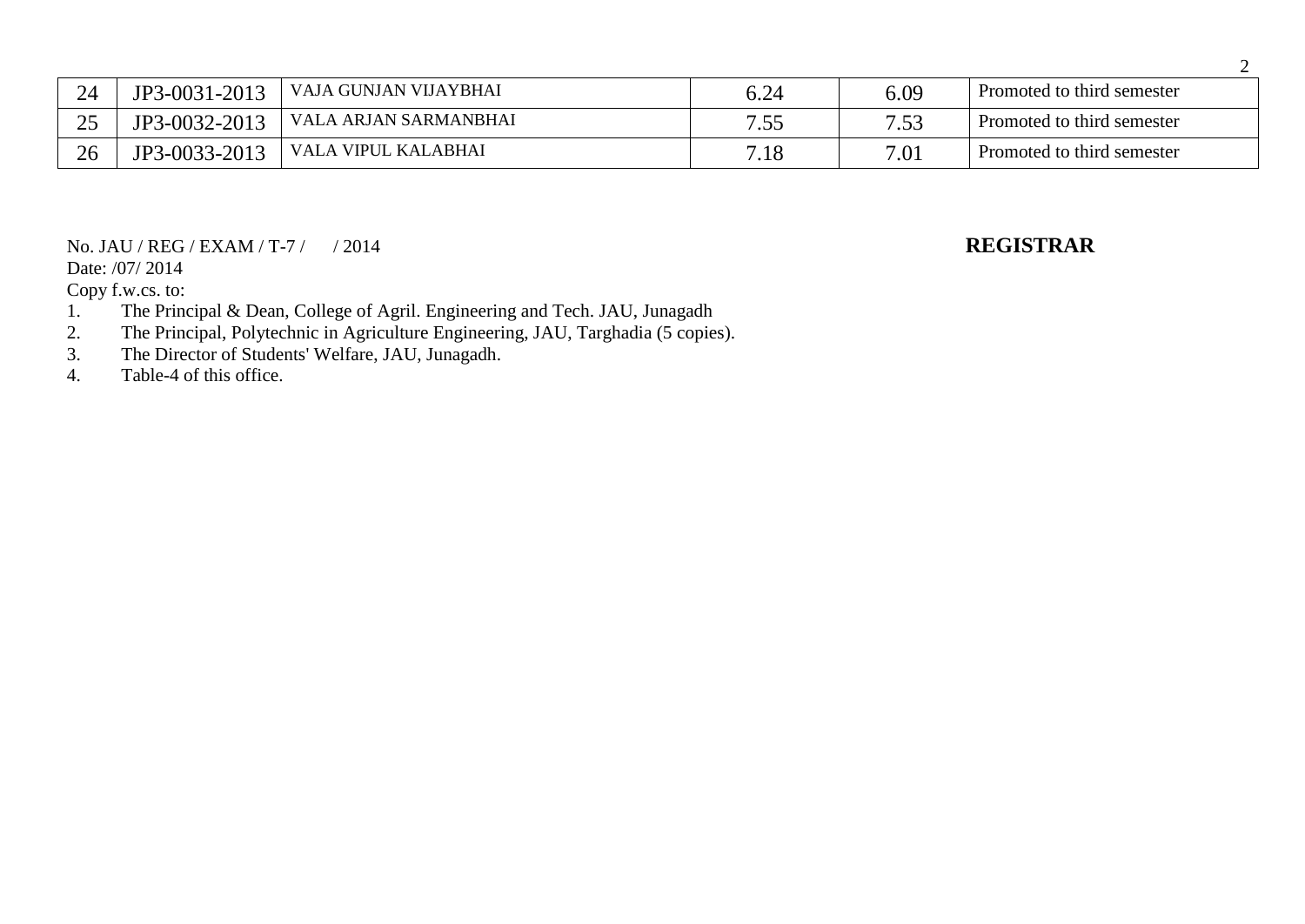

The result of **FIRST(Supple.)**semester of Diploma in Animal Husbandry course examination conducted by the Junagadh Agricultural University in the month of **May-2014** at Polytechnic in Animal Husbandry, JAU, Junagadh is declared as under.

| <b>Seat</b><br>No. | <b>Registration</b><br>No. | <b>Name of Student</b>             | G.P.A.<br>obtained<br>$(10.00 \text{ basis})$ | C.G.P.A.<br>obtained<br>$(10.00 \text{ basis})$ | <b>REMARKS</b>                                                                                                                                                                                                                                                                                                                                                           |
|--------------------|----------------------------|------------------------------------|-----------------------------------------------|-------------------------------------------------|--------------------------------------------------------------------------------------------------------------------------------------------------------------------------------------------------------------------------------------------------------------------------------------------------------------------------------------------------------------------------|
|                    | JP5-0001-2013              | BABARIYA PRINCERAJSINH SURESHKUMAR | 4.24                                          | 4.24                                            | 1. Not Promoted to third semester<br>2. On academic probation to clear<br>the course(s) $APHY-111$ by<br>third trial<br>3. He has also to clear the course $(s)$<br>STAT-121, AN-121, AB-121,<br>LPM-122 and ENVS-121 of<br>second semester by second trial<br>4. He has to repeat the course(s)<br>AHE-121 of second semester by<br>second trial as and when<br>offered |
| 2                  | JP5-0002-2013              | CHANDERA BHARATKUMAR KARSHANBHAI   | 4.82                                          | 4.82                                            | 1. Not Promoted to third semester<br>2. He has to clear the course $(s)$<br>STAT-121, AN-121, AB-121,<br>LPM-122 and ENVS-121 of<br>second semester by second trial                                                                                                                                                                                                      |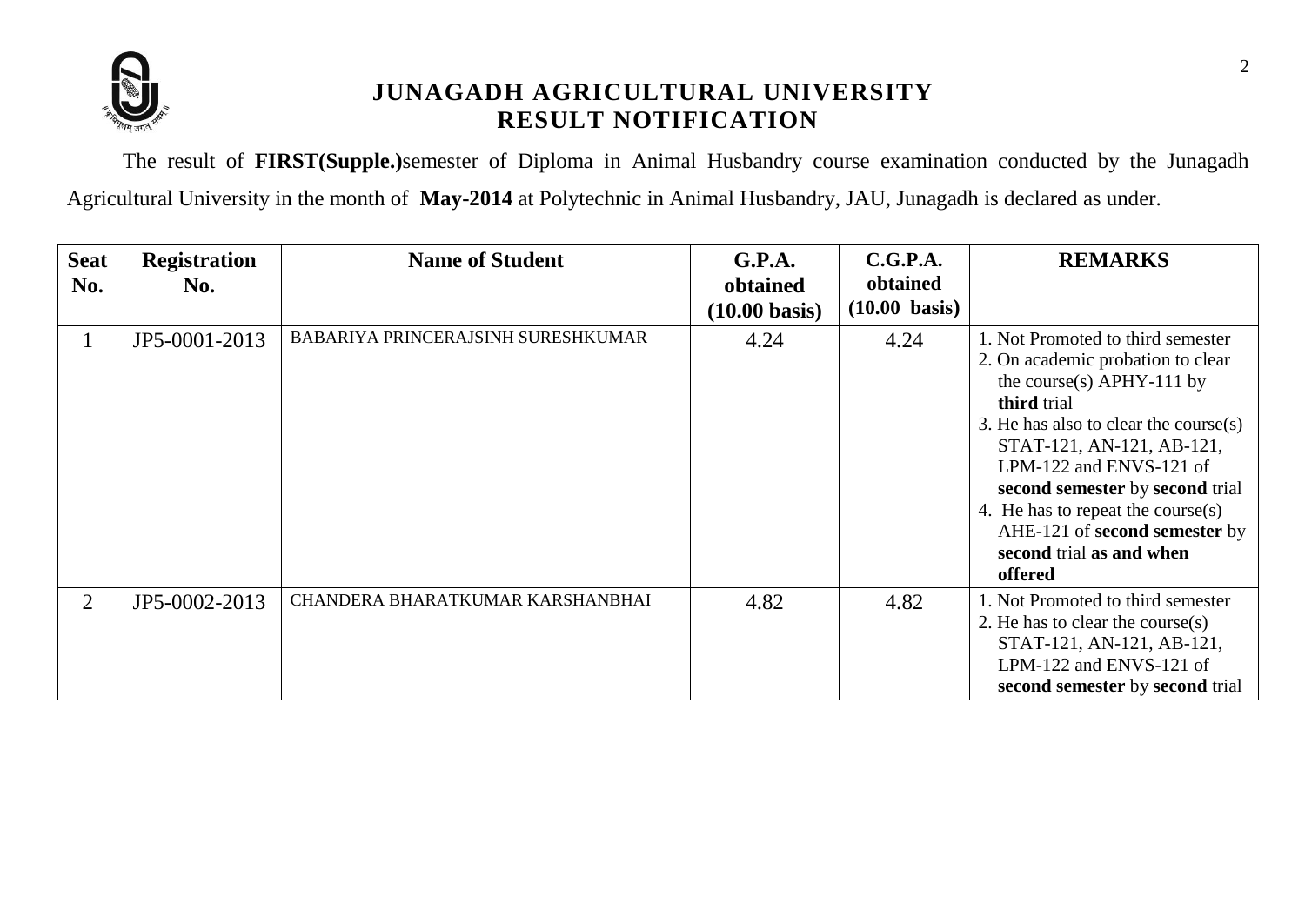| $\overline{3}$ | JP5-0007-2013 | DHRANGA AKSHAY RAMESHBHAI       | 4.75 | 4.75 | 1. Not Promoted to third semester<br>2. He has also to clear the course $(s)$<br>STAT-121 and AN-121 of<br>second semester by second trial<br>3. He has to repeat the course $(s)$<br>LPM-122, AHE-121 and ENVS-<br>121 of second semester by<br>second trial as and when<br>offered                               |
|----------------|---------------|---------------------------------|------|------|--------------------------------------------------------------------------------------------------------------------------------------------------------------------------------------------------------------------------------------------------------------------------------------------------------------------|
| $\overline{4}$ | JP5-0008-2013 | DINDOD HARDIKKUMAR NITESHKUMAR  | 4.97 | 4.97 | 1. Promoted to third semester<br>2. He has to clear the course $(s)$<br>STAT-121, AN-121 and ENVS-<br>121 of second semester by<br>second trial                                                                                                                                                                    |
| 5              | JP5-0009-2013 | <b>GARCHAR NILESH BADHABHAI</b> | 3.11 | 3.11 | 1. Not Promoted to third semester<br>2. On academic probation to clear<br>the course(s) LAN-111, APHY-<br>111 and LPM-111 by third trial<br>3. He has also to repeat the<br>$course(s)$ STAT-121, AN-121,<br>AB-121, LPM-122, AHE-121<br>and ENVS-121 of second<br>semester by second trial as and<br>when offered |
| 6              | JP5-0012-2013 | KALVAT RIZVAN HUSENBHAI         | 6.63 | 6.63 | 1. Promoted to third semester<br>2. He has to clear the course $(s)$<br>STAT-121 of second semester<br>by second trial                                                                                                                                                                                             |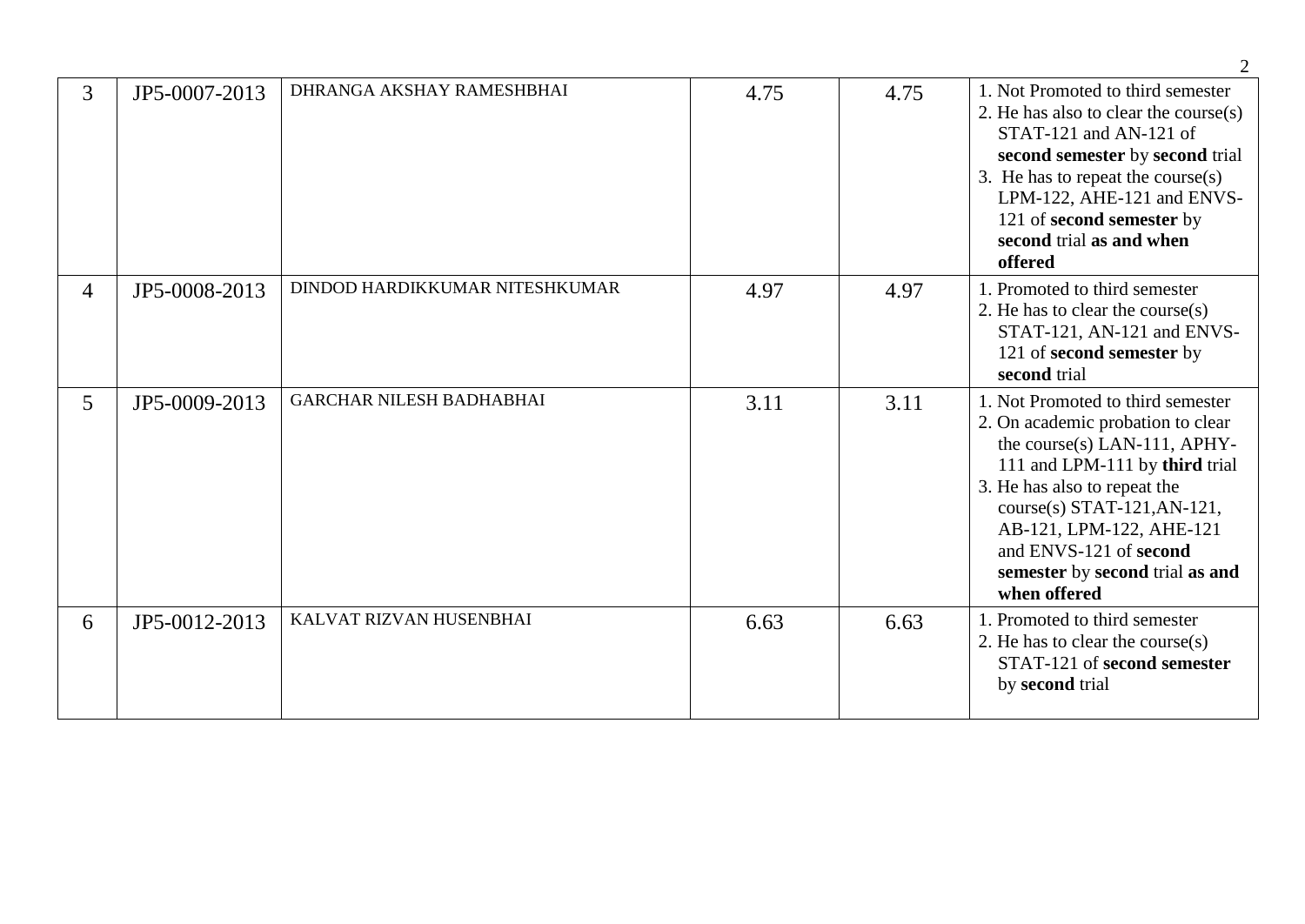|    |               |                                |      |      | 2                                                                                                                                                                                                                                                                                                                                                                                    |
|----|---------------|--------------------------------|------|------|--------------------------------------------------------------------------------------------------------------------------------------------------------------------------------------------------------------------------------------------------------------------------------------------------------------------------------------------------------------------------------------|
|    | JP5-0013-2013 | KARANGIYA RAVIKUMAR GOVINDBHAI | 4.02 | 4.02 | 1. Not Promoted to third semester<br>2. On academic probation to clear<br>the course(s) $APHY-111$ and<br>LPM-111 by third trial<br>3. He has also to clear the course(s)<br>AB-121 of second semester by<br>second trial<br>4. He has to repeat the course $(s)$<br>STAT-121, AN-121, LPM-122,<br>AHE-121 and ENVS-121 of<br>second semester by second trial<br>as and when offered |
| 8  | JP5-0016-2013 | PARMAR RAHULKUMAR KARASHANBHAI | 5.46 | 5.46 | 1. Promoted to third semester<br>2. He has to clear the course $(s)$<br>STAT-121 and AN-121 of<br>second semester by second trial                                                                                                                                                                                                                                                    |
| 9  | JP5-0019-2013 | PATEL MAULIKKUMAR JAGDISHBHAI  | 5.32 | 5.32 | 1. Promoted to third semester<br>2. He has to clear the course $(s)$<br>STAT-121 of second semester<br>by second trial                                                                                                                                                                                                                                                               |
| 10 | JP5-0020-2013 | PATEL NAITIKKUMAR RAJUBHAI     | 5.16 | 5.16 | 1. Promoted to third semester<br>2. He has to clear the course $(s)$<br>STAT-121, AN-121 and LPM-<br>122 of second semester by<br>second trial                                                                                                                                                                                                                                       |
| 11 | JP5-0024-2013 | SOLANKI PIYUSHKUMAR PUNJABHAI  | 5.60 | 5.60 | Promoted to third semester                                                                                                                                                                                                                                                                                                                                                           |
| 12 | JP5-0028-2013 | VADHER SANJAYKUMAR BHIKHABHAI  | 5.09 | 5.09 | 1. Promoted to third semester<br>2. He has to clear the course $(s)$<br>STAT-121, and AN-121 of<br>second semester by second trial                                                                                                                                                                                                                                                   |
| 13 | JP5-0029-2013 | VADHER YOGESH LAXMANBHAI       | 4.84 | 4.84 | 1. Promoted to third semester<br>2. He has to clear the course $(s)$<br>STAT-121, AN-121 and ENVS-<br>121 of second semester by<br>second trial                                                                                                                                                                                                                                      |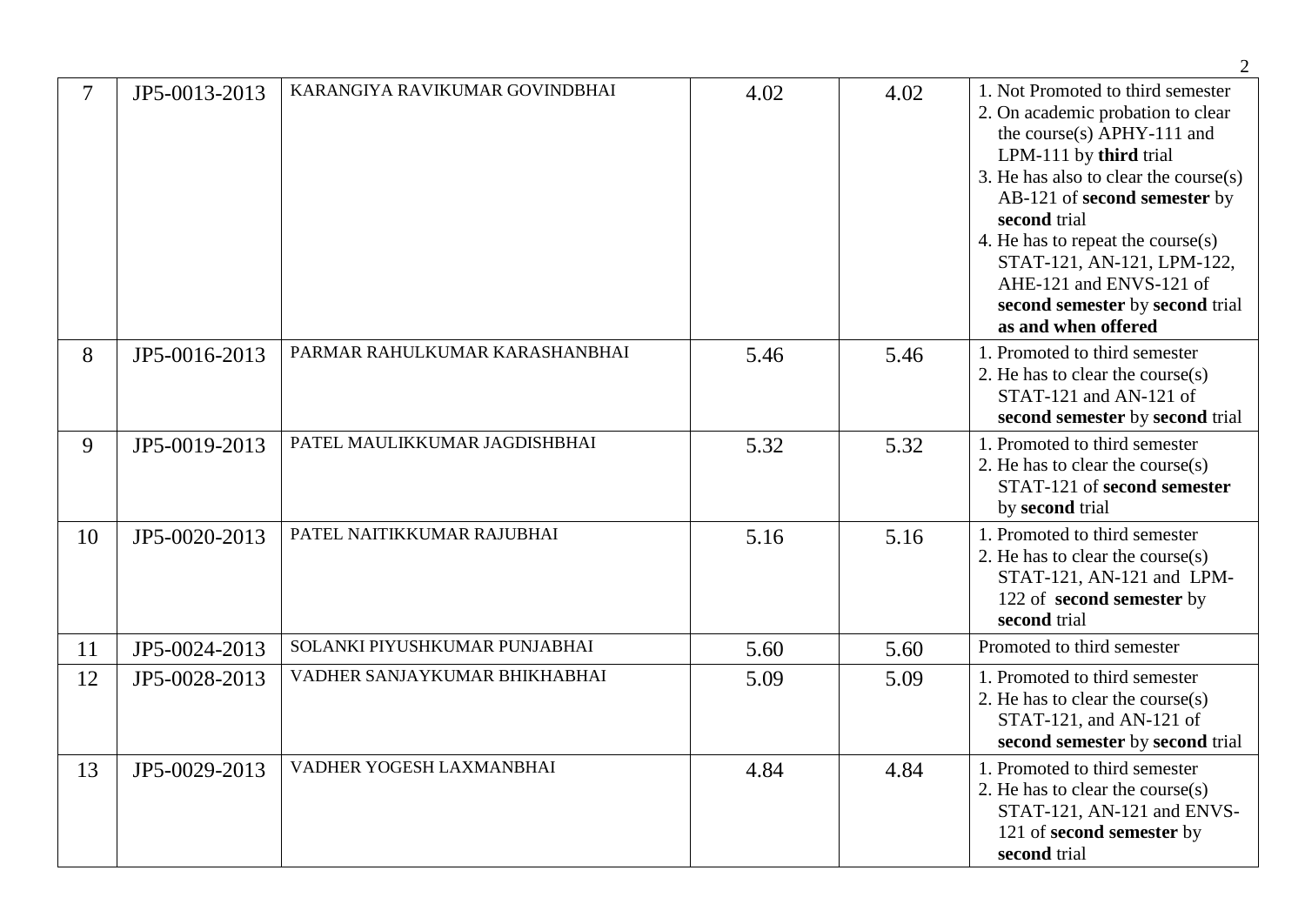|  | 2013<br>ID٬<br>-0030- | NBHA <sub>1</sub><br>$\Lambda$ LIT IT<br>ב ו<br>Al Th<br>$\rightarrow$<br>. . | $\sim$<br>. .<br>,., c | $\cap$<br>J.J0 | Promotec<br>ı semester<br>to third |
|--|-----------------------|-------------------------------------------------------------------------------|------------------------|----------------|------------------------------------|
|--|-----------------------|-------------------------------------------------------------------------------|------------------------|----------------|------------------------------------|

No. JAU / REG / EXAM / T-7 / / 2014 **REGISTRAR**

### Date: /07/ 2014

- 1. The Principal & Dean, College of Veterinary Science and Animal Husbandry, JAU, Junagadh<br>2. The Principal, Polytechnic in Animal Husbandry, JAU, Junagadh (5 copies).
- 2. The Principal, Polytechnic in Animal Husbandry, JAU, Junagadh (5 copies).<br>3. The Director of Students' Welfare, JAU, Junagadh.
- 3. The Director of Students' Welfare, JAU, Junagadh.<br>4. Table-4 of this office
- Table-4 of this office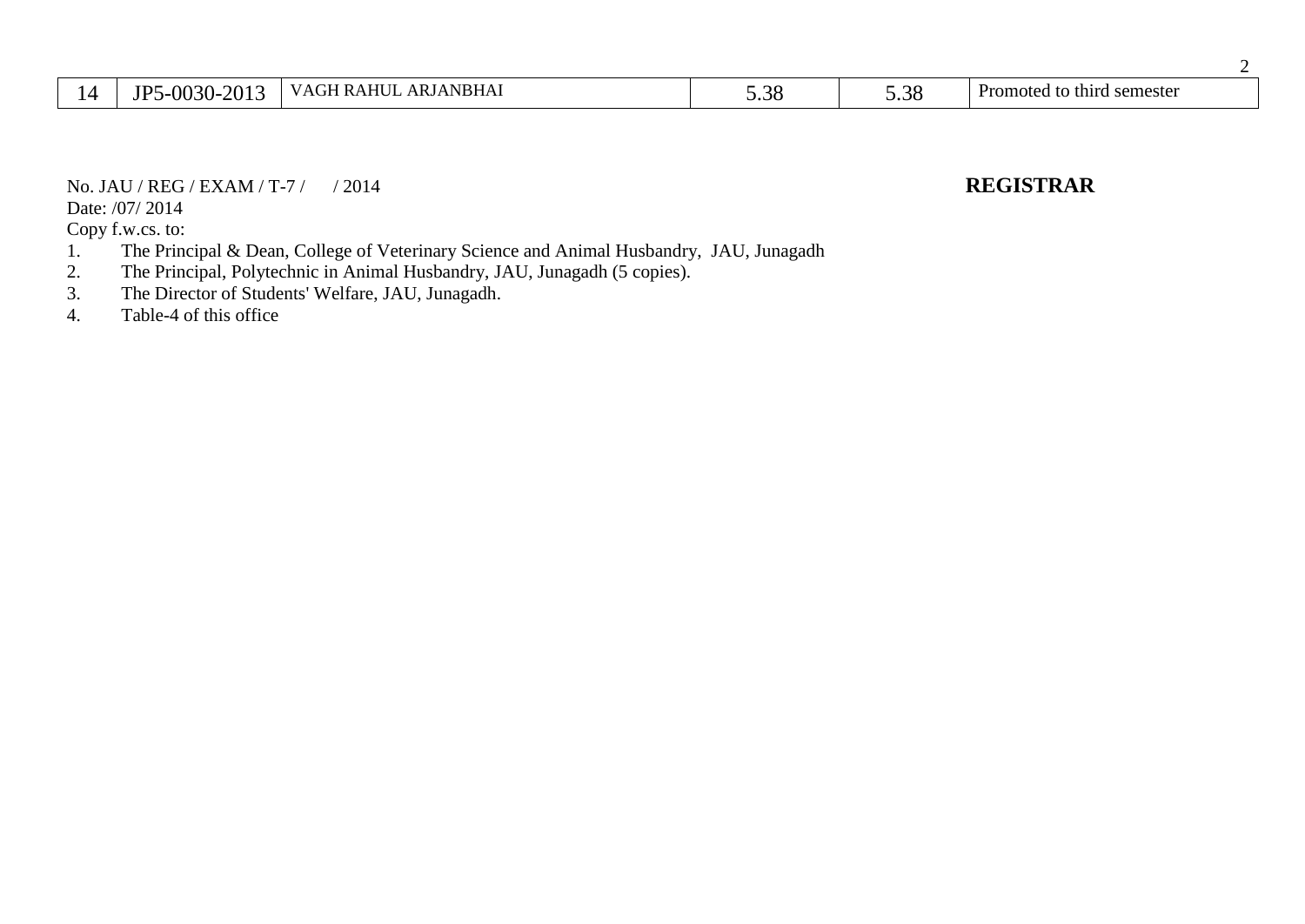

The result of **SECOND(Regular)**semester of Diploma in Animal Husbandry course examination conducted by the Junagadh Agricultural University in the month of **May-2014** at Polytechnic in Animal Husbandry, JAU, Junagadh is declared as under.

| <b>Seat</b>    | <b>Registration</b> | <b>Name of Student</b>             | G.P.A.                              | C.G.P.A.                            | <b>REMARKS</b>                                                                                                                                                                                                                                                                                                                                |
|----------------|---------------------|------------------------------------|-------------------------------------|-------------------------------------|-----------------------------------------------------------------------------------------------------------------------------------------------------------------------------------------------------------------------------------------------------------------------------------------------------------------------------------------------|
| No.            | No.                 |                                    | obtained<br>$(10.00 \text{ basis})$ | obtained<br>$(10.00 \text{ basis})$ |                                                                                                                                                                                                                                                                                                                                               |
| $\mathbf{1}$   | JP5-0001-2013       | BABARIYA PRINCERAJSINH SURESHKUMAR | 2.91                                | 3.60                                | 1. Not Promoted to third semester<br>2. On academic probation to clear<br>the course(s) STAT-121, AN-<br>121, AB-121, LPM-122 and<br>ENVS-121 by second trial<br>3. He has to repeat the course $(s)$<br>AHE-121 by second trial as<br>and when offered<br>4. He has also to clear the course(s)<br>APHY-111 of first seme. by<br>third trial |
| $\overline{2}$ | JP5-0002-2013       | CHANDERA BHARATKUMAR KARSHANBHAI   | 3.19                                | 4.03                                | 1. Not Promoted to third semester<br>2. On academic probation to clear<br>the course(s) STAT-121, AN-<br>121, AB-121, LPM-122 and<br>ENVS-121 by second trial                                                                                                                                                                                 |
| $\overline{3}$ | JP5-0003-2013       | CHETARIYA RAHUL ALABHAI            | 5.43                                | 5.31                                | 1. Promoted to third semester<br>2. On academic probation to clear<br>the course(s) STAT-121 by<br>second trial                                                                                                                                                                                                                               |
| 4              | JP5-0004-2013       | DEEP MUKESHBHAI TRAMBADIYA         | 7.96                                | 7.83                                | Promoted to third semester                                                                                                                                                                                                                                                                                                                    |
| 5              | JP5-0005-2013       | DESAI PARESHKUMAR NAGJIBHAI        | 6.38                                | 6.09                                | Promoted to third semester                                                                                                                                                                                                                                                                                                                    |
| 6              | JP5-0006-2013       | DETHARIYA RAVIKUMAR SURESHBHAI     | 7.84                                | 7.63                                | Promoted to third semester                                                                                                                                                                                                                                                                                                                    |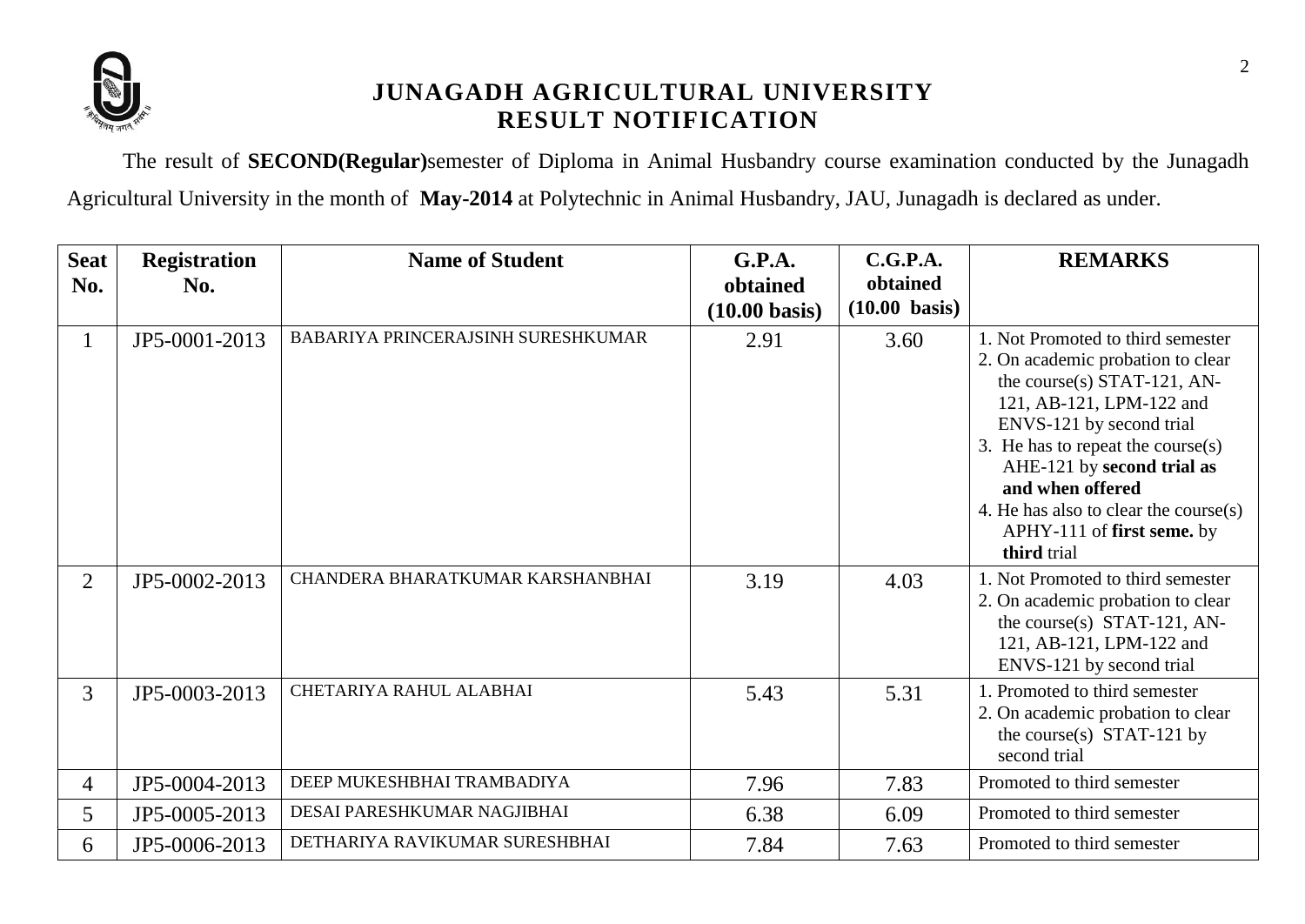|    |               |                                 |      |      | 2                                                                                                                                                                                                                                                                                                    |
|----|---------------|---------------------------------|------|------|------------------------------------------------------------------------------------------------------------------------------------------------------------------------------------------------------------------------------------------------------------------------------------------------------|
| 7  | JP5-0007-2013 | DHRANGA AKSHAY RAMESHBHAI       | 1.69 | 3.27 | 1. Not Promoted to third semester<br>2. On academic probation to clear<br>the course(s) STAT-121 and AN-<br>121 by second trial<br>3. He has also to repeat the<br>course(s) LPM-122, AHE-121<br>and ENVS-121 by second trial as<br>and when offered                                                 |
| 8  | JP5-0008-2013 | DINDOD HARDIKKUMAR NITESHKUMAR  | 4.45 | 4.72 | 1. Promoted to third semester<br>2. On academic probation to clear<br>the course(s) STAT-121, AN-121<br>and ENVS-121 by second trial                                                                                                                                                                 |
| 9  | JP5-0009-2013 | <b>GARCHAR NILESH BADHABHAI</b> | 0.00 | 1.60 | 1. Not Promoted to third semester<br>2. He has to repeat the course(s)<br>STAT-121, AN-121, AB-121,<br>LPM-122, AHE-121 and ENVS-<br>121 by second trial as and when<br>offered<br>3. He has also to clear the course $(s)$<br>LAN-111, APHY-111 and LPM-<br>111 of first semester by third<br>trial |
| 10 | JP5-0010-2013 | JADEJA BHAVDIPSINH CHANDUBHA    | 5.60 | 5.35 | Promoted to third semester                                                                                                                                                                                                                                                                           |
| 11 | JP5-0011-2013 | JOTVA HIREN JAGMALBHAI          | 6.84 | 6.78 | Promoted to third semester                                                                                                                                                                                                                                                                           |
| 12 | JP5-0012-2013 | KALVAT RIZVAN HUSENBHAI         | 6.09 | 6.37 | 1. Promoted to third semester<br>2. On academic probation to clear<br>the course(s) STAT-121 by<br>second trial                                                                                                                                                                                      |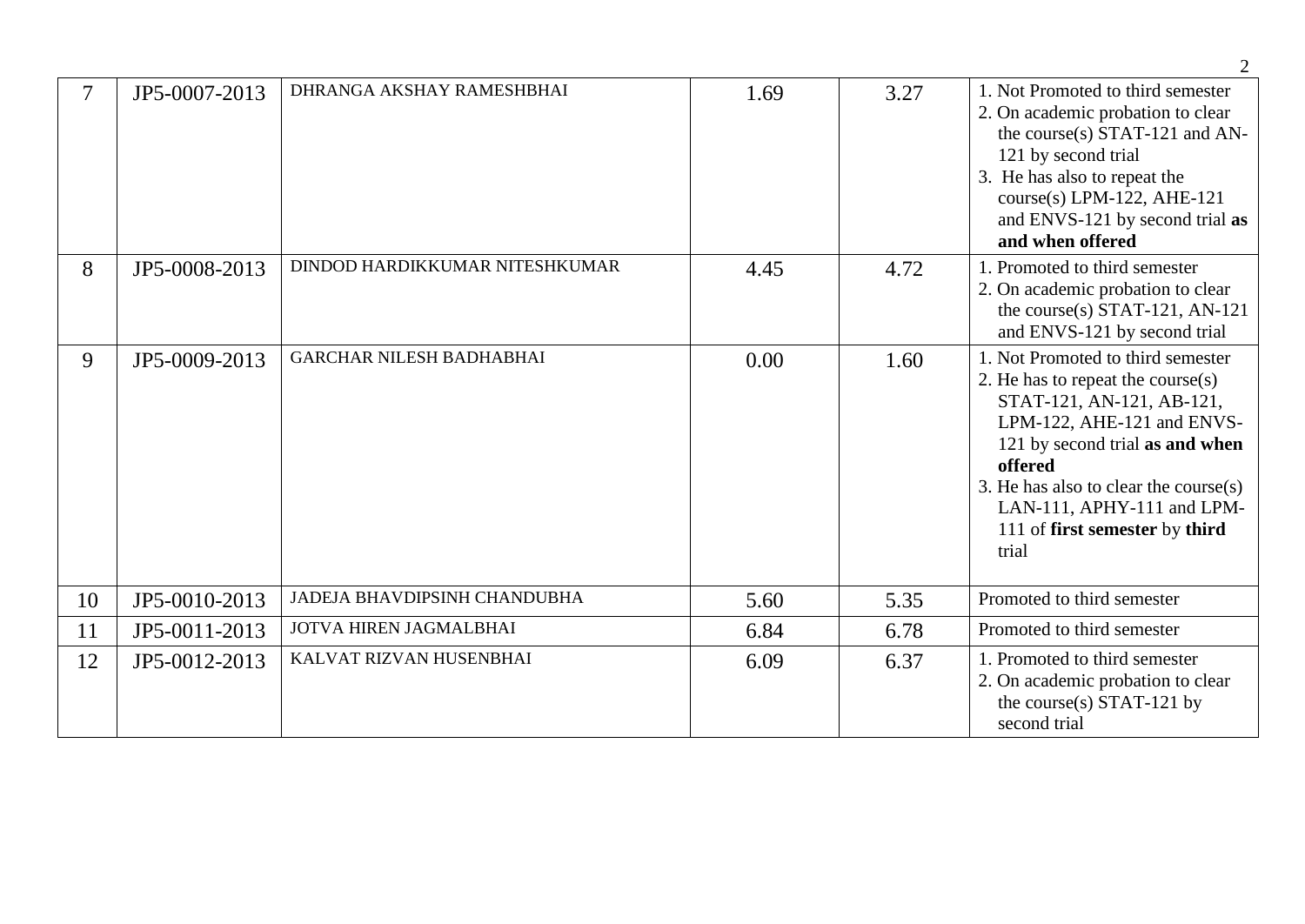|    |               |                                |      |      | $\overline{2}$                                                                                                                                                                                                                                                                                                                                                 |
|----|---------------|--------------------------------|------|------|----------------------------------------------------------------------------------------------------------------------------------------------------------------------------------------------------------------------------------------------------------------------------------------------------------------------------------------------------------------|
| 13 | JP5-0013-2013 | KARANGIYA RAVIKUMAR GOVINDBHAI | 0.54 | 2.33 | 1. Not Promoted to third semester<br>2. On academic probation to clear<br>the course $(s)$ AB-121 by second<br>trial<br>3. He has to repeat the course $(s)$<br>STAT-121, AN-121, LPM-122,<br>AHE-121 and ENVS-121 by<br>second trial as and when offered<br>4. He has also to clear the course(s)<br>APHY-111 and LPM-111 of<br>first semester by third trial |
| 14 | JP5-0014-2013 | MIROLIYA GAURAV DEVRAJBHAI     | 7.68 | 7.45 | Promoted to third semester                                                                                                                                                                                                                                                                                                                                     |
| 15 | JP5-0015-2013 | PARMAR PRITESHKUMAR PRAVINBHAI | 5.61 | 5.94 | Promoted to third semester                                                                                                                                                                                                                                                                                                                                     |
| 16 | JP5-0016-2013 | PARMAR RAHULKUMAR KARASHANBHAI | 4.80 | 5.14 | 1. Promoted to third semester<br>2. On academic probation to clear<br>the course(s) STAT-121 and AN-<br>121 by second trial                                                                                                                                                                                                                                    |
| 17 | JP5-0017-2013 | PATEL CHIRAGKUMAR KHEMABHAI    | 5.18 | 5.44 | 1. Promoted to third semester<br>2. On academic probation to clear<br>the course(s) STAT-121 by<br>second trial                                                                                                                                                                                                                                                |
| 18 | JP5-0018-2013 | PATEL HARMESHKUMAR KANTIBHAI   | 5.21 | 5.08 | 1. Promoted to third semester<br>2. On academic probation to clear<br>the course(s) STAT-121 by<br>second trial                                                                                                                                                                                                                                                |
| 19 | JP5-0019-2013 | PATEL MAULIKKUMAR JAGDISHBHAI  | 4.88 | 5.11 | 1. Promoted to third semester<br>2. On academic probation to clear<br>the course(s) STAT-121 by<br>second trial                                                                                                                                                                                                                                                |
| 20 | JP5-0020-2013 | PATEL NAITIKKUMAR RAJUBHAI     | 4.44 | 4.82 | 1. Promoted to third semester<br>2. On academic probation to clear<br>the course(s) STAT-121, AN-121<br>and LPM-122 by second trial                                                                                                                                                                                                                            |
| 21 | JP5-0021-2013 | RATHOD ANANDKUMAR MADHAVJIBHAI | 7.09 | 6.92 | Promoted to third semester                                                                                                                                                                                                                                                                                                                                     |